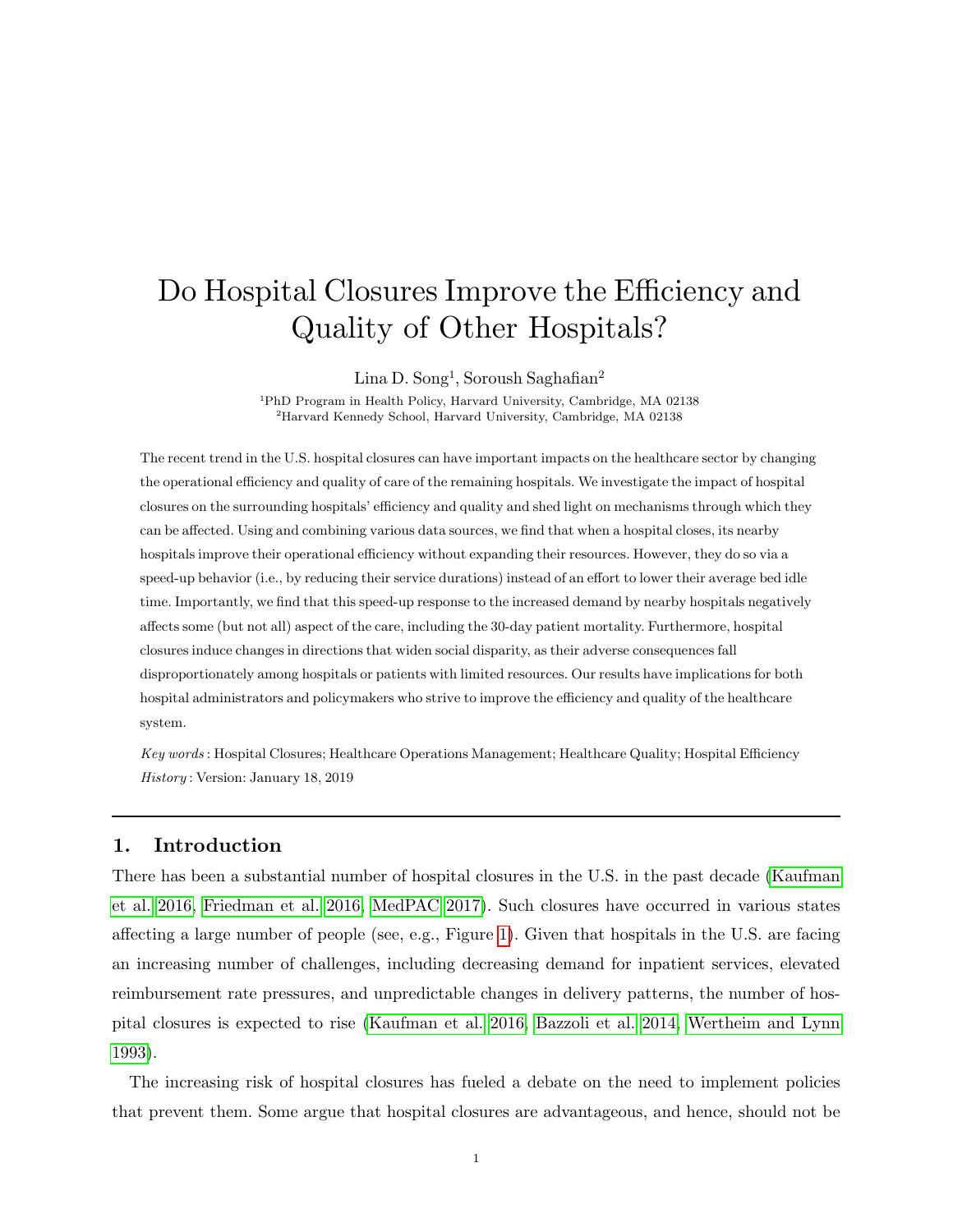<span id="page-1-0"></span>Figure 1: Hospital Closures in the U.S. (2007–2014)



impeded: there are many inefficient or underutilized hospitals in the current system, and closures can improve efficiency by better aligning capacity with demand. Others point out that in many areas of the country, patients still experience difficulties in accessing care, and if not prevented, closures can aggravate this problem. These claims are not mutually exclusive, and both sides are supported by empirical evidence. Hospital closures can be cost-saving to the society by achieving economies of scale [\(Lindrooth et al. 2003,](#page-32-2) [Capps et al. 2010\)](#page-31-2). At the same time, hospital closures can negatively affect patients by increasing travel distance, reducing access, and potentially harming population health [\(Hsia et al. 2012,](#page-31-3) [Liu et al. 2014,](#page-32-3) [Buchmueller et al. 2006\)](#page-30-1).

An essential but missing piece of information in this debate that can yield a better understanding of the implications of hospital closures is how they affect the efficiency and/or quality of care of the remaining hospitals in the same market. After hospital closures, patients and payers will have to rely on the remaining hospitals for care delivery, and it is often assumed that the remaining hospitals will not change their care delivery processes. Yet, hospital closures may alter the patient demand and patient mix for the remaining hospitals, and thus, the remaining hospitals may adjust their care delivery processes accordingly. In this paper, we examine the impact of hospital closures on (a) the operational efficiency, and (b) the quality of care delivered in nearby hospitals, and shed light on their implications for society.

Conventional theories from operations management predict a demand pooling effect: when a hospital closure occurs in a market, the nearby hospitals experience greater patient demand, and hence, there will be an improvement in overall utilization of resources such as hospital beds [\(Klein](#page-31-4)[rock 1976,](#page-31-4) [Mandelbaum and Reiman 1998\)](#page-32-4). However, the remaining hospitals can also behave strategically in response to the change in demand, and alter their delivery processes. For example, they may expand their capacity instead of serving more patients with their current capacity level. Even if a hospital treats more patients without increasing capacity, it can accommodate the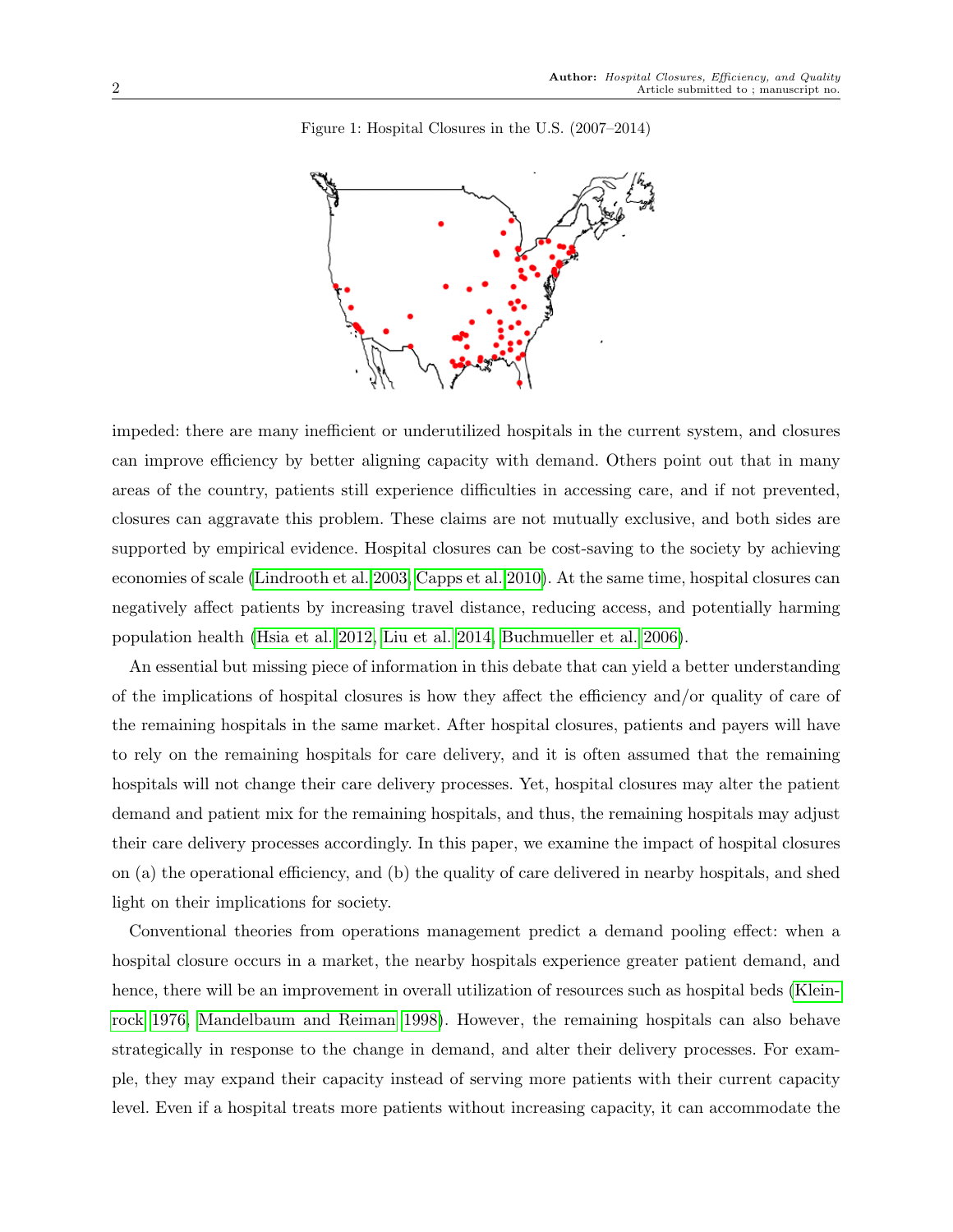increase in demand with various other mechanisms (e.g., by increasing service or bed utilization rate).

Furthermore, changes in patient demand and delivery patterns after hospital closures can result in changes in the quality of care delivered by the remaining hospitals. Many operations management studies suggest that the operational factors such as service time, waiting time, or efficiency can affect the quality of service [\(Fleming 1981,](#page-31-5) [Hoot and Aronsky 2008\)](#page-31-6), but the impact of hospital closures on the quality of care provided at the remaining hospital has not been examined. Instead, previous studies that have examined the effect of hospital closures on patient health outcomes focused on patients' limited access to care as a result of hospital closures [\(Hsia et al. 2012,](#page-31-3) [Liu et al.](#page-32-3) [2014,](#page-32-3) [Joynt et al. 2015,](#page-31-7) [Buchmueller et al. 2006\)](#page-30-1). Conditional on a patient receiving timely care after hospital closure, s/he can still experience a change in care quality at the remaining hospitals.

In particular, hospital closures may positively impact patient outcomes if the remaining hospitals improve their quality as a result of closures. This mechanism—quality improvement as a result of nearby hospital closures—can occur for at least two reasons. First, the remaining hospitals may improve their quality to prevent themselves from being closed. Second, the increase in demand may allow the remaining hospitals to improve their quality via learning-by-doing and related positive effects of volume on quality known as "volume-outcome effect" or "productivity spillover" [\(Ramanarayanan 2008,](#page-32-5) [Chandra and Staiger 2007,](#page-31-8) [Birkmeyer et al. 2002\)](#page-30-2)). On the other hand, hospital closures can negatively affect patient outcomes in the remaining hospitals, if they cause them congestions, care delivery delays, or speed-up behaviors [\(Haas et al. 2018,](#page-31-9) [Chan et al.](#page-31-10) [2016\)](#page-31-10). Thus, in addition to studying the consequences of closures on the operational efficiency of the surrounding hospitals, we seek to contribute to the literature by providing some evidence and insights into whether and how hospital closures affect patient outcomes.

#### 1.1. Framework

We focus on the U.S. short-term acute-care hospitals that serve patients with acute severe injury or episodes of illness. To investigate the impact of hospital closures on the operational efficiency of the remaining hospitals (our first goal), we define operational efficiency as a measure of how much output is produced per input. Specifically, we consider throughput per bed (i.e., the average number of patients served per bed per unit of time) as our measure of operational efficiency. We focus on beds as hospital resource, given that empty beds are the major contributors to low operational efficiency in hospitals [\(Keeler and Ying 1996,](#page-31-11) [Gaynor and Anderson 1995\)](#page-31-12). We first examine if hospitals experience an increase in volume following the closure of a nearby hospital. We then examine whether and how hospital closures lead to a change in operational efficiency. To identify the mechanism through which a change in operational efficiency might occur, we investigate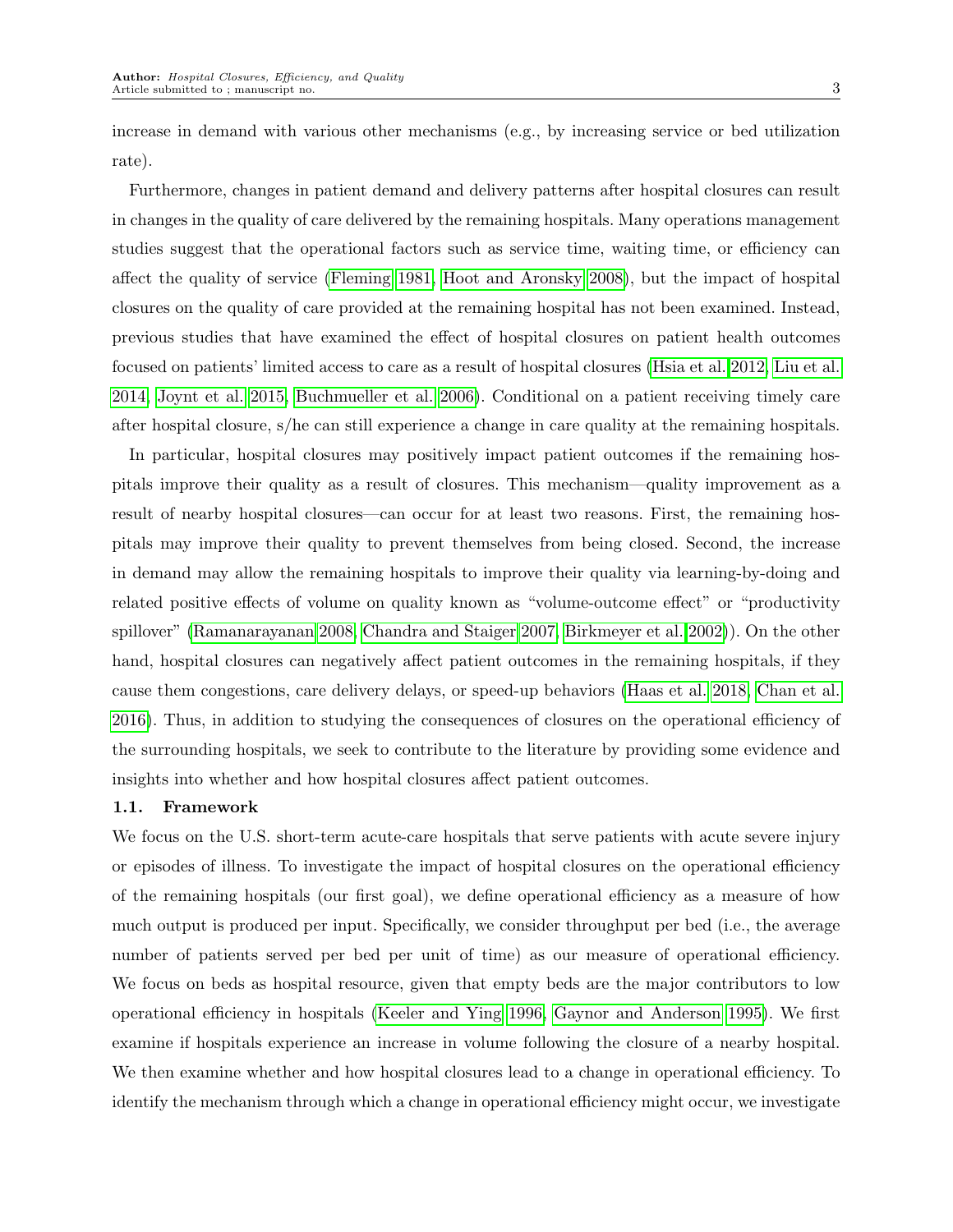changes in capacity, bed utilization, and service duration. Finally, to study the impact of hospital closures on patient outcomes in the remaining hospitals (our second goal), we consider measures such as patient experience, 30-day readmission rates, and 30-day mortality rates, all of which are widely-accepted measures for hospital care quality [\(Benbassat and Taragin 2000\)](#page-30-3). For both our first and second goals, we also identify the heterogeneous effects of closures on different hospital and patient types and generate insights into variations in the closure effect that might elevate care disparities in the society.

## 1.2. Data and Empirical Challenges

There are several challenges for estimating the impact of hospital closures on efficiency and patient outcomes. First, there has been limited data on U.S. hospital closures. To our knowledge, no central data keeps track of U.S. hospital closures, although some studies examine rural hospitals closures or closures in specific geographic areas [\(Kaufman et al. 2016,](#page-31-0) [Lindrooth et al. 2003,](#page-32-2) [Capps](#page-31-2) [et al. 2010\)](#page-31-2). To overcome this limitation, we have independently identified the closed hospitals through own research and validation. As an example, we first identified potentially closed hospitals through Medicare Provider of Service (POS) data and Medicare fee-for-service (FFS) claims data and verified each closure separately through multiple sources including local news, state department documents, or findings from research institutions. Then we used a nationally representative, multi-year patient, hospital, and market level data to improve the generalizability of our findings. Specifically, we used the 20% sample of Medicare FFS claims data to obtain information on each inpatient visit, and then linked this dataset to our hospital (from POS, Hospital Compare, and the Hospital Consumer Assessment of Healthcare Providers and Systems, or HCAPHS) and market<sup>[1](#page-3-0)</sup> (from Area Health Resource Files, or AHRF) data. Our final dataset after combining these data sources (and cleaning them) include 173 closed and 3,517 open hospitals across nine observation years for patient outcomes and 14 observation years for hospital outcomes along with more than 4.9 million inpatient visits (Table [1\)](#page-4-0).

Another challenge in studying the impact of hospital closures is that hospital closure is not exogenous but is correlated with both the market structure and patient characteristics [\(Succi et al.](#page-32-6) [1997,](#page-32-6) [Hsia et al. 2011\)](#page-31-13). Such endogeneity among patients, hospitals, and markets can bias the OLS estimate of the hospital closure effect on the outcomes of our interest. To overcome this challenge, we use an extensive set of covariates including patient level data such as utilization patterns and diagnostic history, as well as hospital and area level data such as spending, provider concentration, and the insurance market structure. We also utilize the substantial geographic variation and the timing of U.S. hospital closures along with a multilevel panel data to make use of difference-in-

<span id="page-3-0"></span><sup>1</sup> For our primary analysis, we define a market as the Hospital Referral Regions (HRRs).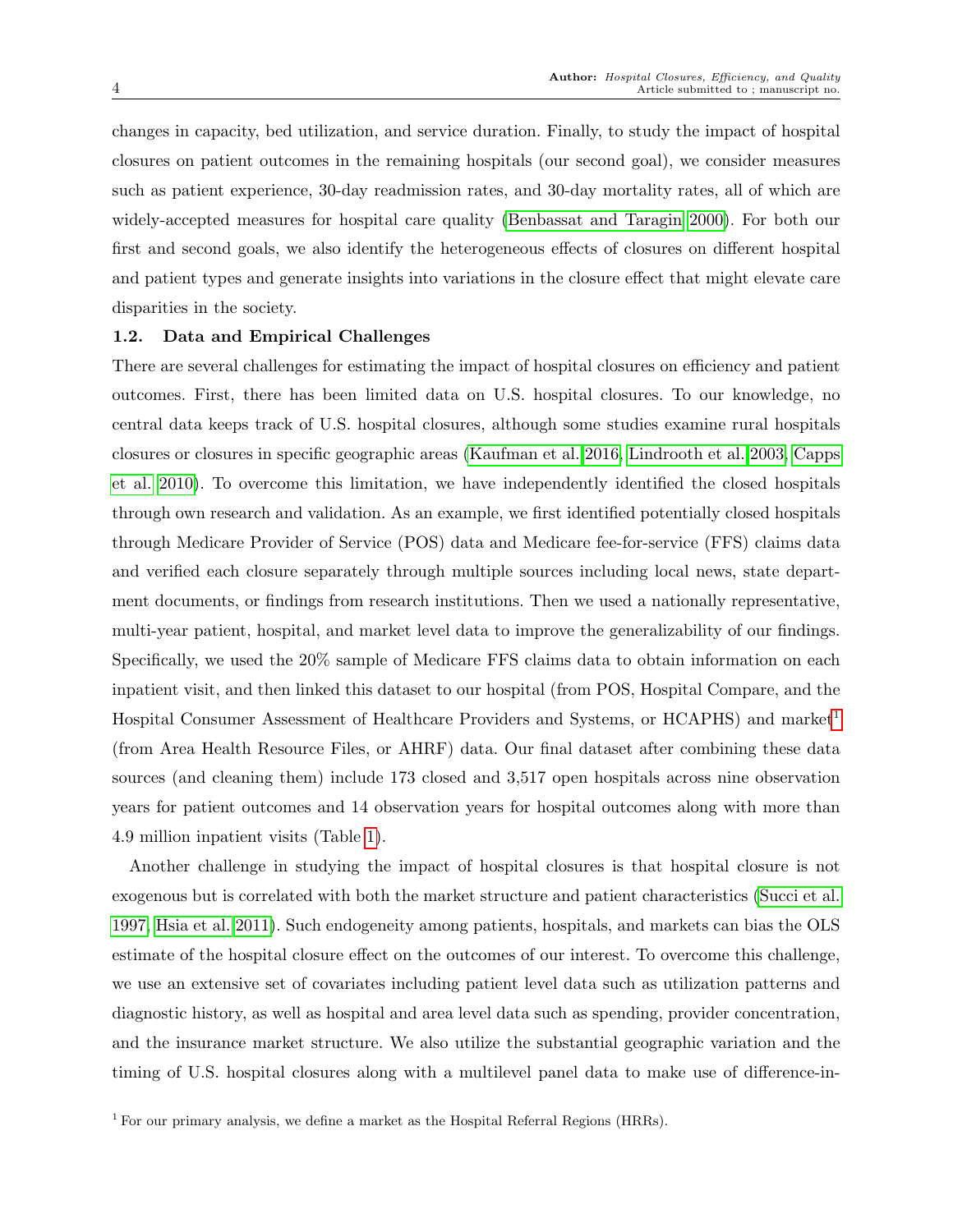|                           | Number of observations |
|---------------------------|------------------------|
| Hospitals                 | 3,517                  |
| Closed hospitals          | 173                    |
| Patients                  | 1,948,833              |
| Inpatient visits          | 4,906,186              |
| Years (hospital closure)  | 8                      |
| Years (hospital outcomes) | 14                     |
| Years (patient outcomes)  | 9                      |
| Markets                   | 306                    |

Table 1: Overview of Our Final Data

<span id="page-4-0"></span>difference (DID) analysis with hospital and market fixed effects as our main empirical strategy. The DID analysis has enabled us to use both cohort and time dimensions, and thereby, adjust for timeinvariant unobserved confounders. In addition to our primary analysis, we test for the robustness of our findings through various methods. These include (a) a matched sample that improves the comparability of the comparison groups, and (b) an instrumental variable (IV) analysis that utilizes the state level variation in the decision to expand Medicaid after the Affordable Care Act (ACA) to address potential time-varying unobserved heterogeneity.

#### 1.3. Main Findings

Our results show that when a hospital closes, the nearby hospitals experience an increase in their average number of inpatients served. We find that these hospitals accommodate the increase in demand by improving their operational efficiency (i.e., the number of patients treated per unit of capacity) instead of expanding their resources. Interestingly, this improvement in efficiency is despite the fact that their bed utilization rates remain relatively constant, and is mainly due to a reduction in their average inpatient length of stay. This implies that a speed-up behavior rather than an effort to lower the average bed idle time is the primary mechanism through which nearby hospitals respond to the increase in demand. Furthermore, we find that hospital closures are associated with a substantial increase in patients' 30-day mortality rate of nearby hospitals, which suggests that the speed-up behavior has negative consequences for patients. On the positive side, however, our findings show that hospital closures do not negatively affect other dimensions of quality such as patient experience or 30-day readmission rates. Finally, we find that the effect of hospital closures on both patients and hospitals is heterogeneous, and this heterogeneity is in a direction that can increase social disparities. For example, we observe that sicker or lower-income patients are typically more affected by hospital closures than other patients. Similarly, hospital closures tend to increase the existing efficiency gap between more desirable hospitals (e.g., teaching, urban, non-profit, and large hospitals) and less desirable ones (e.g., non-teaching, rural, for-profit, or small hospitals).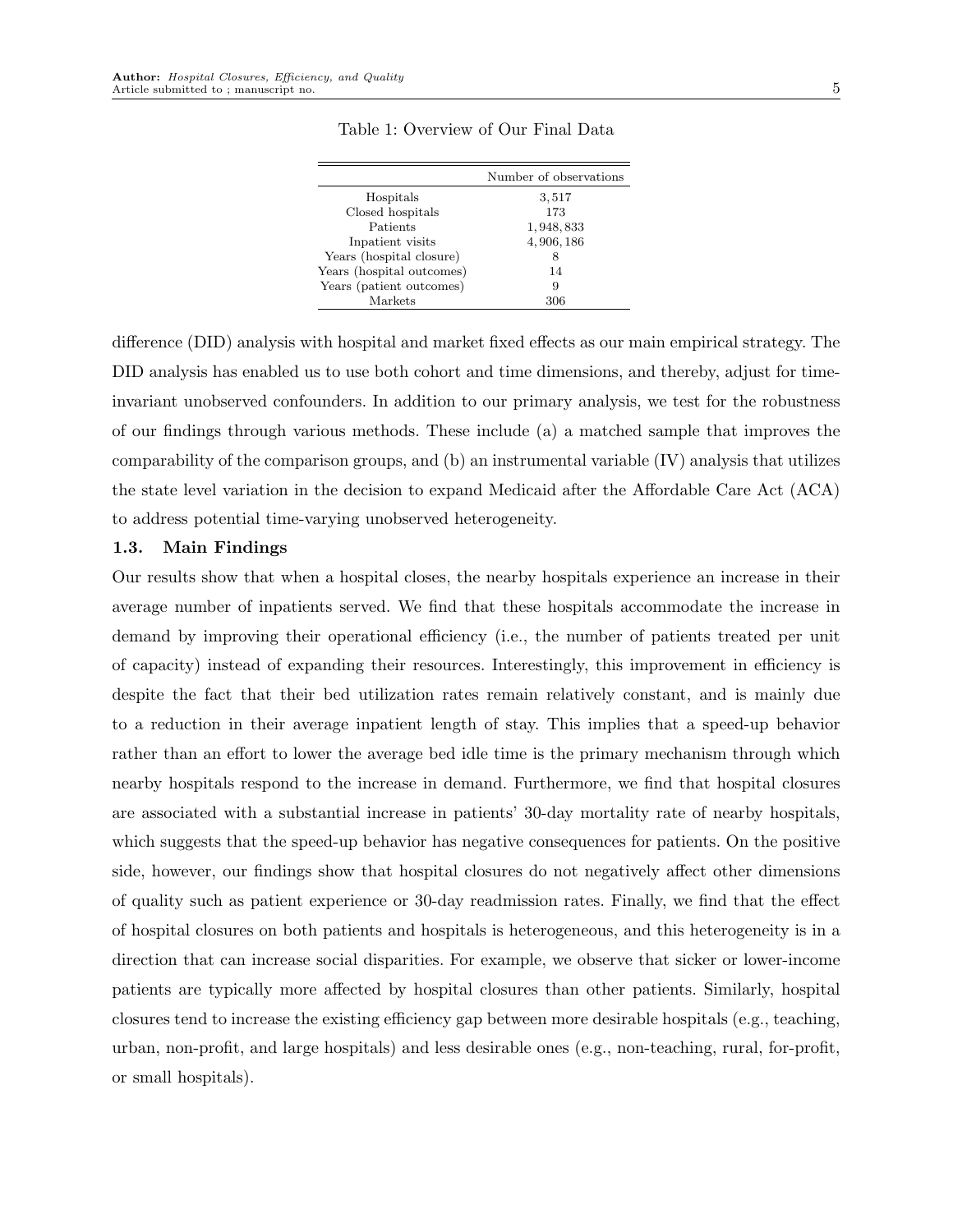Overall, our results suggest that while hospital closures are effective at improving the operational efficiency of the remaining (and nearby) hospitals, these hospitals do not necessarily improve their efficiency in the most desirable way. In particular, the improvement in operational efficiency serving more patients per unit of capacity—is not due to more effective use of beds (i.e., reducing idle times), but rather due to spending less time on each patient. Spending less time on each patient may not necessarily be undesirable if it eliminates non-value adding procedures. In fact, the absence of any changes in patient experience and 30-day readmission may indicate that such a change in hospital operations do not have an impact on the immediate or visible aspects of the care delivery or the subjective judgment of the patient. However, our finding—the fact that the reduction in service duration is associated with an increase in 30-day mortality—suggests that some of the value-added procedures might have been eliminated as well.

Put together, our findings indicate that the benefits from the demand pooling effect of closures are negated by the hospitals' response in reducing service durations, which in turn negatively impacts some (but not all) aspects of quality of care. Hospital closures also widen social disparities: the adverse consequences unfortunately fall disproportionately among hospitals or patients with limited resources.

### 1.4. Main Contributions

The contributions of our study are four-fold. First, it contributes to the literature in health services research and in particular to the evaluation of the impact of provider market changes on the quality of care delivery. Hospital closure is one of the noticeable ongoing changes in the U.S. healthcare system, but evidence on its impact on the quality of care has been limited. Second, our study contributes to the operations management literature on (a) pooling in a queueing system, and (b) the empirical investigation of server behaviors. Specifically, it contributes to the operations management literature on pooling benefits when there are dissimilarities between the pooled activities (see, e.g., [Joustra et al.](#page-31-14) [\(2010\)](#page-31-14), [Saghafian et al.](#page-32-7) [\(2012,](#page-32-7) [2014\)](#page-32-8), [Staats and Gino](#page-32-9) [\(2012\)](#page-32-9), and the references therein). Furthermore, although there has been attention on understanding the server's behavioral responses to changes in the queue characteristics (see, e.g., [Hopp et al.](#page-31-15) [\(2007\)](#page-31-15), [Song et al.](#page-32-10) [\(2015\)](#page-32-10), and the references therein), studies have focused on the micro level behaviors of individuals who behave as servers. In contrast, our study examines behaviors at an organization level. Third, our results have important policy implications for the ongoing debate on the U.S. healthcare delivery system reform. Recently, some policymakers have argued against the payment mechanisms that support inefficient or financially unsustainable hospitals that rely on government subsidies, but the limited evidence on the implications of hospital closures has impeded clear policymaking. By drawing rigorous evidence from nationally representative data, our study provides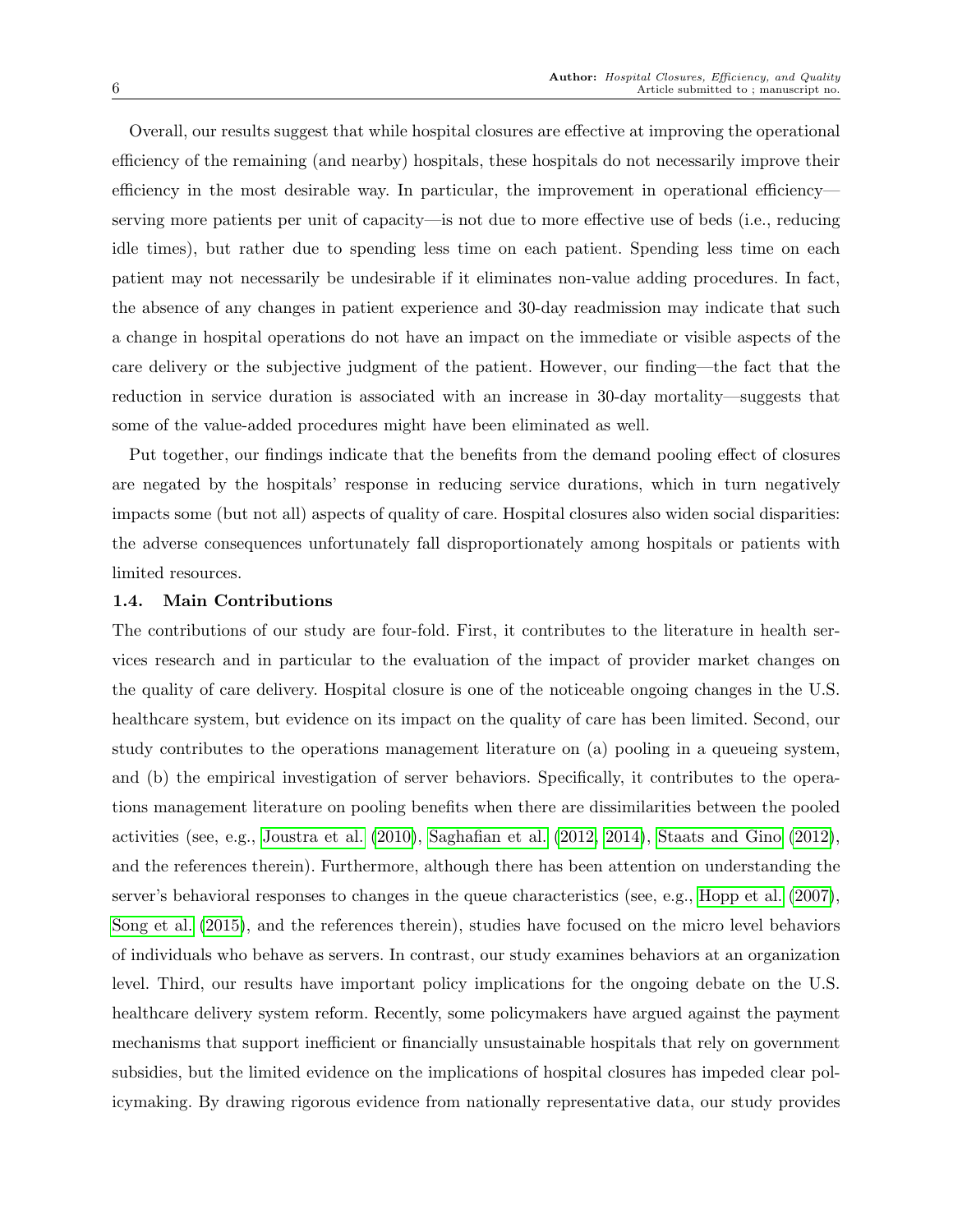insights into the impact of hospital closures in a way that can be informative to policymakers. Finally, our results can also have significant managerial implications for hospital administrators. In particular, with increasing pressure on hospitals to achieve greater cost efficiency under tighter budgets, it is exceedingly important for hospital administrators to understand the implications of nearby hospitals' closures, and accordingly revise their management strategies.

## 2. Conceptual Framework and Hypotheses

## 2.1. Changes in Efficiency

We first examine if the closure of a hospital in a market results in a redistribution of patient demand to the other open hospitals. Evidence from health economics literature indicates that the demand for medical care can be induced by the supplier [\(Fuchs 1978,](#page-31-16) [McGuire 2000\)](#page-32-11). In case of hospital closures, patients may stop seeking care instead of choosing an alternative hospital after the closure of their primary hospitals. Even if patients continue to seek care at nearby hospitals, hospitals may strategically limit their care provision. In particular, they may secure different levels of capacity slack to prepare for the stochastic and fluctuating patient demand, and reduce unintended patient delay and turn-aways [\(Green and Nguyen 2001,](#page-31-17) [Joskow 1980\)](#page-31-18). On the other hand, hospitals that are nearby a closing hospital may experience an increase in demand, given the distance is influential for patients' hospital choice [\(Hsia et al. 2012,](#page-31-3) [Capps et al. 2010\)](#page-31-2). Thus, we first examine whether or not hospitals in a market experience an increase in overall demand after a nearby hospital's closure. We do so by formally testing the following:

## Hypothesis 1. A hospital closure increases the patient volume of the remaining hospitals in the same market.

Our results mainly confirm this hypothesis. Hence, we next examine how the hospitals change their operations to meet the increased demand. There are at least two mechanisms through which a hospital can treat more patients per given time [\(Litvak and Bisognano 2011\)](#page-32-12). First, hospitals may change their resource level such as expanding their number of beds. However, we presume that such a change is unlikely to happen for various reasons, including restrictive regulations imposed on hospital bed supply (e.g., a Certificate of Need, or CON) in most states. To gain a better understanding, we formally test whether or not there are any changes in the capacity level (beds) of nearby hospitals following the closure. Second, instead of increasing capacity, hospitals may increase their operational efficiency to treat more patients with their current level of resources. To gain insights into these issues, we measure the number of patients treated per bed, and test the following: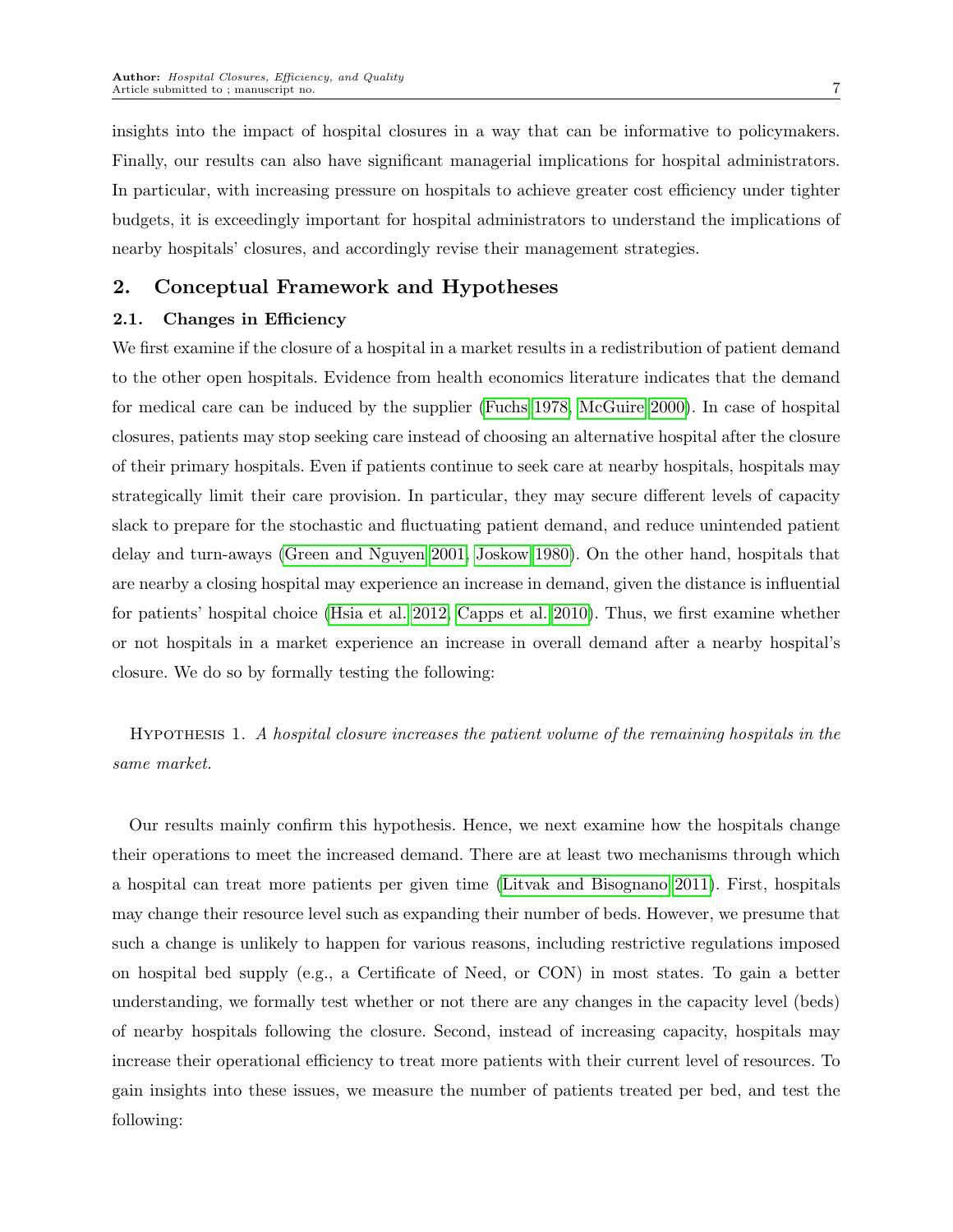Hypothesis 2. A hospital closure does not lead to a change in the number of beds of the remaining hospitals in the same market.

Hypothesis 3. A hospital closure increases the operational efficiency of the remaining hospitals in the same market.

### 2.2. Mechanisms of Changes in Efficiency

Our first three hypotheses will enable us to test whether the closures have favorable or unfavorable overall impacts on the operational efficiency of the remaining hospitals. However, they will not generate a detailed understanding of possible mechanisms through which remaining hospitals change their operational efficiency following a nearby hospital's closure. There are at least two mechanisms that we shall study to investigate such mechanisms. First, hospitals may increase their bed utilization rate (i.e., accommodate the increased demand by lowering their bed idle times) without making any change in service durations. Second, hospitals may decrease their service durations (e.g., by eliminating non-value added and/or value-added processes during hospitalization). The first mechanism does not require significant investments by a hospital, so it is typically considered a desirable way of improving operational efficiency. However, if the increase in demand is substantial, this mechanism alone might not be sufficient. Thus, it is possible that a hospital uses a combination of these mechanisms.

Conceptualizing a hospital as a general queueing system with s beds that play the role of servers, the throughput per bed  $\lambda/s$ —our measure of efficiency—can be expressed as  $\lambda/s = \rho * \mu$ , where  $\rho$  is the bed utilization, and  $\mu$  is the service rate. This implies that when s remains constant, an increase in throughput corresponds to a change in one or both of the above-mentioned mechanisms: either (a) an increase in  $\rho$ , (b) an increase in  $\mu$ , or (c) an increase in both  $\rho$  and  $\mu$ <sup>[2](#page-7-0)</sup>. To test these mechanisms empirically, we form two more hypotheses: one with respect to bed utilization and one with respect to service duration. We next discuss each of these separately.

Bed Utilization: Hospitals may increase their bed utilization rate to accommodate a greater number of patients per unit of time per resource. However, hospitals may strategically choose not to raise their bed utilization rate for multiple reasons, including preparation for demand uncertainty [\(Joskow 1980,](#page-31-18) [Green and Nguyen 2001\)](#page-31-17). To gain insights into the effect of hospital closure on the bed utilization rate, we examine the following:

Hypothesis 4. A hospital closure changes the bed utilization rate of the remaining hospitals in the same market.

<span id="page-7-0"></span><sup>&</sup>lt;sup>2</sup> Of note, an increase in efficiency may indicate a decrease in either  $\rho$  or  $\mu$  while a much increase in the other.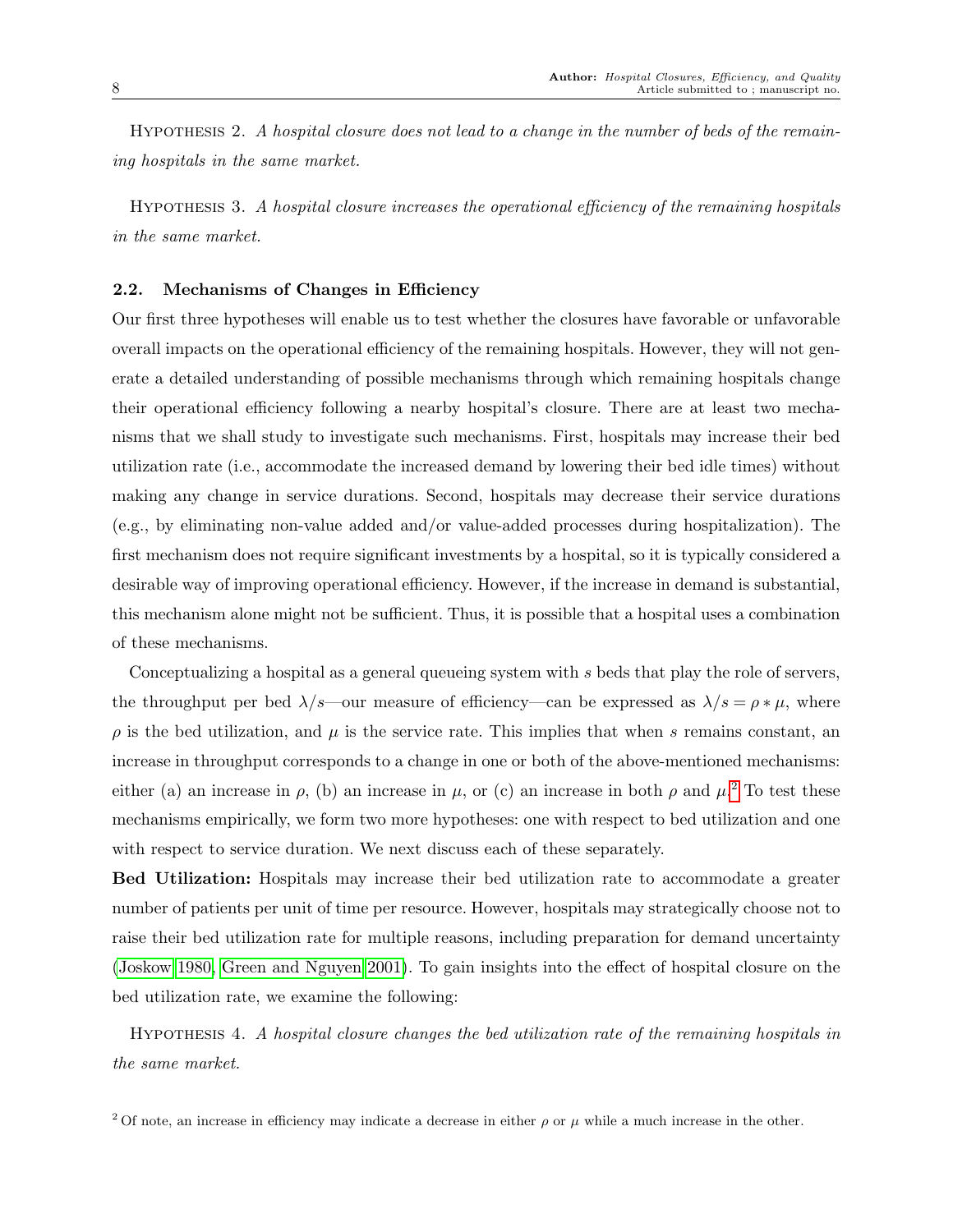Service Duration: When a hospital faces a need to be more efficient, the providers may face the pressure to perform at a higher efficiency level. Operations management literature suggests that servers can indeed be strategic about the service duration under financial and nonfinancial motivations, and alter their behavior based on the characteristics of the queue [\(Cachon and Zhang](#page-30-4) [2007,](#page-30-4) [Debo et al. 2008,](#page-31-19) [Hopp et al. 2007,](#page-31-15) [Jouini et al. 2008,](#page-31-20) [Tan and Netessine 2014,](#page-32-13) [Oliva and](#page-32-14) [Sterman 2001\)](#page-32-14). In particular, the visibility of the queue length or the server occupancy rate can encourage a speed-up behavior by servers [\(Kc and Terwiesch 2012,](#page-31-21) [Shunko et al. 2017\)](#page-32-15). In our setting, providers do not have full visibility of the entire queue, and hence, it is not clear to what extent the overall average service duration in their hospital changes. To examine whether or not a hospital (as a whole) responds to the increased demand caused by a nearby hospital closure by reducing its service duration, we analyze inpatient length of stay both before and after closure. To this end, we test the following:

Hypothesis 5. A hospital closure changes the average service duration for the inpatient services of the remaining hospitals in the same market.

## 2.3. Hospital Closure and the Care Quality

Changes in volume and operational efficiency can affect the quality of care. Congested hospitals are typically more vulnerable to provider errors and often less able to respond to a patient promptly, resulting in added risk to patient safety [\(Weissman et al. 2007,](#page-32-16) [Haas et al. 2018\)](#page-31-9). Patient satisfaction may decline as well [\(Thompson et al. 1996\)](#page-32-17). On the other hand, an increase in patient volume can result in better quality of care. One way this can occur is the well-established "productivity spillover" effect, in which healthcare providers improve quality of care and patient outcomes with increased production experience [\(Chandra and Staiger 2007\)](#page-31-8). Similarly, an increase in patient volume can provide more opportunities for hospitals to learn and improve their quality [\(Begg et al.](#page-30-5) [1998,](#page-30-5) [Birkmeyer et al. 2002,](#page-30-2) [Hillner et al. 2000\)](#page-31-22).

To gain a deeper understanding of the effect of hospital closure on care delivery of other hospitals, we mainly focus on two dimensions of quality: patient experience and patient health outcomes. We examine the first dimension—patient experience—using a national survey of patient experience. For the second dimension—patient health outcomes—we measure readmission rates as well as 30-day mortality rates, the two widely-used outcome measures for inpatient services<sup>[3](#page-8-0)</sup>. Thus, to investigate the effect of hospital closures on quality, we test the following:

<span id="page-8-0"></span><sup>&</sup>lt;sup>3</sup> The readmission rate is known to be useful for identifying signs of poor inpatient care quality and care coordination [\(Benbassat and Taragin 2000,](#page-30-3) [Halfon et al. 2006\)](#page-31-23), and the 30-day mortality rate is a well-validated measure of care quality for the type of patients we consider in our study [\(Tourangeau et al. 2007\)](#page-32-18).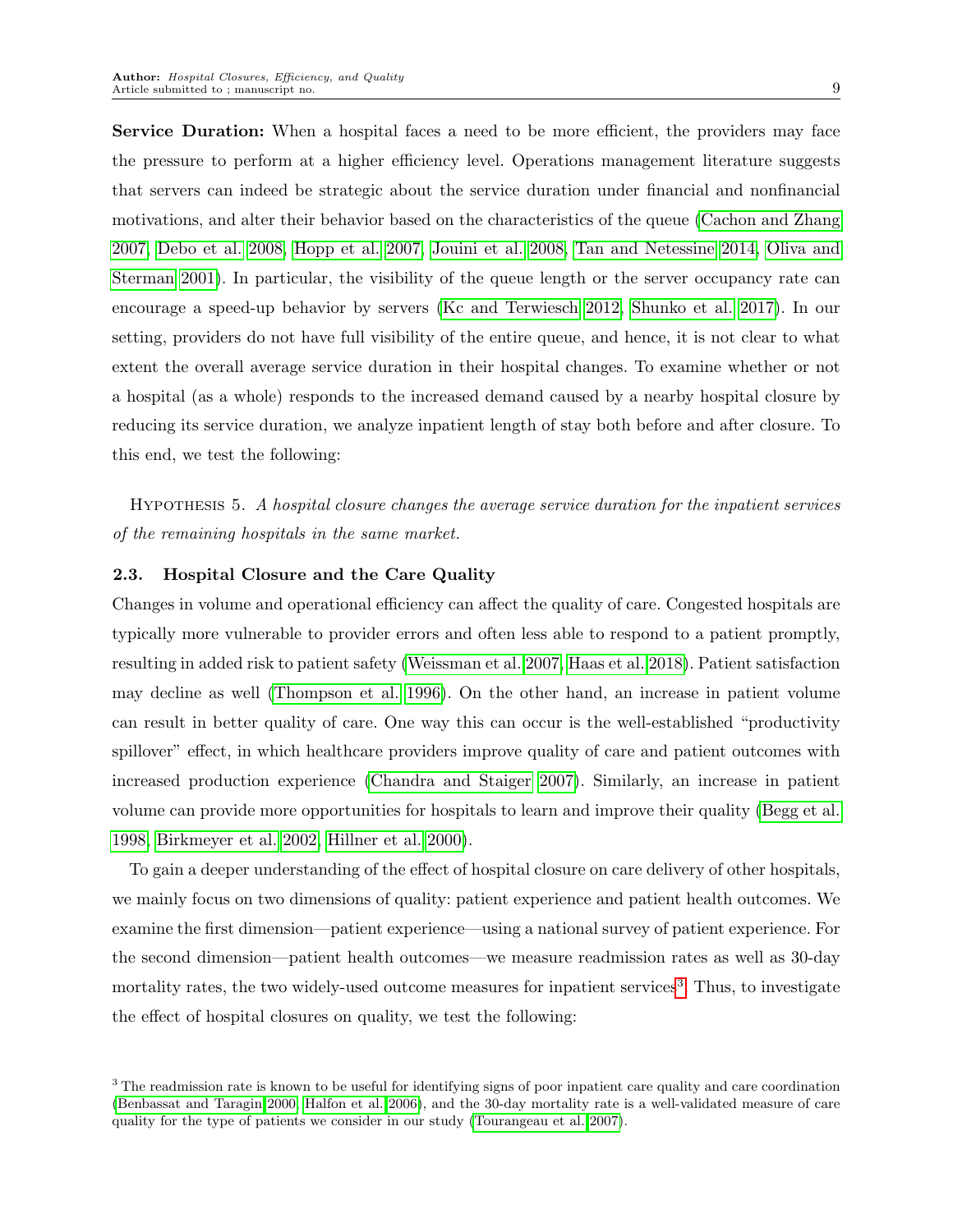Hypothesis 6. A hospital closure changes the patient experience of those who received care in the remaining hospitals in the same market.

Hypothesis 7. A hospital closure changes the 30-day readmission rate of those who received care in the remaining hospitals in the same market.

Hypothesis 8. A hospital closure changes the 30-day mortality rate of those who received care in the remaining hospitals in the same market.

## 3. Related Studies

Our work is relevant to the following streams of literature in management science and health economics. First, our work is related to the studies examining how the changes in provider market structure (in particular, the regulation and changes in provider supply) affect the efficiency of the healthcare delivery system. Various studies have found that the amount or structure of provider supply such as the degree of provider density, competition, or regulation can affect the efficiency of the healthcare delivery system [\(Bates et al. 2006,](#page-30-6) [Rosko and Mutter 2014,](#page-32-19) [Thompson et al. 2012\)](#page-32-20). There are, however, much fewer studies investigating the changes in the supply due to an exit of providers from the market. Early evidence suggests that hospital closure reduces the costs per admission of nearby hospitals through an increase in inpatient admissions, suggesting the existence of economies of scale [\(Lindrooth et al. 2003,](#page-32-2) [Capps et al. 2010\)](#page-31-2). Yet, another study suggests that hospital closures merely shift high-cost patients to the remaining hospitals instead of improving efficiency [\(Hodgson et al. 2015\)](#page-31-24). A recent study provides a nuanced perspective by arguing that there are positive or negative economies of scale effect depending on the type of services offered at a hospital [\(Freeman et al. 2018\)](#page-31-25). Our study is related to this stream of research: we examine the mechanisms through which hospitals' responses to a sudden change in patient demand affect the economies of scale. However, unlike the studies mentioned above, instead of focusing on cost measures, we study the implications on operations and quality.

Second, our study is relevant to the literature on the impact of provider market structure on healthcare quality. Among studies in this vein, our work mainly contributes to those that examine how the reduction in healthcare resources affects the quality of care. A relatively small body of the literature has studied the impact of hospital or emergency department closure on access to care or health outcomes for the patient population in the area [\(Joynt et al. 2015,](#page-31-7) [Buchmueller et al.](#page-30-1) [2006,](#page-30-1) [Capps et al. 2010,](#page-31-2) [Hsia et al. 2012,](#page-31-3) [Liu et al. 2014\)](#page-32-3). However, there is limited and mixed evidence on the overall impact of hospital closures on patient outcomes. For example, between two published studies, one shows that hospital closures increase deaths from heart attacks and unintentional injuries [\(Buchmueller et al. 2006\)](#page-30-1), whereas the other shows that there is no significant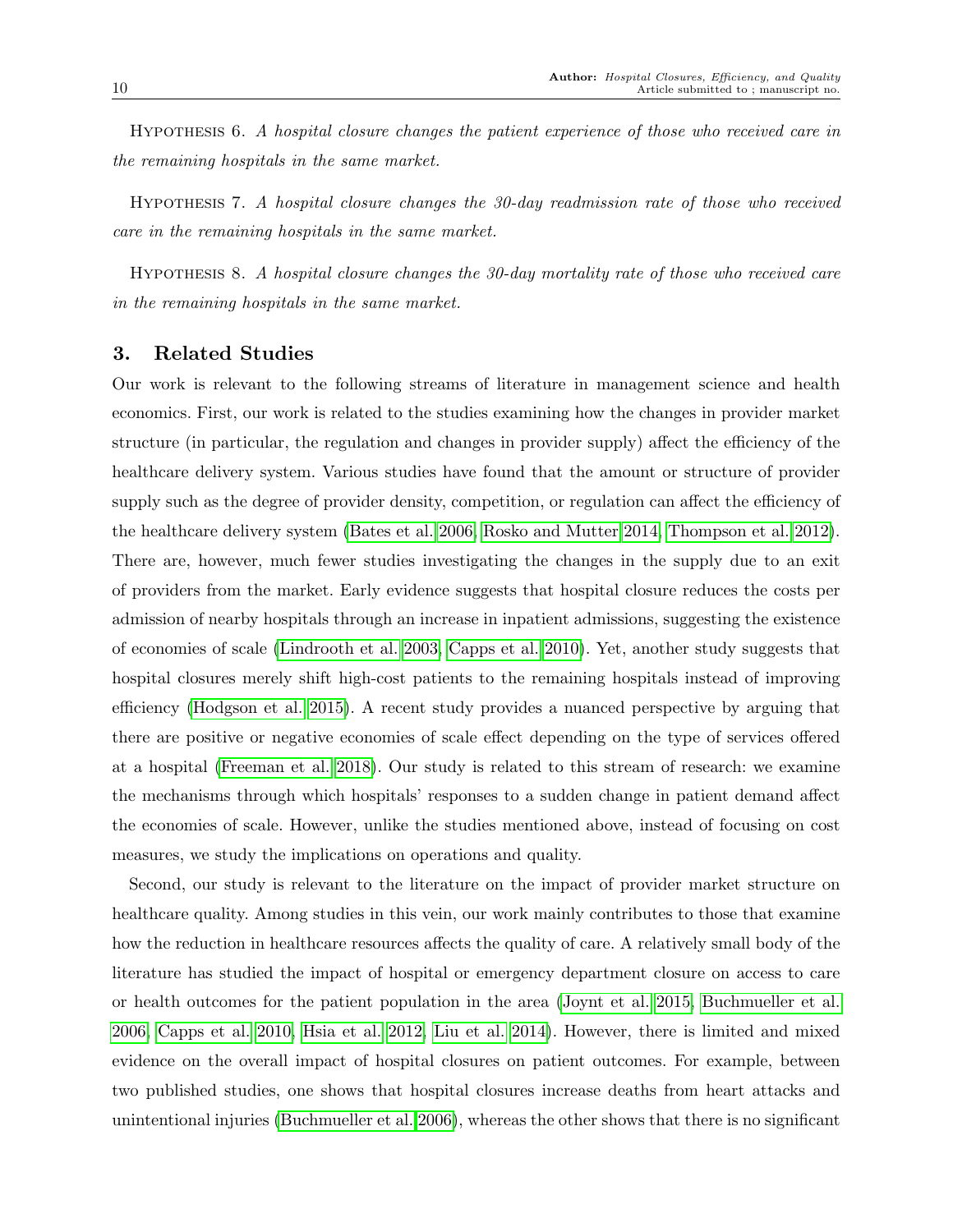difference between the change in mortality or readmission rates [\(Joynt et al. 2015\)](#page-31-7). In general, measuring the overall impact of closures on the population can result in different findings, as there are multiple channels through which patient health can be affected by hospital closures. Our study contributes to the literature by studying important mechanism through which hospital closures can affect patient health outcomes.

Lastly, our work is related to a growing body of literature on the behavior of servers in queueing systems when queues of customers or servers are pooled in service organizations (see, e.g., [Rothkopf](#page-32-21) [and Rech](#page-32-21) [\(1987\)](#page-32-21), [Boudreau et al.](#page-30-7) [\(2003\)](#page-30-7), and the reference therein). Previous studies show that the server's behavioral responses to the queue characteristics can play a crucial role in changing the expected benefits of queue pooling [\(Cachon and Zhang 2007,](#page-30-4) [Debo et al. 2008,](#page-31-19) [Do et al. 2015\)](#page-31-26). The service behavior can be affected by financial incentives, i.e., how the servers are compensated, or non-financial incentives such as the number of customers and a sense of ownership [\(Schultz](#page-32-22) [et al. 1998,](#page-32-22) [Debo et al. 2008,](#page-31-19) [Song et al. 2015,](#page-32-10) [Shunko et al. 2017\)](#page-32-15). Because our study views the behavior of a server in a queueing system at a macro level—the hospital as a whole—the existing mechanisms through which behavioral responses appear may not be immediately transferable. The evidence on the collective behavior of an organization (as an aggregated server) in response to the increase in demand has been examined less frequently. Thus, our paper contributes to the literature by examining whether or not the individual level behavioral response matches that of the macro level.

## 4. Data and Study Sample

## 4.1. Data

We obtained patient, hospital, and market level information by linking various data sources. Our hospital level information is from Medicare Cost Reports and POS data for years 2004-2017. These data are collected from hospitals that serve Medicare patients and contain information on facility characteristics, healthcare use, and cost. To obtain the patient level information, we used a panel data of FFS Medicare inpatient claims for years 2004-2012. Medicare inpatient claims provide information on all FFS inpatient services use, the types of procedures performed, and diagnosis through International Classification of Diseases (ICD-9) and Healthcare Common Procedure Coding System (HCPCS). We used the Medicare Beneficiary Summary File (BSF) for individual beneficiary's sociodemographic information. We used AHRF for the county level information on health services resources and demographic information, and the Hospital Compare data from the Centers for Medicare & Medicaid Services (CMS) for hospital quality and the Hospital Consumer Assessment of Healthcare Providers and Systems (HCAHPS) for patient experience. For our primary analysis, we defined markets based on Hospital Referral Regions (HRRs). We used HRRs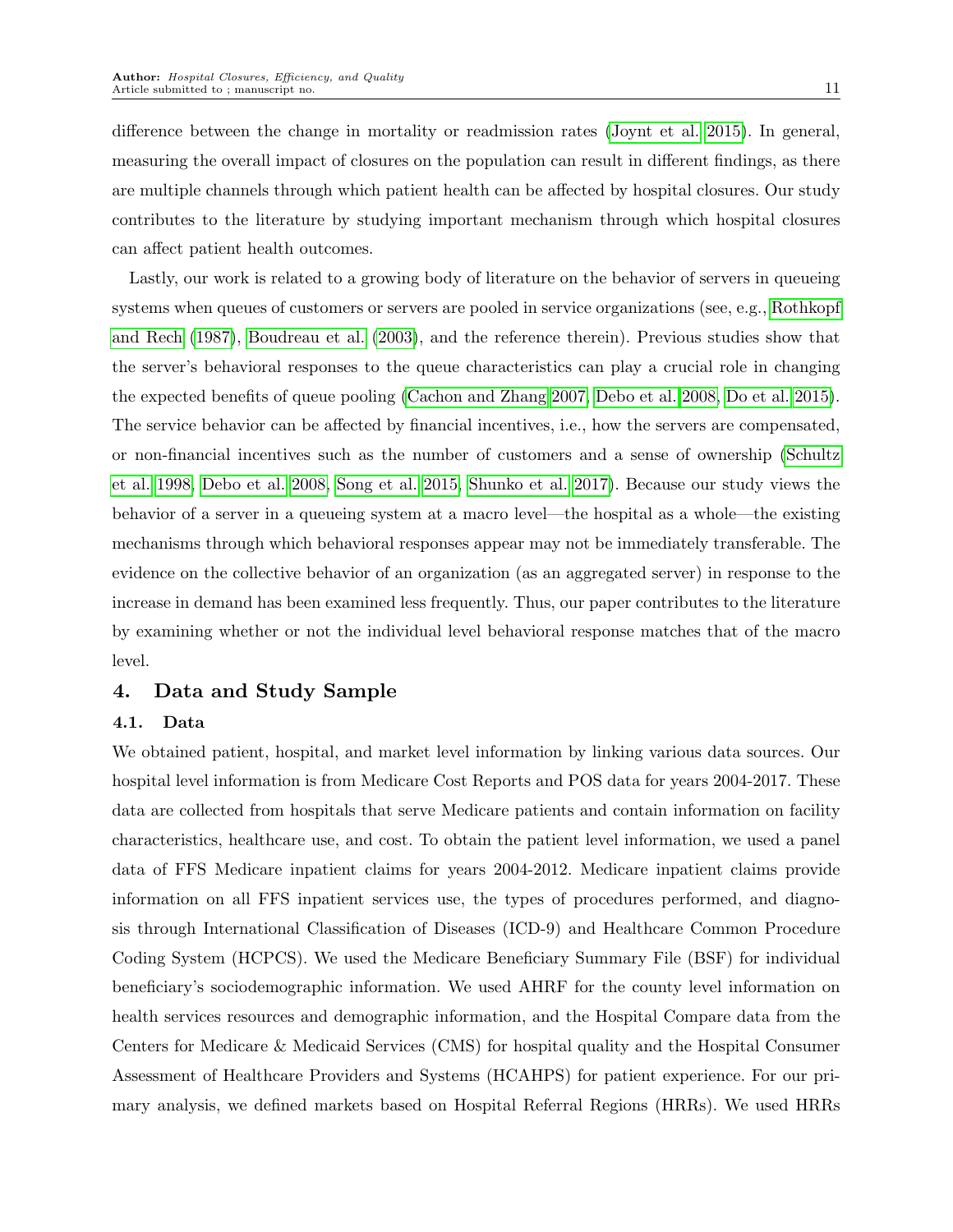instead of other definitions of a healthcare market such as Hospital Service Areas (HSAs) to ensure there are more than one remaining short-term acute care hospitals after closure in each market.

## 4.2. Identifying Hospital Closures

We defined hospital closure as ceasing to deliver short-term general hospital services. Because we focus on the demand pooling effect, we defined closure based on the continuum of care rather than the changes in the ownership or physical appearance of a hospital. Thus, if a hospital remained in the same physical location but ceased to provide short-term acute care and converted to a different use such as emergency department, rehabilitation facility, or long-term care, we regarded it as closed. However, absent such changes, if a hospital merely changed its name or ownership but stayed in the same physical location, we considered the hospital to be in operation.

To identify potential closures, we first used the Medicare POS data. Specifically, we regarded a hospital as potentially closed if it did not appear in the POS data after a certain year<sup>[4](#page-11-0)</sup>. Next, we calculated the number of claims submitted each year from Medicare inpatient claims. Using these claims, we identified a hospital as potentially closed if its number of hospitalizations has dropped to zero. Among the list of potential closures that met either of our criteria, we then excluded the hospitals that are not short-term acute care hospitals, such as long-term care and psychiatric hospitals<sup>[5](#page-11-1)</sup>. Finally, we systematically searched and validated each hospital's operating status through multiple external sources including local news, state department documents, or a list of rural hospital closures from other research institutions<sup>[6](#page-11-2)</sup>. In a few cases where the evidence was not available or definitive, we called the hospital directly. We were eventually able to confirm the operating status of all hospitals on our list. Figure [2](#page-12-0) shows the steps through which we determined hospital closure. In summary, there were 370 potentially closed hospitals, among which we could verify a total of 1[7](#page-11-3)3 closures<sup>7</sup> across 105 markets between 2007-2014. In general, the closed hospitals had a lower volume, number of beds, efficiency, and bed utilization than the rest (see Table 3 of the Online Appendix). All markets have more than one remaining open hospital after a closure event.

<span id="page-11-0"></span><sup>4</sup> Because virtually all hospitals in the United States, with the exception of military hospitals, participate in the Medicare program, discontinuation of data or claims submission to the CMS suggests it is highly likely that the hospital has experienced changes in operating and/or ownership status.

<span id="page-11-1"></span><sup>5</sup> We excluded these types of hospitals because these hospitals primarily treat chronic patients who have different medical needs and care patterns than the general population.

<span id="page-11-2"></span><sup>6</sup> These sources include a list of rural hospital closures from the University of North Carolina Rural Health Research and Policy Analysis Center and Becker's Hospital Review.

<span id="page-11-3"></span><sup>7</sup> The remaining 197 potentially closed hospitals were confirmed open after the validation process.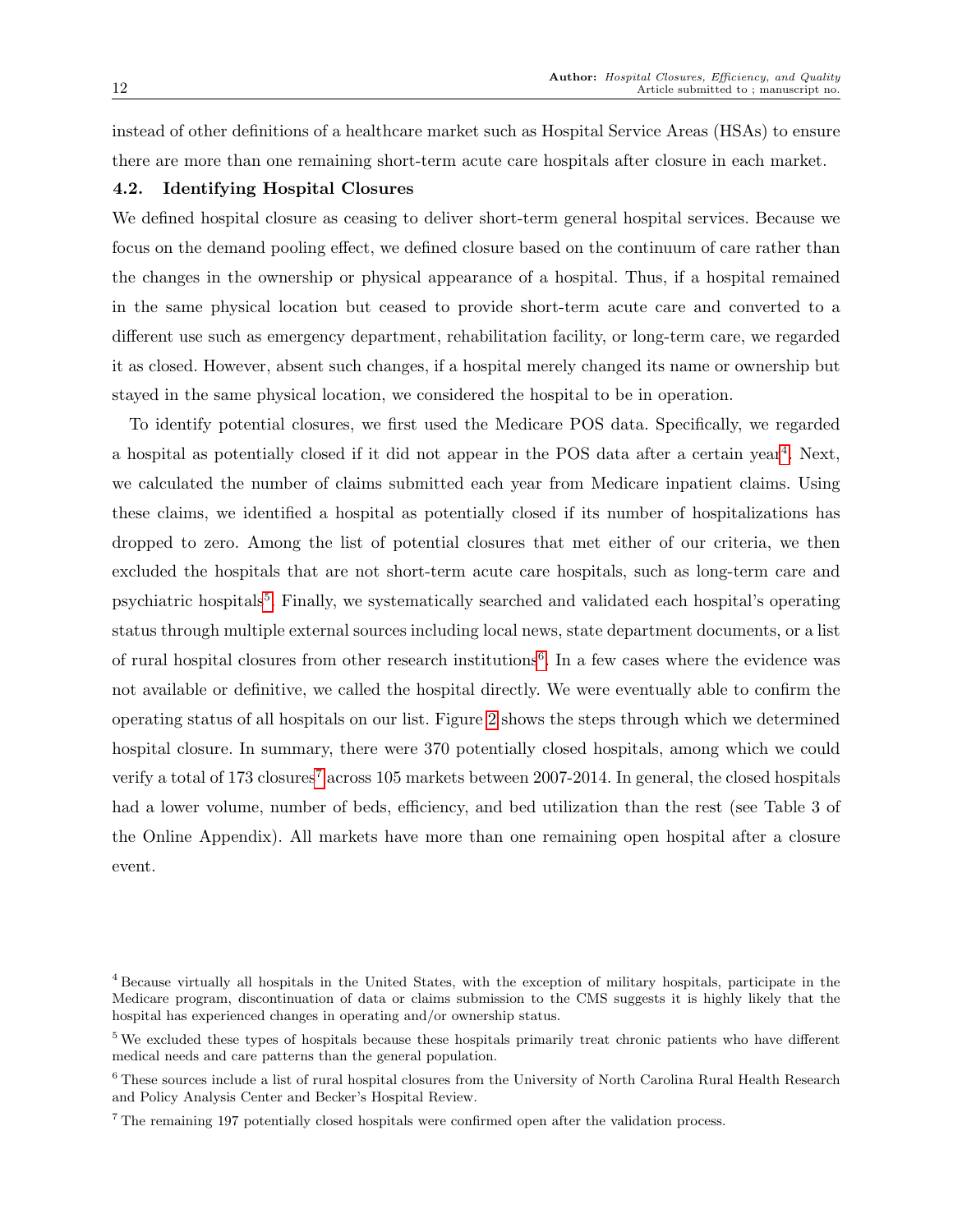

<span id="page-12-0"></span>Figure 2: The General Procedure for Identifying Hospital Closures.

b. Examined the physical presence through google map streetview and the date

c. Do names of the physical building and the original source match?

d. Checked the hospital's website to see if inpatient care is available. If the information is not available online, called the hospital.

### 4.3. Study Sample

Our study sample of hospitals included all the Medicare participating U.S. hospitals that were in operations throughout the study period, which is 2004-2017 for the hospital level outcomes and 2004-2012 for the patient level outcomes. Among our sample, we considered hospitals located in a market that experienced at least one closure during the study period as "treated," and those that did not experience any closure as "control." We removed the hospitals in the markets that experienced closures across multiple years, because these hospitals may have concurrently experienced pre- and post-closure effects.

Figure [3](#page-14-0) shows the timeline of hospital closures for hospital and patient outcomes, respectively. For each hospital in the treatment group, we defined the index year as the year of a nearby hospital's closure. We observed the outcomes for three years pre- and post-closure to capture the long-term impact of closures, and excluded the information from the index year to account for the noise during the transition period. Because there were shorter observation years for the Medicare claims data which were used to obtain the patient level outcomes, we were not able to observe the patient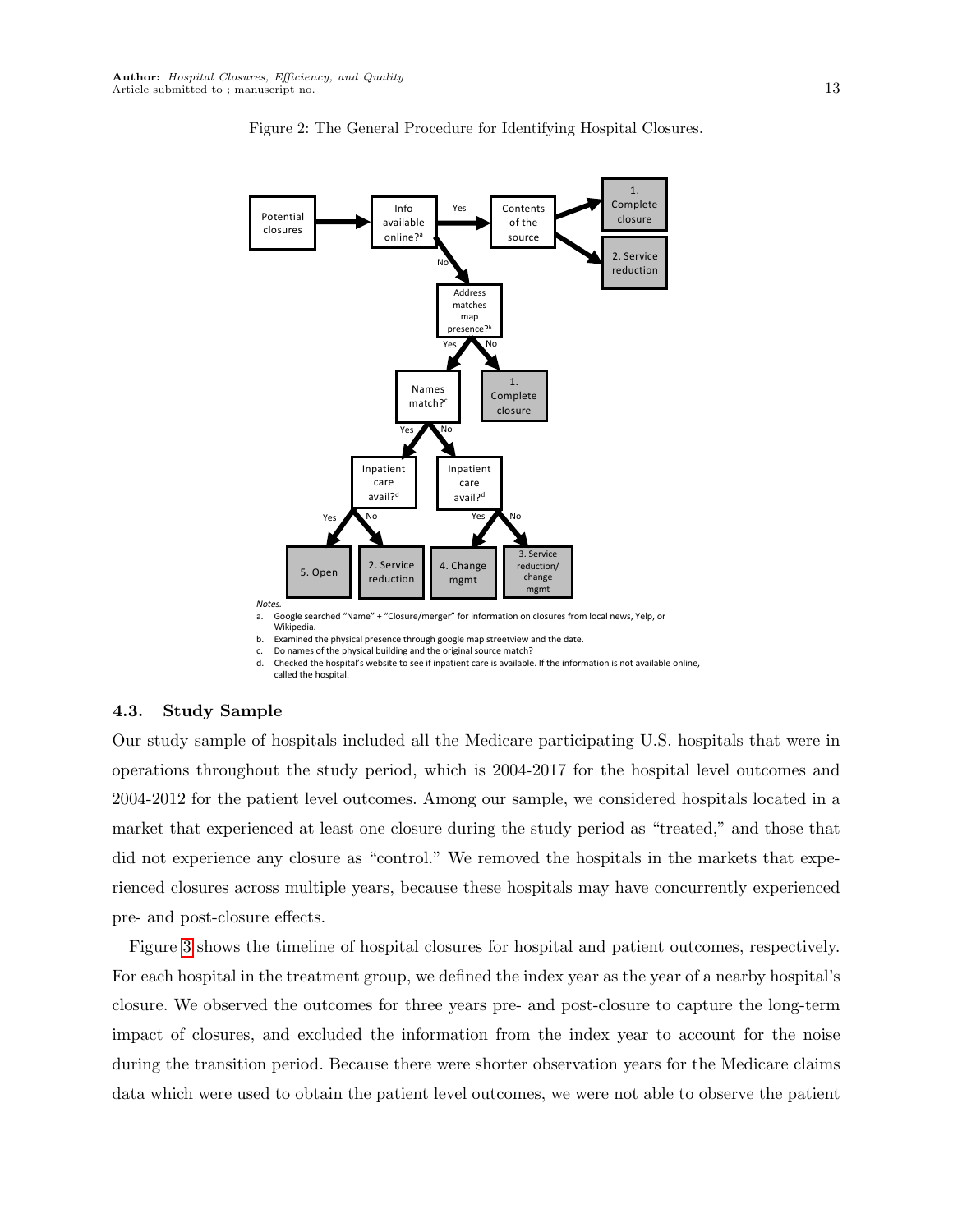level outcomes for the closures in 2012, and the post-observation periods for closures occurred during 2010-2011 were shorter than three years. We addressed this discrepancy in the observation period by performing sensitivity analyses (see Section 6.6). For each hospital in the control group, we included the observation for all years in 2004-2017 for hospital outcomes and in 2004-2012 for patient outcomes.

For our patient level analysis, we considered the study population to be the FFS Medicare beneficiaries who paid at least one visit to the hospitals in our study sample. To improve the comparability, we further restricted the patient population to those who were aged 65 or older, did not have a disability, and were entitled to Medicare due to age<sup>[8](#page-13-0)</sup>. Because patient's treatment status was based on the treatment status of the hospital they visited, a patient was allowed to be counted in both treatment and control groups if s/he made multiple visits to both treatment and control hospitals. We excluded transfers to or from another hospital, admissions for rehabilitation, and emergency department visits that did not result in inpatient admissions from the analysis<sup>[9](#page-13-1)</sup>. There were a total of 1, 852, 552 patients in our final sample, and they paid total 4, 563, 769 inpatient visits during our study period.

### 4.4. Dependent Variables

Our dependent variables include four operational measures (volume, beds, efficiency, utilization) and four service or quality measures (service duration, patient experience, readmission, and mortality). Table [2](#page-14-1) shows the definition of these variables, source, and their corresponding hypothesis. For utilization, we used the yearly average to address the seasonal and weekly variation in the bed census due to varying patient demand. For service duration<sup>[10](#page-13-2)</sup>, we excluded the observations with values greater than 30 days, as our goal is to examine the impact of closures on short-term acute care. For measuring 30-day readmission, we considered inpatient claims that were within 30 days of a previous hospitalization's discharge date. For measuring 30-day mortality, we obtained death information from the Medicare denominator files and calculated the time to death as the number of days between the index discharge date and the date of death. We linked a hospitalization to an incidence of 30-day mortality if death was present within 30 days after discharge.

To study patient experience, we used the HCAHPS survey data collected by CMS. HCAHPS is a national publicly reported survey for patients' perceptions of their hospital experience and is

<span id="page-13-0"></span><sup>8</sup> Although Medicare eligibility age is 65, Medicare also covers a small fraction of people under 65 with disabilities.

<span id="page-13-1"></span><sup>9</sup> Transfer patients were identified as those with the source of inpatient admission code "transfer from a different facility", "transfer from ER", or "transfer from the same facility". Admissions for rehabilitation were identified from the presence of ICD-9 codes indicating care involving the use of rehabilitation procedures: V570, V571, V5721, V573, V5781, V5789, V579, and 462.

<span id="page-13-2"></span><sup>&</sup>lt;sup>10</sup> We were able to measure the service duration in units of days, but not in units of hours, because the claims data does not provide the exact time of admission and discharge.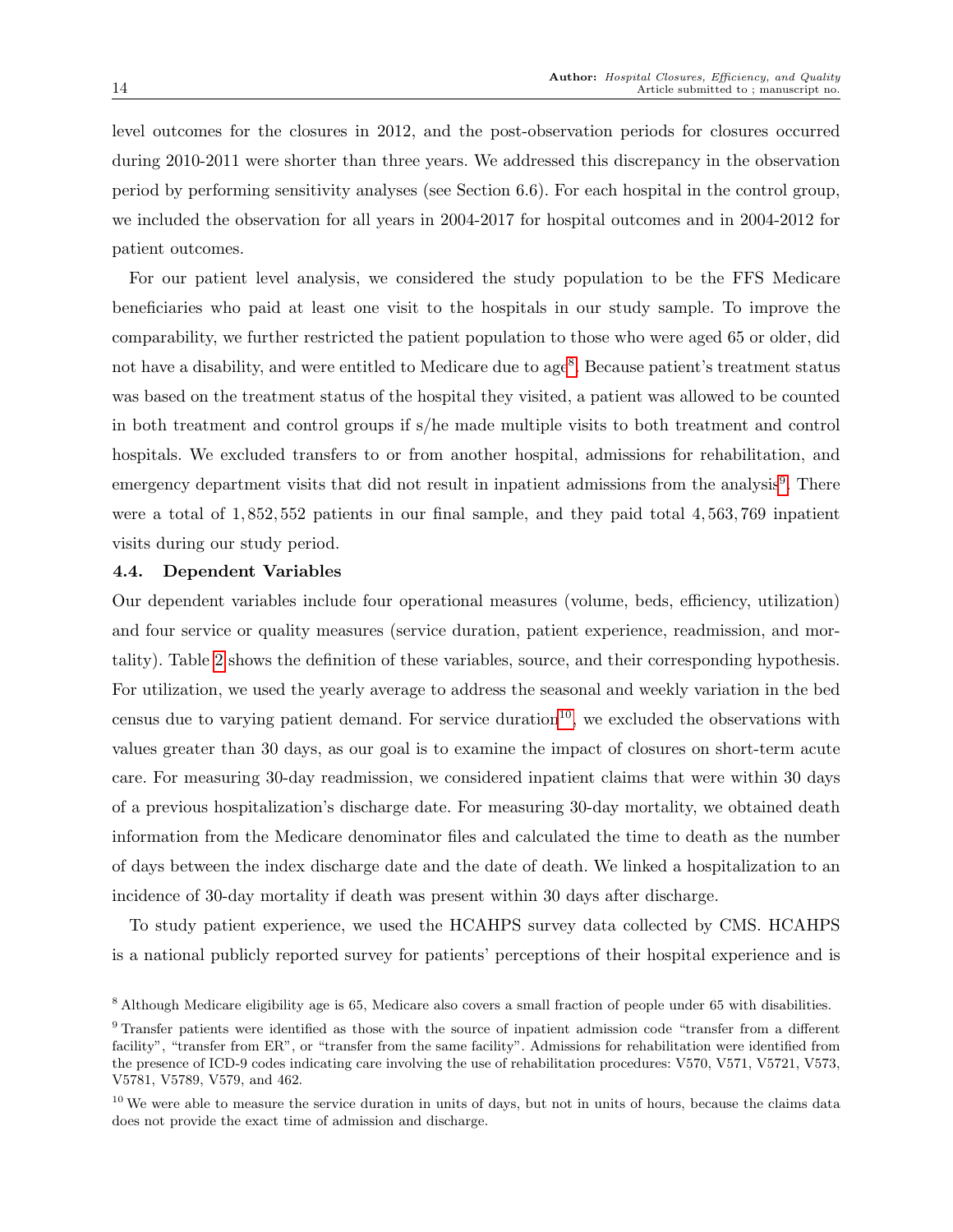<span id="page-14-0"></span>

| Figure 3: Timeline of Hospital Closures for (a) Hospital Outcomes (Top), and (b) Patient Outcomes (Bottom) |  |  |  |  |  |  |  |
|------------------------------------------------------------------------------------------------------------|--|--|--|--|--|--|--|
|------------------------------------------------------------------------------------------------------------|--|--|--|--|--|--|--|

| Year            | 2004                             | 2005                 | 2006            | 2007                                 | 2008 | 2009                                                       |                 | 2010 |                 | 2011                 |                    | 2012               | 2013                 |                 | 2014 |                    | 2015 | 2016 | 2017 |
|-----------------|----------------------------------|----------------------|-----------------|--------------------------------------|------|------------------------------------------------------------|-----------------|------|-----------------|----------------------|--------------------|--------------------|----------------------|-----------------|------|--------------------|------|------|------|
| 2007<br>closure | Pre-closure years                |                      |                 | Closure<br>year                      |      | Post-closure years<br>Observations removed                 |                 |      |                 |                      |                    |                    |                      |                 |      |                    |      |      |      |
| 2008<br>closure | Obs.<br>removed                  | Pre-closure years    |                 |                                      | year | Post-closure years<br>Closure                              |                 |      |                 | Observations removed |                    |                    |                      |                 |      |                    |      |      |      |
|                 | 2009 to 2012 closure<br>$\cdots$ |                      |                 |                                      |      |                                                            |                 |      |                 |                      |                    |                    |                      |                 |      |                    |      |      |      |
| 2013<br>closure |                                  | Observations removed |                 | Pre-closure years<br>Closure<br>year |      |                                                            |                 |      |                 |                      |                    | Post-closure years |                      | Obs.<br>removed |      |                    |      |      |      |
| 2014<br>closure |                                  | Observations removed |                 | Pre-closure years                    |      |                                                            |                 |      |                 | Closure<br>vear      |                    |                    | Post-closure years   |                 |      |                    |      |      |      |
|                 |                                  | Year                 | 2004            | 2005                                 |      | 2006                                                       | 2007            |      | 2008            |                      | 2009               |                    | 2010                 | 2011            |      | 2012               |      |      |      |
|                 |                                  | 2007<br>closure      |                 | Pre-closure years                    |      |                                                            | Closure<br>vear |      |                 | Post-closure years   |                    |                    | Observations removed |                 |      |                    |      |      |      |
|                 |                                  | 2008<br>closure      | Obs.<br>removed |                                      |      | Pre-closure years<br>Post-closure years<br>Closure<br>year |                 |      | Obs.<br>removed |                      |                    |                    |                      |                 |      |                    |      |      |      |
|                 |                                  | 2009<br>closure      |                 | Observations removed                 |      | Closure<br>Pre-closure years<br>Post-closure years<br>year |                 |      |                 |                      |                    |                    |                      |                 |      |                    |      |      |      |
|                 |                                  | 2010<br>closure      |                 | Observations removed                 |      | Pre-closure years<br>year                                  |                 |      | Closure         |                      | Post-closure years |                    |                      |                 |      |                    |      |      |      |
|                 |                                  | 2011<br>closure      |                 | Observations removed                 |      |                                                            |                 |      |                 | Pre-closure years    |                    |                    |                      | Closure<br>year |      | Post-clos.<br>year |      |      |      |

| Table 2: Definition of Outcome Variables and Data Sources |  |
|-----------------------------------------------------------|--|
|-----------------------------------------------------------|--|

<span id="page-14-1"></span>

| Outcome variable  | Name               | Definition                                                                                                                                                                                                                                                           | Source                    | Hypothesis     |
|-------------------|--------------------|----------------------------------------------------------------------------------------------------------------------------------------------------------------------------------------------------------------------------------------------------------------------|---------------------------|----------------|
| Volume            | $VOL_{jt}$         | Total number of patients discharged from hospital $j$<br>in year $t$ .                                                                                                                                                                                               | Medicare cost report, POS | 1              |
| Inpatient<br>beds | $\text{BEDS}_{jt}$ | Total number of inpatient beds for hospital $j$ in<br>$\mathrm{year}\;t.$                                                                                                                                                                                            | Medicare cost report, POS | $\overline{2}$ |
| Efficiency        |                    | Total number of patients discharged per hospital<br>$\text{EFFIC}_{jt}$ beds per year, i.e., $\frac{\text{vol}_{jt}}{\text{BEDS}_{jt}}$ .                                                                                                                            | Medicare cost report, POS | 3              |
| Utilization       | $\text{UTIL}_{it}$ | Total bed days per available bed days per year, i.e.,<br>$\frac{\text{DAYSUSED}_{jt}}{\text{DAYSAVAIL}_{it}}$ , where<br>$\text{DAYSUSED}_{jt}$ is the total number of bed days used<br>and DAYSAVAIL <sub>it</sub> is BEDS <sub>it</sub> $\times$ 365 for hospital. | Medicare cost report, POS | $\overline{4}$ |
| Service duration  |                    | $SERV_{iit}$ Number of days between patient admission and discharge. Medicare inpatient claims                                                                                                                                                                       |                           | 5              |
|                   |                    | Proportion of patients who rated the total experience<br>Patient experience $EXPER_{it}$ of his/her inpatient visit as high (9 or 10 out of values<br>from $0$ to $10$ ) from the HCAHPS survey.                                                                     | <b>HCAHPS</b>             | 6              |
| Readmission       |                    | A binary variable from the presence of another<br>READM <sub>ijt</sub> Country succession within 30 days after discharge.                                                                                                                                            | Medicare inpatient claims | 7              |
| Mortality         | $MORT_{ijt}$       | A binary variable for the presence of evidence of<br>death within 30 days after discharge.                                                                                                                                                                           | Medicare inpatient claims | 8              |

obtained by asking discharged patients questions about their hospital stay (see, e.g., [Manary et al.](#page-32-23) [\(2013\)](#page-32-23)). We used the overall patient's rating of the experience (1 for lowest and 10 for highest) as a primary outcome measure. Because we do not observe individual level responses, we defined a hospital's overall rating as the total percentage of patients who gave "high" ratings (overall rating of 9 or 10). We also examined the secondary outcomes from each of the 10 core questions about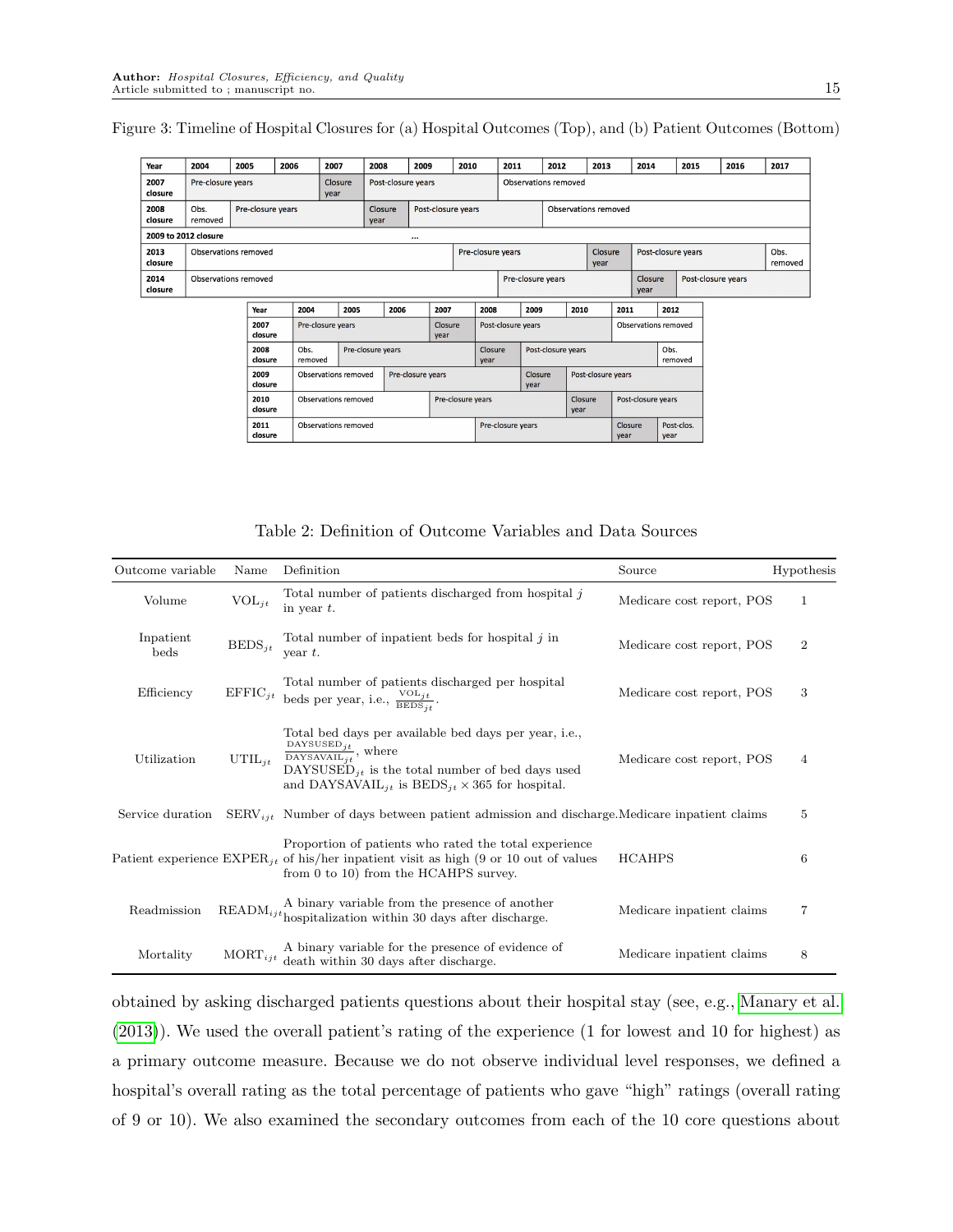patients' hospital experiences [11](#page-15-0). We excluded the hospitals that received fewer than 100 survey responses in a given year for this part of the analysis. For measuring overall hospital quality, we used Hospital Compare data provided by the CMS (CMS 2018), which provides more comprehensive measures of hospital quality (see Section 4.5).

## 4.5. Independent Variables

Table [3](#page-16-0) shows the definition and sources of the independent variables we used to control for potential confounders and examine effect heterogeneity.

Patient Characteristics: To control for patient heterogeneity, we included demographic characteristics such as age, gender, race, a reason for Medicare eligibility, and the Medicare-Medicaid dual eligibility ("dual-eligible beneficiaries, or duals") which is often used as a proxy for low-income status. We obtained the total number of chronic conditions a beneficiary had in the previous year from the chronic conditions segment of the Medicare BSF. We calculated patient comorbidities using the Charlson Comorbidity Index (Elixhauser Comorbidity classification) from the patient's diagnosis history. The scores range from 0 (lowest severity) to 21 (highest severity) and capture the presence of 30 comorbidities [\(Elixhauser et al. 1998\)](#page-31-27). Using these scores allows us to control for the variation in patient health. To adjust for the beneficiary's preference for preventive service use, we included whether or not s/he received a pneumococcal vaccination, which is recommended by the Centers for Disease Control and Prevention (CDC) for immunocompetent adults aged 65 years and older. We categorized the admission into three types, i.e., emergent, urgent, and elective, according to the admission type variable on claims. We also divided the admissions into 15 clinical categories based on the primary diagnosis  $\mathrm{codes}^{12}$  $\mathrm{codes}^{12}$  $\mathrm{codes}^{12}$ .

Hospital Characteristics: We obtained relevant hospital characteristics including the size, aca-demic status, ownership, and location<sup>[13](#page-15-2)</sup>, and baseline quality. Academic status was identified by whether the hospital received any payment from the Graduate Medical Education (GME) program or Indirect Medical Education (IME) program, which pays hospitals for education and training. We also included an indicator for receiving payment for the Disproportionate Share Hospital (DSH) Payments program, which funds hospitals that treat needy patients. Hospital quality was mea-

<span id="page-15-0"></span> $11$  These questions include communication with nurses and doctors, the responsiveness of hospital staff, the cleanliness and quietness of the hospital, pain management, communication about medications, discharge information, overall rating of hospital, and whether the patient would recommend the hospital. See [Goldstein et al.](#page-31-28) [\(2005\)](#page-31-28).

<span id="page-15-1"></span> $12$  These categories include: infections and parasitic diseases, neoplasms, endocrine, nutritional and metabolic diseases, and immunity disorders, diseases of the blood and blood-forming organs, mental disorders, diseases of the nervous system and sense organs, diseases of the circulatory system, diseases of the respiratory system, diseases of the digestive system, diseases of the genitourinary system, diseases of the skin and subcutaneous tissue, diseases of the musculoskeletal system and connective tissue, congenital anomalies, symptoms, signs, and ill-defined conditions, and injury and poisoning [\(Centers for Disease Control and Prevention](#page-31-29) [\(2013\)](#page-31-29)).

<span id="page-15-2"></span><sup>&</sup>lt;sup>13</sup> A hospital is rural if its zip-code based Rural-Urban Commuting Area code is greater than 4, or if it was designated as a critical access hospital (CAH), following previous literature (see, e.g., [Hart et al.](#page-31-30) [\(2005\)](#page-31-30)).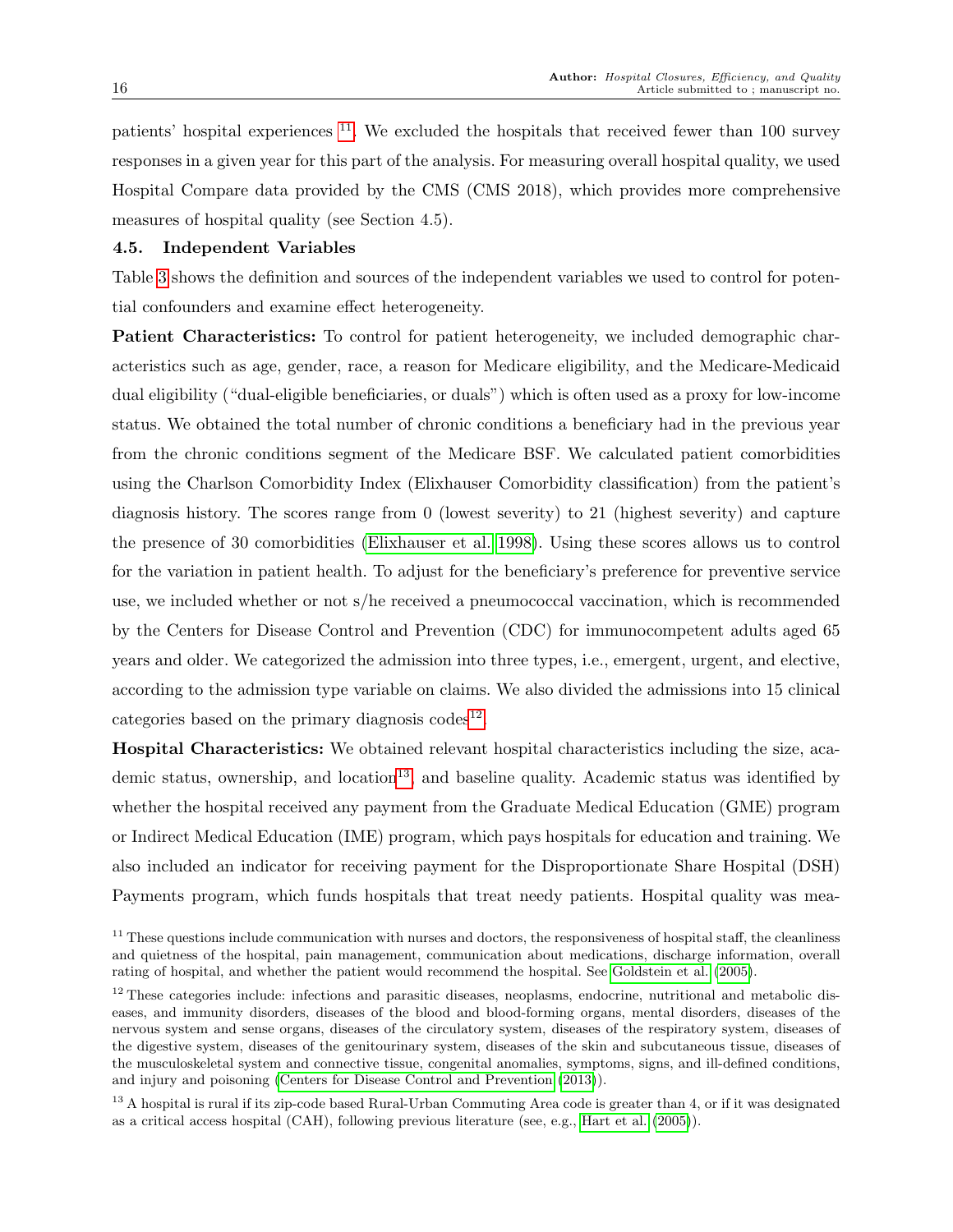<span id="page-16-0"></span>

| Variable                                                       | Description                                                                          | Data source                              |  |
|----------------------------------------------------------------|--------------------------------------------------------------------------------------|------------------------------------------|--|
| <i>Patient characteristics</i>                                 |                                                                                      |                                          |  |
| Age                                                            | Numeric, from 64 and up.                                                             | Medicare BSF                             |  |
| Gender                                                         | Binary, male or female.                                                              | Medicare BSF                             |  |
| Race                                                           | Factor, white, black, hispanic, asian, or others.                                    | Medicare BSF                             |  |
| Medicare entitlement                                           | Factor, age, disability, or both.                                                    | Medicare BSF                             |  |
| Medicaid eligibility                                           | Binary, dual or non-dual.                                                            | Medicare BSF                             |  |
| Comorbidity                                                    | Numeric, from $0$ (least severe) to $21$ (most severe).                              | Medicare inpatient,<br>outpatient claims |  |
| Factor, 15 clinically meaningful categories.<br>Admission type |                                                                                      | Medicare inpatient<br>claims             |  |
| Hospital characteristics                                       |                                                                                      |                                          |  |
| Size                                                           | Factor, 0-25, 26-100, 101-250, $251+$                                                | Medicare cost report, POS                |  |
| CAH                                                            | Binary, CAH or not CAH.                                                              | Medicare cost report, POS                |  |
| Academic status                                                | Binary, teaching or non-teaching hospital.                                           | Medicare cost report, POS                |  |
| Ownership                                                      | Binary, private and public.                                                          | Medicare cost report, POS                |  |
| Location                                                       | Binary, rural or urban.                                                              | Medicare cost report, POS                |  |
| DSH                                                            | Binary, participate or not participate in DSH program.                               | Medicare cost report, POS                |  |
| Quality                                                        | Numeric, from 1 (lowest) to 5 (highest).                                             | Hospital Compare data                    |  |
| Market characteristics                                         |                                                                                      |                                          |  |
| Managed care penetration                                       | Numeric, from $0$ (no penetration) to $1$ (full penetration).                        | Medicare BSF                             |  |
| Provider supply                                                | Numeric, number of providers/hospitals per 10,000 persons.                           | AHRF                                     |  |
| Unemployment rate                                              | Numeric, from 0 (full employment) to 1 (full unemployment).                          | <b>AHRF</b>                              |  |
| Poverty rate                                                   | Numeric, from $0$ (no poverty) to $1$ (full poverty).                                | AHRF                                     |  |
| Population over age 16                                         | Numeric, from $0$ (no population above age 16) to<br>1 (all population above age 16) | AHRF                                     |  |

| Table 3: Definition of Control Variables and Data Sources |  |
|-----------------------------------------------------------|--|
|-----------------------------------------------------------|--|

sured from the publicly available Hospital Compare data provided by the CMS, which draws detailed information on hospital quality from multiple sources, including hospital submitted electronic health records, surveys, and Medicare claims data. The data includes 57 quality measures across seven areas of quality and provides an overall rating as well as quality ratings on different dimensions of care. We used the overall rating which can have values from the lowest one star (5.7% of the total hospitals) to the highest five stars (7.36% of the total hospitals).

Market Characteristics: We included various market level factors that could influence the operations of hospitals. First, health economics literature shows that differences in care delivery and quality may exist between managed care and FFS insurance plan types, and the presence of managed care type plan in an area may have a spillover effect on care delivery into the rest of the non-managed care population (see, e.g., [Miller and Luft](#page-32-24) [\(1997\)](#page-32-24), [Baicker et al.](#page-30-8) [\(2013\)](#page-30-8), and the references therein). Thus, we included the yearly county level penetration rate of Medicare managed care plans by calculating the proportion of beneficiaries enrolled in any Medicare Advantage (i.e., Medicare's managed care type plans) out of total Medicare beneficiaries each year. Second, to control for the changes in the degree of market competition, we constructed the Herfindahl-Hirschman indices (HHIs) for hospitals, a standard economic measure of concentration, for each market (i.e., HRR) per year. Third, the level of the provider supply may affect the bed utilization and efficiency. Thus, we adjusted for the area level provider supply such as the total number of primary care physicians, hospital beds, and acute care hospitals per 10,000 persons from AHRF.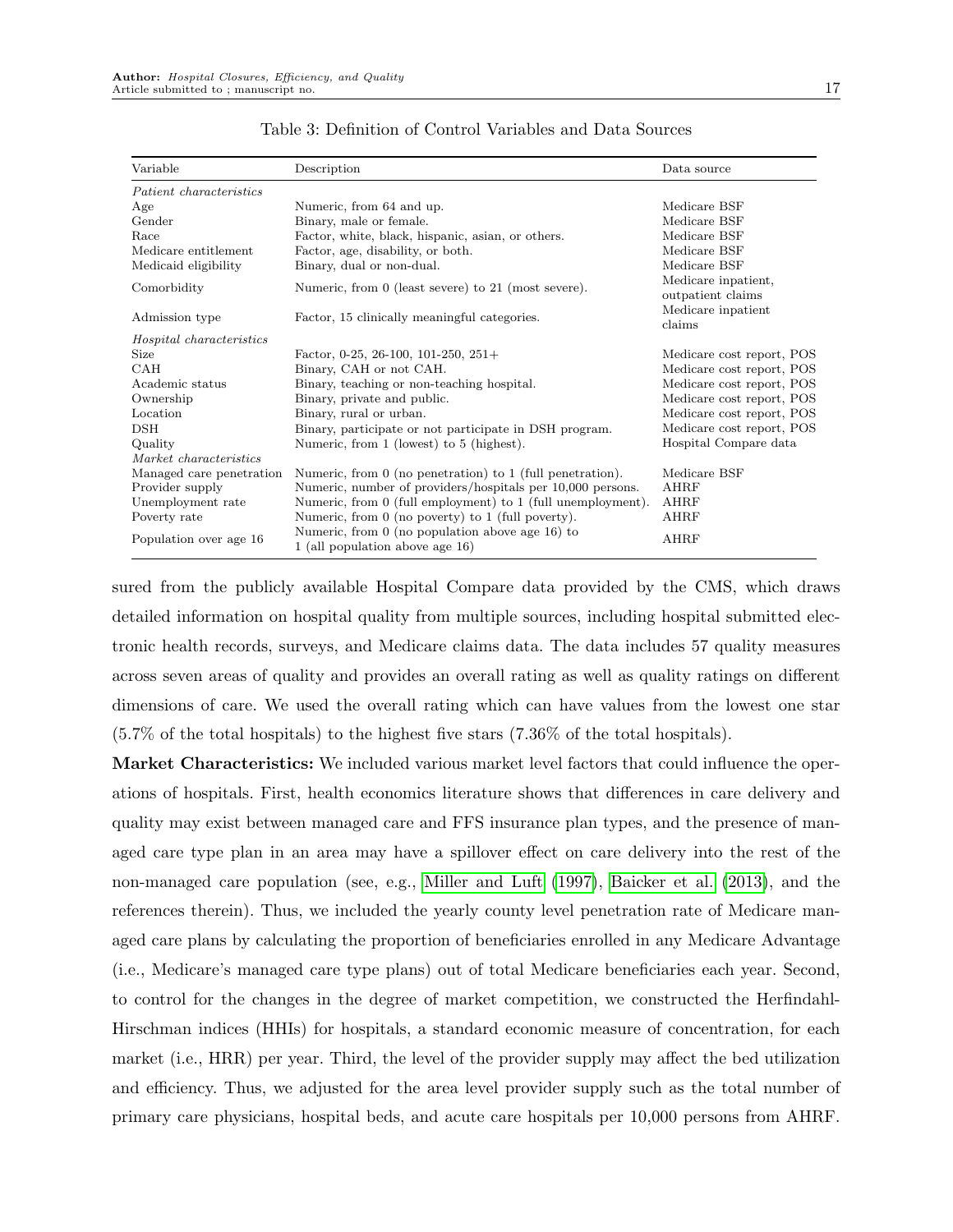Lastly, to adjust for any macro level socio-demographic factors, we controlled for the proportion of population unemployed, in poverty, or aged 16 or older for each county from AHRF.

## 5. Main Empirical Analysis

#### 5.1. Empirical Strategy Overview

Our main empirical strategy is a DID approach with hospital, market, and year fixed effects to examine the changes in hospital and patient outcomes before and after a hospital closure event. This approach allows for controlling observed and unobserved heterogeneity between the treatment and control group that is constant over time. If the parallel trend assumption is met, DID analysis can provide causal interpretation of the treatment effect. We used a fixed effects model instead of a random effects model because the hospital or market level effects are likely correlated with the observed patient or hospital characteristics. We used hospital level instead of patient level fixed effect since a large proportion of patients had only one hospital visit. Although the treatment status is determined at the market level, we included hospital fixed effects, because patients of different characteristics or conditions may select into different hospitals within the same market. We used a robust standard error clustered by the hospital and the market to account for the within-hospital and within-market correlation of error terms.

We employed the following model for testing hospital level outcomes (hypotheses 1-4 and 6):

$$
Y_{jkt} = \alpha \mathbf{X_{jt}} + \beta \text{POSTCLOSURE}_{kt} + \gamma \mathbf{Z_{kt}} + \text{HOSPITAL}_{j} + \text{MARKET}_{k} + \text{YEAR}_{t} + \epsilon_{jkt}. \tag{1}
$$

To test patient level outcomes (hypotheses 5,7, and 8), we utilized the following model:

$$
Y_{ijkt} = \alpha \mathbf{X_{ijt}} + \beta \text{POSTCLOSURE}_{kt} + \gamma \mathbf{Z_{kt}} + \text{HOSPITAL}_{j} + \text{MARKET}_{k} + \text{YEAR}_{t} + \epsilon_{ijkt}. \tag{2}
$$

In both models (1) and (2), Y represents the outcome variables, POSTCLOSURE is a binary variable that indicates that the observation is made post-closure for the treated group, HOSPITAL is the hospital fixed effect, MARKET is the market fixed effect, YEAR is the year fixed effect, X is the patient characteristics, **Z** is the market characteristics, and  $\epsilon$  is the error term. Indices i, j,  $k$ , and t represent a patient, a hospital, a market, and a year, respectively. Bold notation is used to represent vectors.

#### 5.2. Assumptions

The main assumption of our fixed effect models is that conditioned on the unobserved fixed differences by groups, each observation-specific error term is uncorrelated with the explanatory variables in all periods (i.e., strict exogeneity holds). We believe that concerns on this assumption are largely alleviated for multiple reasons. First, the majority of patients pay only one hospital visit during the study period, and thus, a concern on feedback at the individual level is mitigated. Although it is possible that patients choose themselves into hospitals differently based on various hospital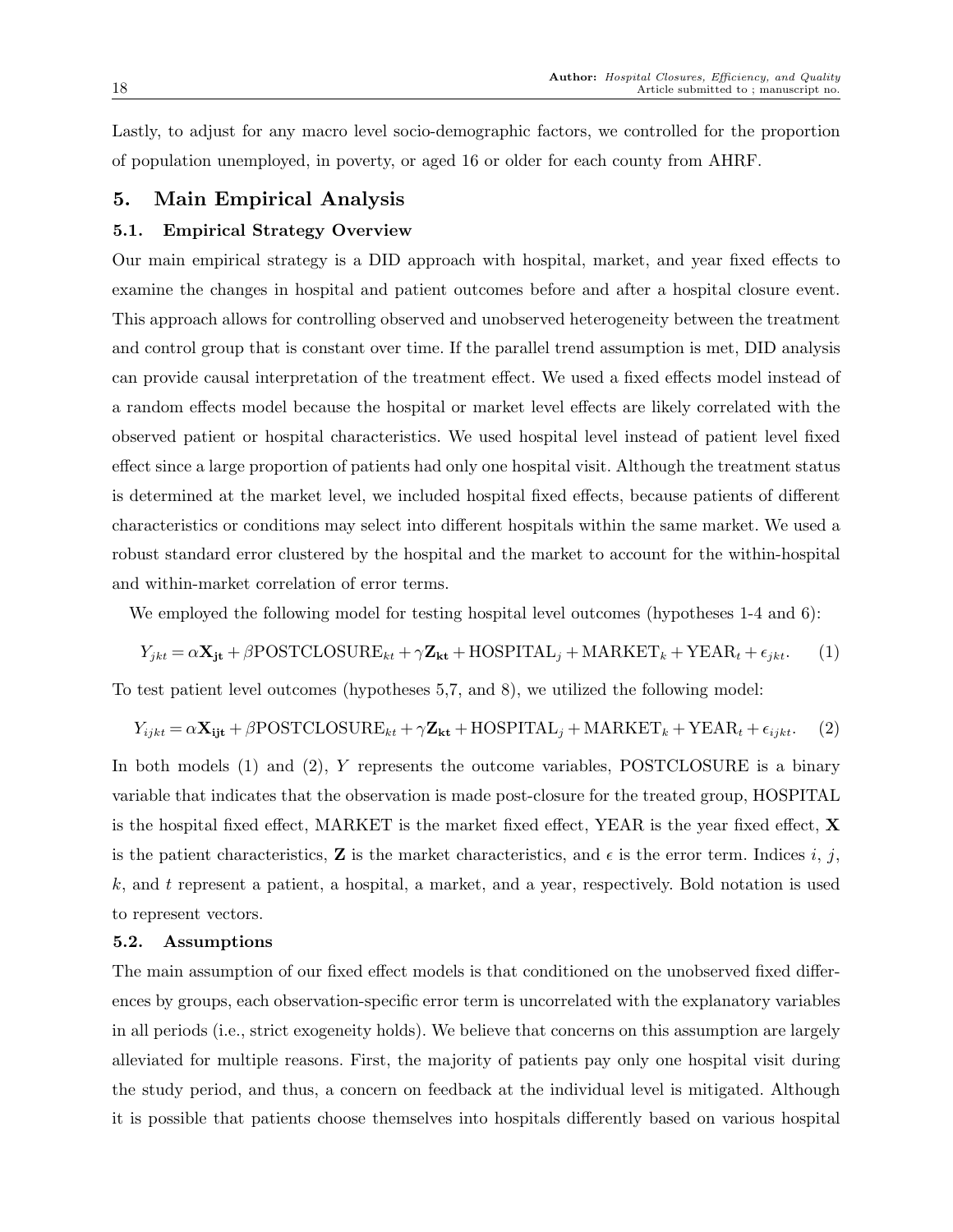and patient characteristics in a way that is not measured by our various covariates, it is likely that the selection process is static and not dynamic. This is especially the case given that the underlying clinical or socio-economic differences for healthcare use do not change dramatically within our study period (see also [Fiscella et al.](#page-31-31) [\(2000\)](#page-31-31)). Similarly, the unmeasured hospitals' traits such as its practice culture or other inclination for organizational changes are typically (a) slow, and (b) unlikely to be correlated with patient characteristics [\(Leggat and Dwyer 2005\)](#page-32-25). Thus, with the inclusion of multiple dimensions of patient proxies for health and socio-economic status for each year in our analyses, the strict exogeneity assumption is most likely not violated.

Another critical assumption in our analyses is the parallel trend assumption for the DID approach, which posits that the differences between the treatment and control groups are constant over time. Although this assumption is not formally testable, we examined the trend of various measurable variables stratified by the treatment status to confirm that the pre-closure trends are parallel (Figure 1 of the Online Appendix). Yet, it is still possible that the hospital closure is endogenous to the outcome measures. In particular, nearby hospitals may know the closure in advance and change their behavior strategically in anticipation of such an event. Although some evidence shows that hospital closures are not as easily predictable as it may seem [\(Wertheim and](#page-32-1) [Lynn 1993\)](#page-32-1), other changes can also occur at the market level (e.g., the way providers consolidate or interact and change their practice patterns) which can, in turn, affect hospital level or patient level outcomes. To address this concern, we adjusted for the market characteristics including the degree of consolidation, managed care insurance penetration, and competition, all of which may be relevant to the care provision in the market. We also examined various washout periods in our sensitivity analysis to mitigate the strategic behavior of nearby hospitals in anticipation of closures (see Section 6.6). Finally, because we cannot completely verify the extent to which these unmeasurable aspects bias our results, we also used an IV approach as part of our robustness checks (see Section 6.5). This IV approach further mitigates the concerns mentioned above and gives us confidence about the validity of our results.

## 5.3. Matching

We used a matched sample to improve the comparability of our treatment and control groups. Although the regression results from the full and the matched sample turned out to be consistent, we present the results from the matched sample as our main results. This is because the sample population did not fully satisfy the common support assumption, and thus, the matched sample constructs a better comparison group. We first estimated the propensity score of being in the treatment and control groups using a logistic regression model. For the matching process, we used a variation of hospital characteristics (size, star rating, location, DSH payment, academic status,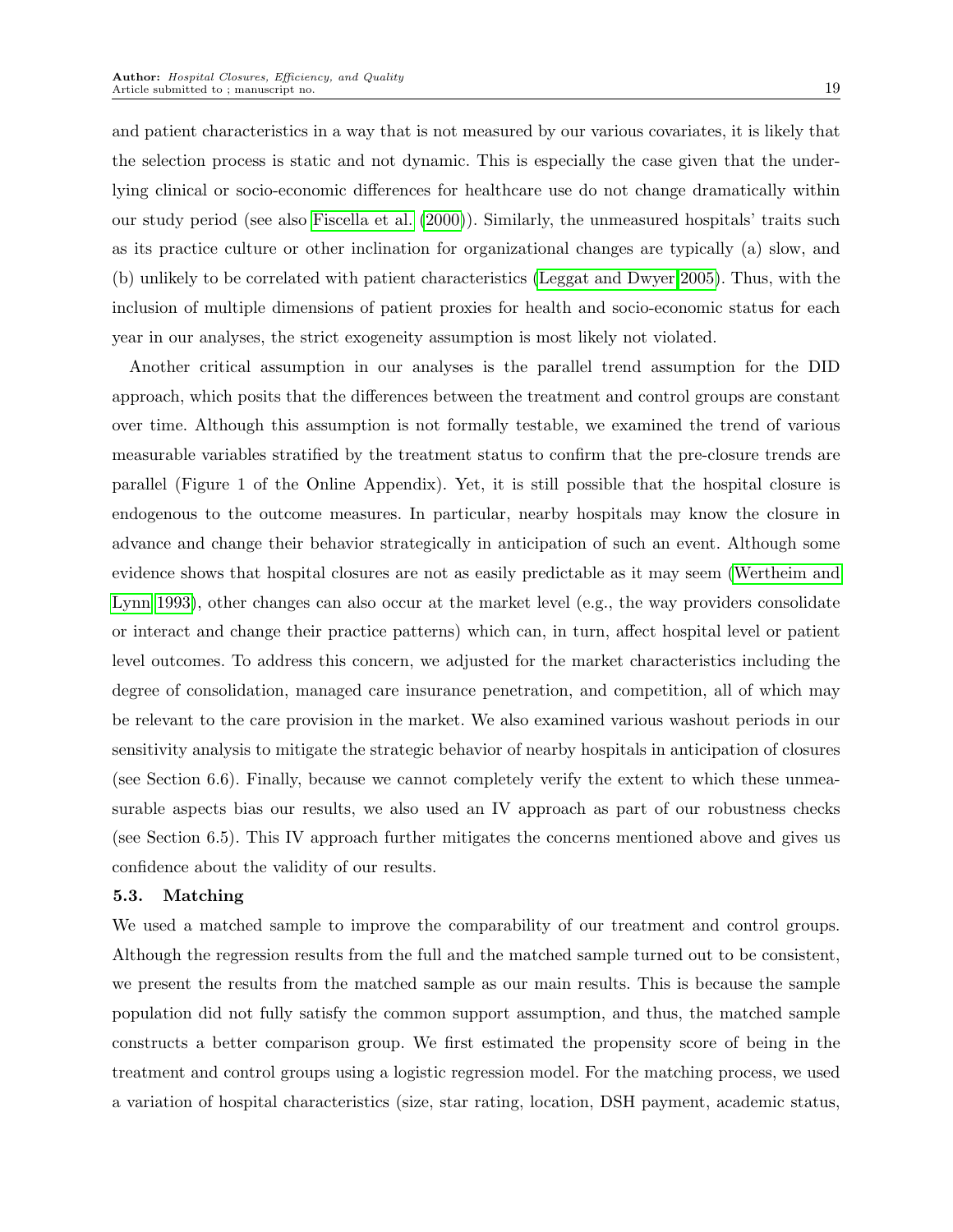ownership, and location) and patient characteristics (age, gender, race, dual status, and admission type) as our matching criteria. We utilized the nearest-neighbor matching method without replacement. We observed that the samples with fewer matching criteria or hospital characteristics typically resulted in a better balance of observable covariates between the treatment and control groups. The matching criteria for the main sample we adopted were based on hospital characteristics such as size, location, DSH payment, academic status, and ownership. Because of the imbalance between the numbers of hospitals in the treatment and control group, matching resulted in a fewer number of study sample: 1,536 hospitals with 3,234,872 observations among 1,321,530 patients. The summary statistics of the comparison groups after matching can be found in Table 1 of the Online Appendix. We also present the results using full or other matched samples in our sensitivity analyses (see Section 6.6). These variations all provided similar results and verified that our results are fairly robust.

## 5.4. Instrumental Variable (IV) Analysis

Our fixed effects model does not address the time-varying unobservable confounders that can bias the estimate of the closure effect that we discussed in Section 5.2. Therefore, we incorporated an IV analysis in our DID design (i.e., instrumented difference-in-differences, or DDIV) by identifying an IV that can account for unmeasured confounders [\(Duflo 2001\)](#page-31-32). Specifically, we made use of the state level variations in the decision to expand Medicaid as an instrument that influences the likelihood of hospital closures but is unlikely to be correlated with our outcome variables. The ACA originally intended to expand Medicaid coverage to low-income adults, but the provision was ruled coercive by the supreme court. Therefore, the states could expand or not expand Medicaid, which created a variation in Medicaid eligibility by state. The expansion may improve the financial health of the hospitals by reducing uncompensated care. Indeed, studies show that Medicaid expansion is associated with improved hospital financial performance and lower likelihood of hospital closure [\(Lindrooth et al. 2018,](#page-32-26) [Blavin 2016\)](#page-30-9). Using these facts, we estimated our first-stage equation as:

 $\text{CLOSURE}_{jkt} = \beta \text{MEDICAID}_{jt} + \alpha \mathbf{X_{jt}} + \gamma \mathbf{Z_{kt}} + \text{HOSPITAL}_{j} + \text{MARKET}_{k} + \text{YEAR}_{t} + \epsilon_{jkt},$  (3) where MEDICAID<sub>jt</sub> denotes whether hospital j's state expanded Medicaid in year t and CLOSURE<sub>jkt</sub> indicates whether hospital j's market k had a hospital closure in year t. Our secondstage equation is:

$$
Y_{jkt} = \hat{\beta} \text{CLO}\hat{\text{S}} \text{URE}_{jkt} + \alpha \mathbf{X_{jt}} + \gamma \mathbf{Z_{kt}} + \text{HOSPITAL}_{j} + \text{MARKET}_{k} + \text{YEAR}_{t} + \epsilon_{jkt}, \tag{4}
$$

where CLOSURE<sub>jkt</sub> is the predicted probability of hospital j being in the treatment group from the first stage, and  $\hat{\beta}$  is the impact of hospital closures on outcomes such as volume, bed, efficiency, utilization, and patient experience.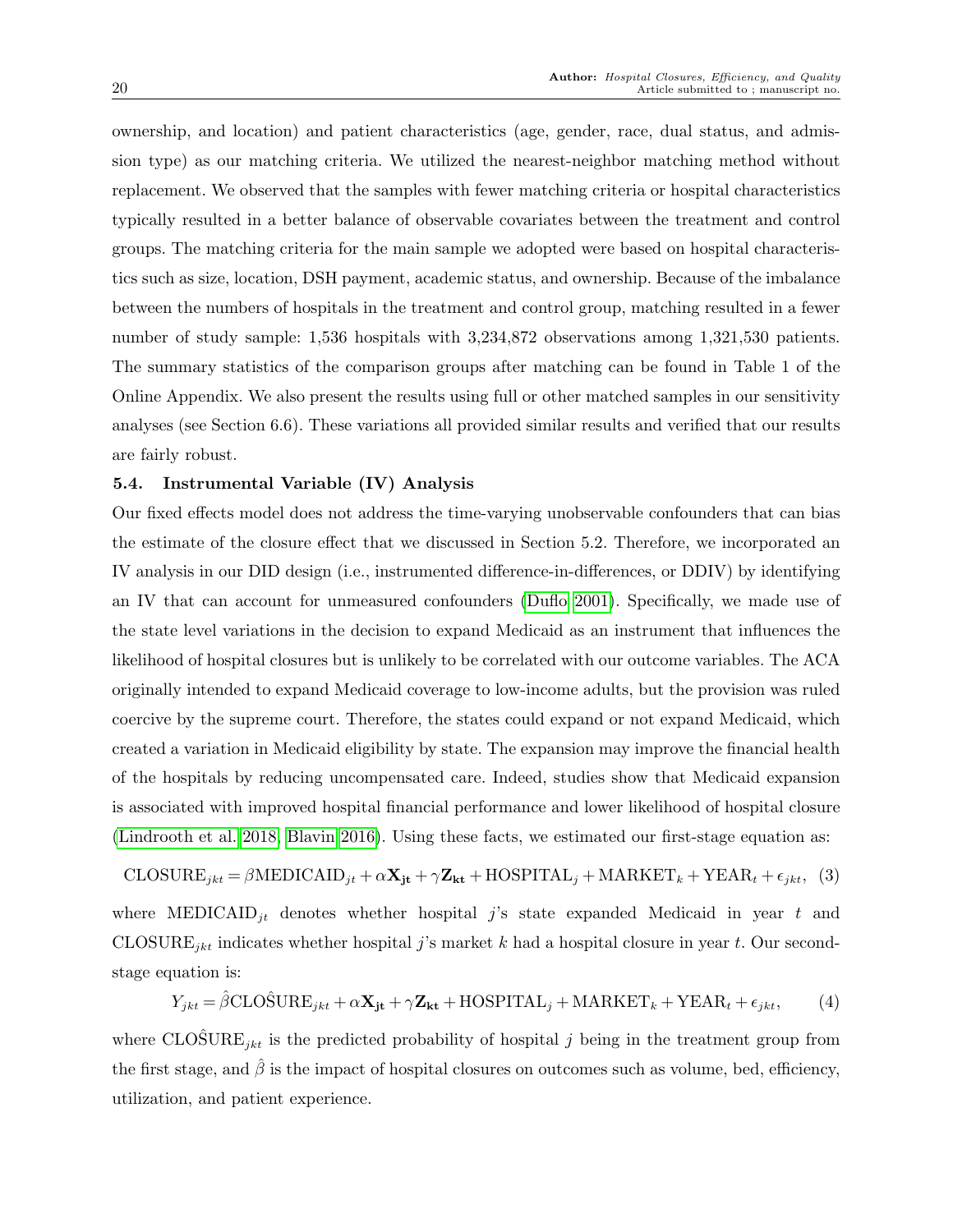We note that the following assumptions should hold for the estimates from an IV approach to be unbiased: (1) the instrument should not affect the outcome except through treatment (exclusion restriction), and (2) the instrument should be correlated with the treatment variable. We can see from an available study that Medicaid expansion—our IV—is strongly correlated with our treatment variable (see, e.g., [Lindrooth et al.](#page-32-26) [\(2018\)](#page-32-26)), and hence, condition (2) holds. Our direct tests on the level of correlation between Medicare expansion and our treatment variable further confirms this (see Table [5\)](#page-26-0). Unlike condition (2), however, we cannot directly test condition (1). However, evidence suggests that although Medicaid expansion is associated with the changes in payer mix and financial margins of the hospitals, it does not impact their overall hospitalization rate [\(Freedman et al. 2017\)](#page-31-33). We also argue that hospitals are unlikely to adjust their operations directly in response to Medicaid expansion: changes in operational metrics due to Medicare expansion typically occurs because Medicare expansion affects hospitals' conditions such as patient mix and financial stability. In addition to the two above-mentioned assumptions required for any for any IV approach, the DDIV approach requires two additional assumptions: (3) the potential changes of both treatment and outcomes should be independent of the instrumental variable, and (4) the effect of the instrument should be monotone. Assumption (4) is well satisfied, since (a) once a market experience hospital closure, it will stay closed throughout the study period, and (b) we excluded the markets that experience multiple closures across multiple years. To verify the parallel trend assumption in (3), we examined the pre-expansion trends of the treatment (being in a market with hospital closure) and the hospital outcomes by expansion status (see Figure 2 of the Online Appendix).

Nevertheless, it should be noted that our IV analysis has some limitations. First, it only applies to the hospital level outcomes due to our data limitation (Medicaid expansion started after 2013, whereas our patient level data is only available up to 2012). Second, the estimate is applicable only to the hospitals whose behaviors are influenced by the IV. Despite these limitations, our IV analysis can help us to validate the findings from our primary analysis and can provide us with an additional robustness check mechanism.

## 6. Results and Discussions

## 6.1. Summary Statistics

An average hospital in our data provides 6,454 inpatient care per year and has an average bed utilization of 47% (see Table 2 of the Online Appendix). The average service duration, 30-day readmission rate, and 30-day mortality rate are 4.7 days, 17%, and 6%, respectively, which are consistent with the existing literature (see, e.g., [Joynt et al.](#page-31-34) [\(2011\)](#page-31-34), [Bueno et al.](#page-30-10) [\(2010\)](#page-30-10)). In Table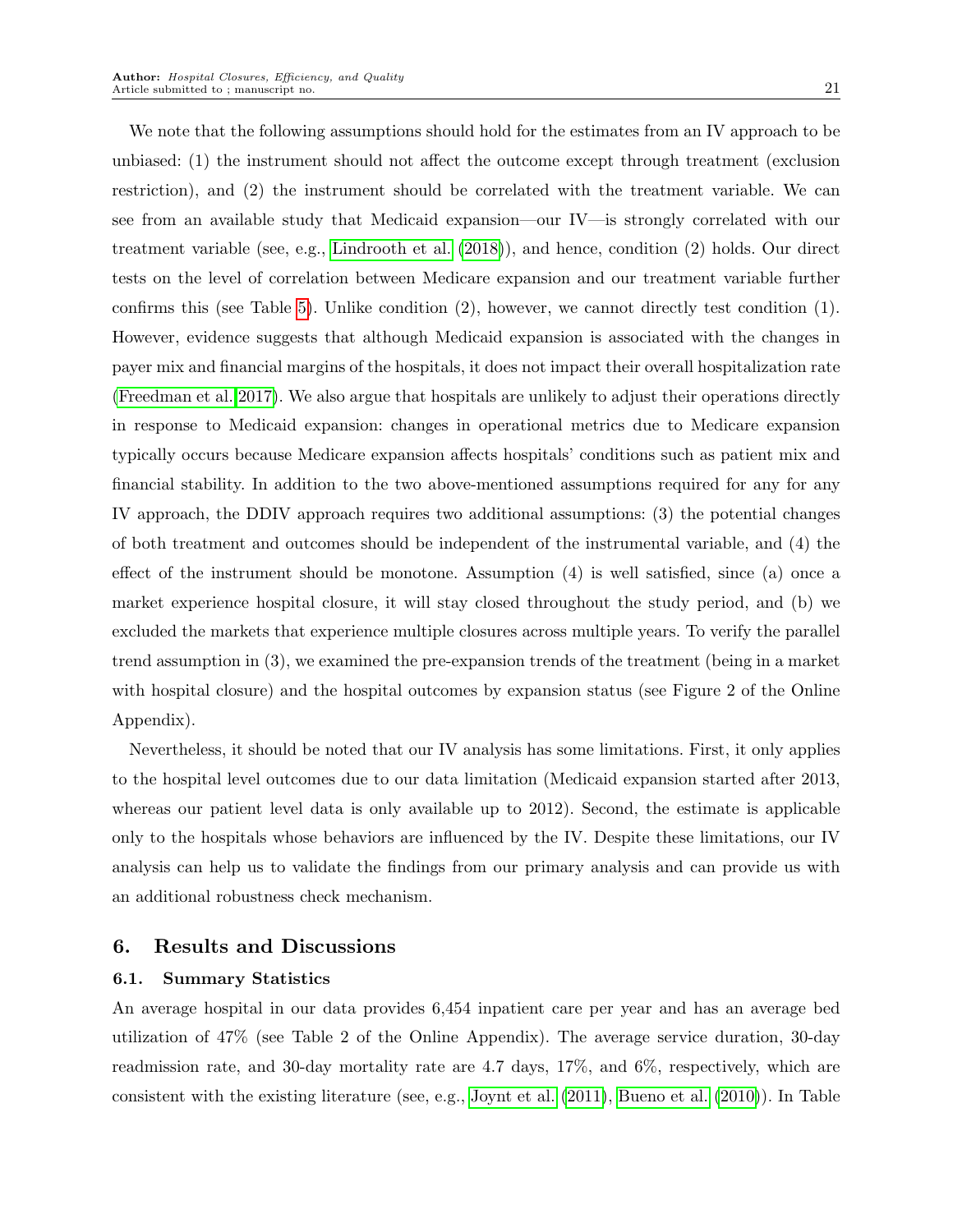[4,](#page-22-0) we show the baseline characteristics of hospitals and patients in our treatment and control groups. Hospitals in the treatment group are larger, more likely to receive government support, more likely to be a teaching or for-profit hospital, less likely to be rural, and have lower quality ratings. Patients in the treatment group are slightly younger, more likely to be male and White race, less likely to be low-income, and healthier. We adjust these differences in hospital and patient characteristics in our regression model.

## 6.2. Average Effect

Figure [4](#page-22-1) shows the regression results of our primary model for both our hospital and patient level outcomes. These results indicate that hospitals experience a significant increase in patient volume after the closure of nearby hospitals. As one might expect, hospitals respond to the rise in demand neither by increasing their number of beds nor by increasing their bed utilization rate. Nevertheless, our results show that hospitals improve their operational efficiency after the closure of a nearby hospital. Furthermore, we find that the service duration in the remaining hospitals marginally decreases (p-value  $< 0.1$ ) following a hospital closure. However, we do not observe any statistically significant change in any categories of patient experience after hospital closures when we run regressions for the overall rating and each separate patient experience question (see Table 4 of the Online Appendix). Finally, although our results indicate that the 30-day readmission rate does not change, we observe that the 30-day mortality rate increases by an additional 1.6 person per  $1,000$  patients (p-value  $0.05$ ), which is about  $3\%$  of the current average rate.

Overall, our results indicate that hospitals experience greater demand while maintaining fixed resources after a nearby hospital closure. Furthermore, we find evidence of efficiency improvement following a closure event as measured by the number of patients served per bed per unit of time. However, such an improvement is not due to an increase in bed utilization (lower bed idle times): a reduction in service duration—a speed-up behavior—is the main reason behind the efficiency improvement in the remaining hospitals. Although patients do not report any measurable changes in their care experience, the reduction in service duration has important negative consequences on other aspects of care. In particular, we find that it is associated with a significant increase in the 30-day mortality rate. This suggests that the speed-up respond by the remaining hospitals is likely to include an elimination of some value-added care steps as opposed to removing only the non-value added ones.

## 6.3. Heterogeneous Effect by Hospital Characteristics

To generate further insights into the consequences of hospital closures, we examined the heterogeneous effect of hospital closures by applying our main models to various subsamples of our data. We stratified hospitals based on academic status, location, ownership, size, and quality (see Table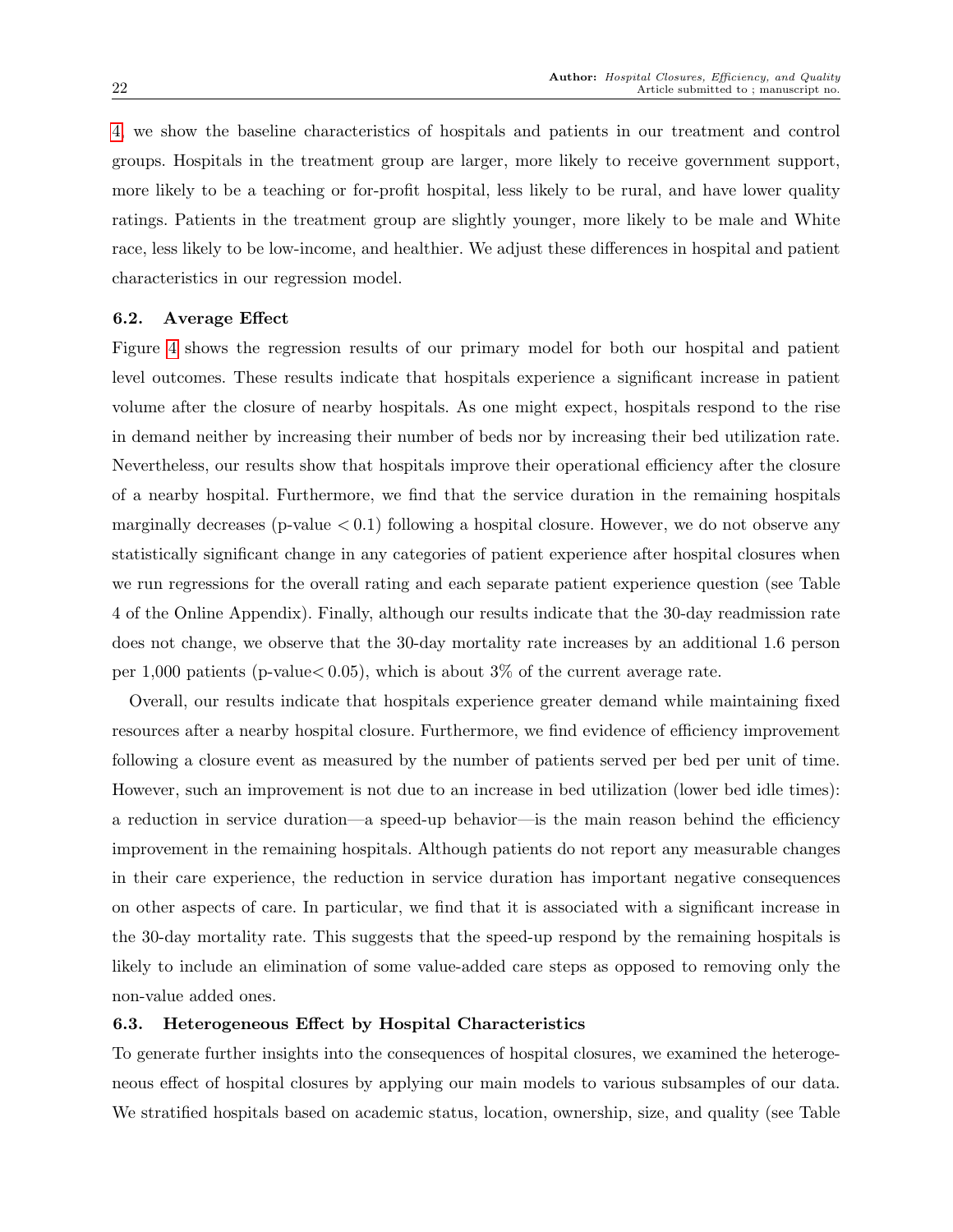| Hospital characteristics                | Treatment | Control   |
|-----------------------------------------|-----------|-----------|
| Total (n)                               | 1,167     | 2,350     |
| Avg. num. beds (mean)                   | 154.6     | 127.6     |
| CAH $(\%)$                              | 23.9      | 36.0      |
| $DSH(\%)$                               | 63.7      | 52.6      |
| Teaching hospitals $(\%)$               | 66.4      | 55.0      |
| Ownership – nonprofit $(\%)$            | 56.8      | 62.7      |
| Ownership – private $(\%)$              | 19.3      | 13.6      |
| Ownership - public (%)                  | 23.9      | 23.7      |
| Location – rural $(\%)$                 | 38.9      | 44.7      |
| Star rating (mean)                      | 3.0       | 3.2       |
| Patient characteristic                  | Treatment | Control   |
| Total (event-person-year)               | 3,826,751 | 1,079,435 |
| Total (persons)                         | 1,479,826 | 469,007   |
| Age $(mean)$                            | 78.89     | 79.28     |
| Age – 65-75 $(\%)$                      | 36.40     | 34.41     |
| Age - 76-85 $(\%)$                      | 40.91     | 41.42     |
| $Age - 86 + (%)$                        | 22.70     | 24.17     |
| $Sex - Male (\%)$                       | 41.71     | 40.69     |
| $\text{Race} - \text{White}(\%)$        | 90.53     | 85.09     |
| Race – Black $(\%)$                     | 6.38      | 10.62     |
| $\text{Race} - \text{Asian } (\%)$      | 0.60      | 1.22      |
| Race – Hispanic $(\%)$                  | 1.45      | 1.51      |
| Dual $(\%)$                             | 15.56     | 17.14     |
| Received pneumovax $(\%)$               | 78.49     | 77.92     |
| Chronic conditions (mean)               | 23.17     | 23.24     |
| Comorbidity score (mean)                | 3.00      | 3.23      |
| Admission type – circulatory $(\%)$     | 18.79     | 18.99     |
| Admission type – digestive $(\%)$       | 5.56      | 5.59      |
| Admission type – endocrine $(\%)$       | 2.37      | 2.75      |
| Admission type – ill-defined $(\%)$     | 3.41      | 3.63      |
| Admission type – infectious $(\%)$      | 46.61     | 47.36     |
| Admission type – injury $(\%)$          | 6.52      | 6.24      |
| Admission type – musculoskeletal $(\%)$ | 7.79      | 6.18      |
| Admission type – respiratory $(\%)$     | 5.43      | 5.67      |

<span id="page-22-0"></span>Table 4: Summary of Hospital and Patient Characteristics in the Treatment and Control Groups

<span id="page-22-1"></span>Note: All differences in covariates between the treatment and control group were statistically significant.



Figure 4: Regression Results: Average Effect of Hospital Closure

Note: Dashed lines depict the 95% confidence intervals around the coefficient of the DID variable. Each model includes the fixed effects for hospital, market, and year. The DID coefficients (SE) for each outcome is 4.03 (1.22), 0.89 (1.03), 3.33 (1.01), 1.33 (0.91), 0.38 (0.73), −0.41 (0.23), 0.89 (0.74), and 2.67 (1.24). Standard errors are robust and two-way clustered at the hospital and year levels.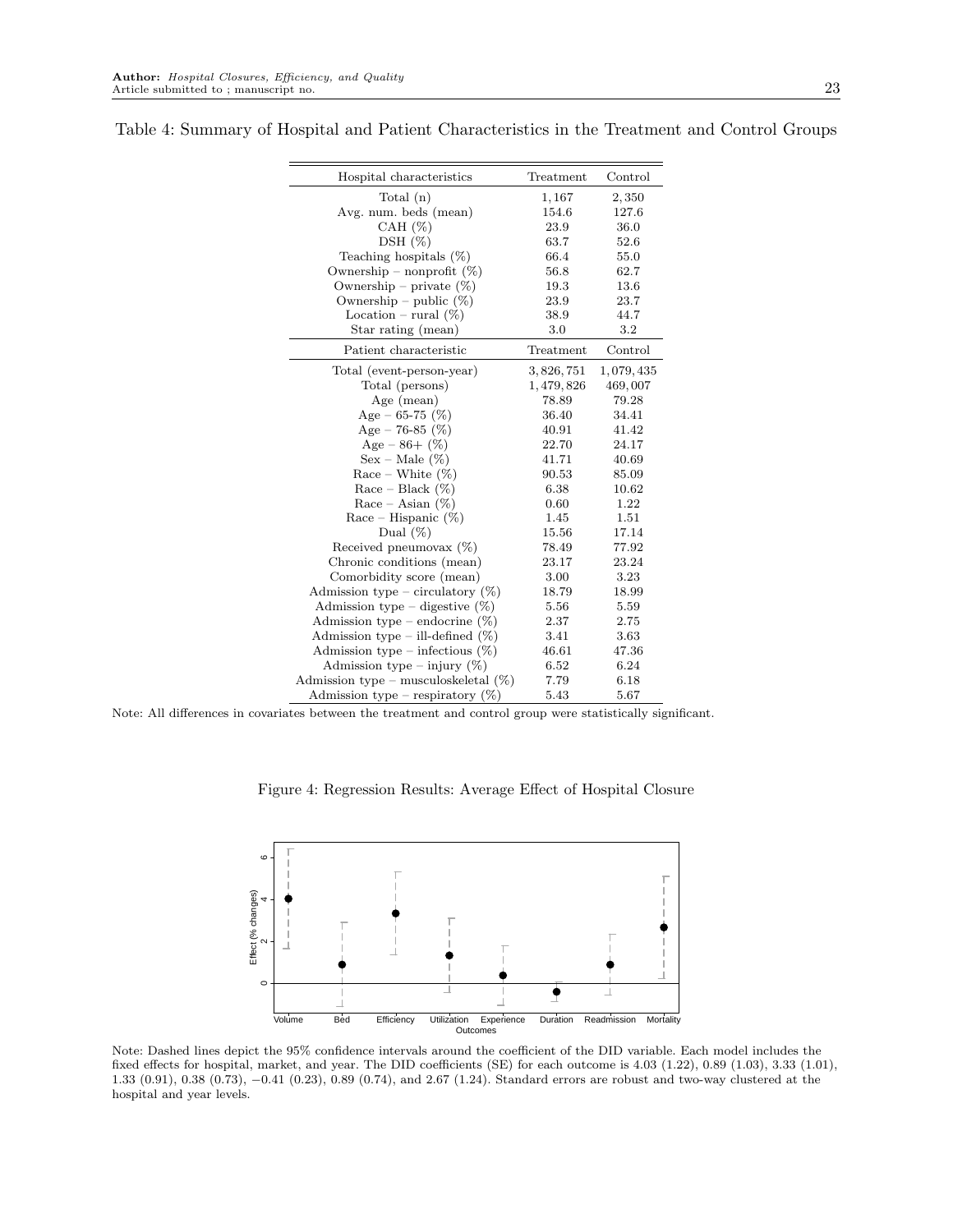5 of the Online Appendix). Our results are presented in Figure [5](#page-24-0) and show that, after a nearby hospital closes, teaching or urban hospitals experience a significant increase in volume and efficiency, a significant reduction in service duration, and a significant increase in mortality. In contrast, nonteaching or rural hospitals do not experience any significant changes. Overall, we find that the hospitals that are generally perceived as more desirable (such as teaching, urban, non-profit, and large hospitals) experience a significant increase in volume and efficiency, whereas non-teaching, rural, for-profit, or small hospitals are not affected as much. One exception to this is that the efficiency gains are greater among low-quality hospitals than the high-quality ones.

Our results also show that only hospitals that experience both an increase in efficiency and a reduction in service duration are negatively affected in quality of care. Quality of care can be affected through various different pathways such as greater congestion, increase in waiting time, and/or an increase in heterogeneity of the patient mix [\(Haas et al. 2018,](#page-31-9) [Chan et al. 2016\)](#page-31-10). Yet, the fact that only hospitals with both gains in efficiency and reductions in service duration experience adverse quality outcomes supports our main finding: hospitals that accommodate the increased demand following a nearby hospital closure by improving their efficiency do so through a speed-up behavior, which involves elimination of some value-added care delivery procedures.

#### 6.4. Heterogeneous Effect by Patient Characteristics

We next discuss our result on the impact of hospital closures on patient outcomes differentiated by patient characteristics such as socio-economic status measured as Medicare-Medicaid dual eligibility and health measured as chronic conditions and comorbidity. Our results presented in Figure [6](#page-24-1) show that low-income patients or those with chronic conditions experience a greater reduction in service duration than the rest. Similarly, patients with comorbidities experience a greater increase in 30-day readmission rate, and patients with chronic conditions experience a greater increase in 30-day mortality. However, we find that hospital closures are not associated with additional differences in patient outcomes by admission diagnosis type. Put together, our results show that lower-income patients or those with worse health conditions are typically more affected by the negative consequences of hospital closures than other patients. This implies that hospital closures have the danger of increasing social disparities among patients.

## 6.5. IV Analysis

To address the existence of potential time-varying unobserved confounders, we implemented an IV analysis. Table [5](#page-26-0) shows the result of the first stage and second stage regression estimates (Equations (3) and (4)). The first column shows that the state's decision to expand Medicaid is a significant predictor of fewer hospital closure in a market. Using the predicted treatment variable from the first stage, we estimated the impact of hospital closures on the nearby hospital's operation measures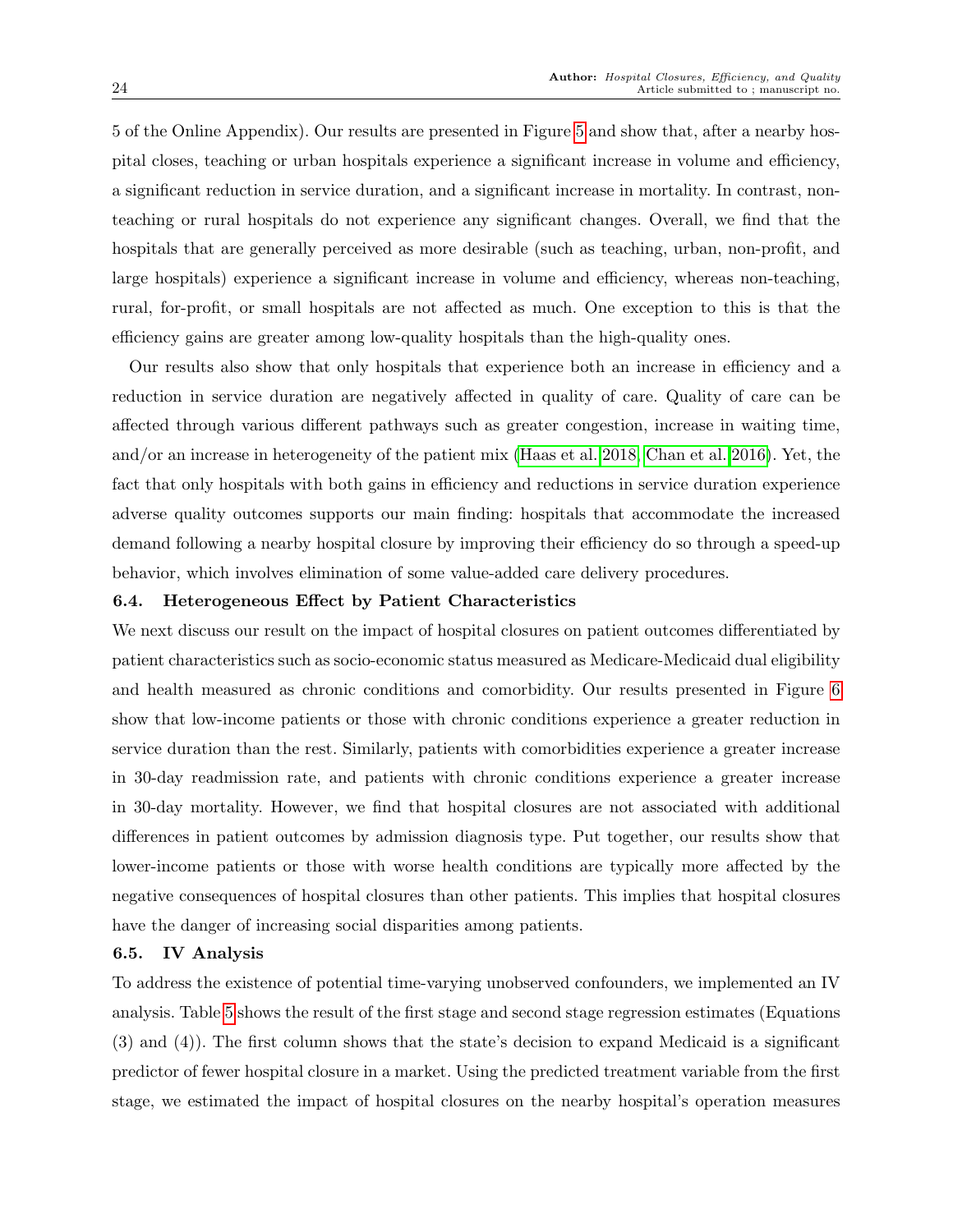<span id="page-24-0"></span>Figure 5: Regression Results: Heterogeneous Effect of Hospital Closure by (a) Academic Status (Left), and (b) Location (Right)



Note: Dashed lines depict the 95% confidence intervals around the coefficient of the DID variable. Each model includes the fixed effects for hospital, market, and year. Standard errors are robust and two-way clustered at the hospital and year levels.

Figure 6: Regression Results: Heterogeneous Effect of Hospital Closure by Patient Characteristics on (a) Service Duration, (b) 30-Day Readmission, and (c) 30-Day Mortality

<span id="page-24-1"></span>

Note: Dashed lines depict the 95% confidence intervals around the coefficient of the interaction terms between DID variable and patient characteristics. Each model includes the fixed effects for hospital, market, and year. The DID coefficients (SE) for each outcome is  $-0.83$  (0.27),  $-0.051$  (0.018), and  $-0.042$  (0.04) for service duration,  $-0.33$  (1.36),  $-0.16$  (0.09), and 0.60  $(0.19)$  for readmission, and 0.87 (2.11), 0.27 (0.12), and  $-0.49$  (0.35) for mortality. Standard errors are robust and two-way clustered at the hospital and year levels.

(the second column). Consistent with our main result, hospitals experience a significant increase in volume and a marginal increase in efficiency and no changes in the number of beds, bed utilization,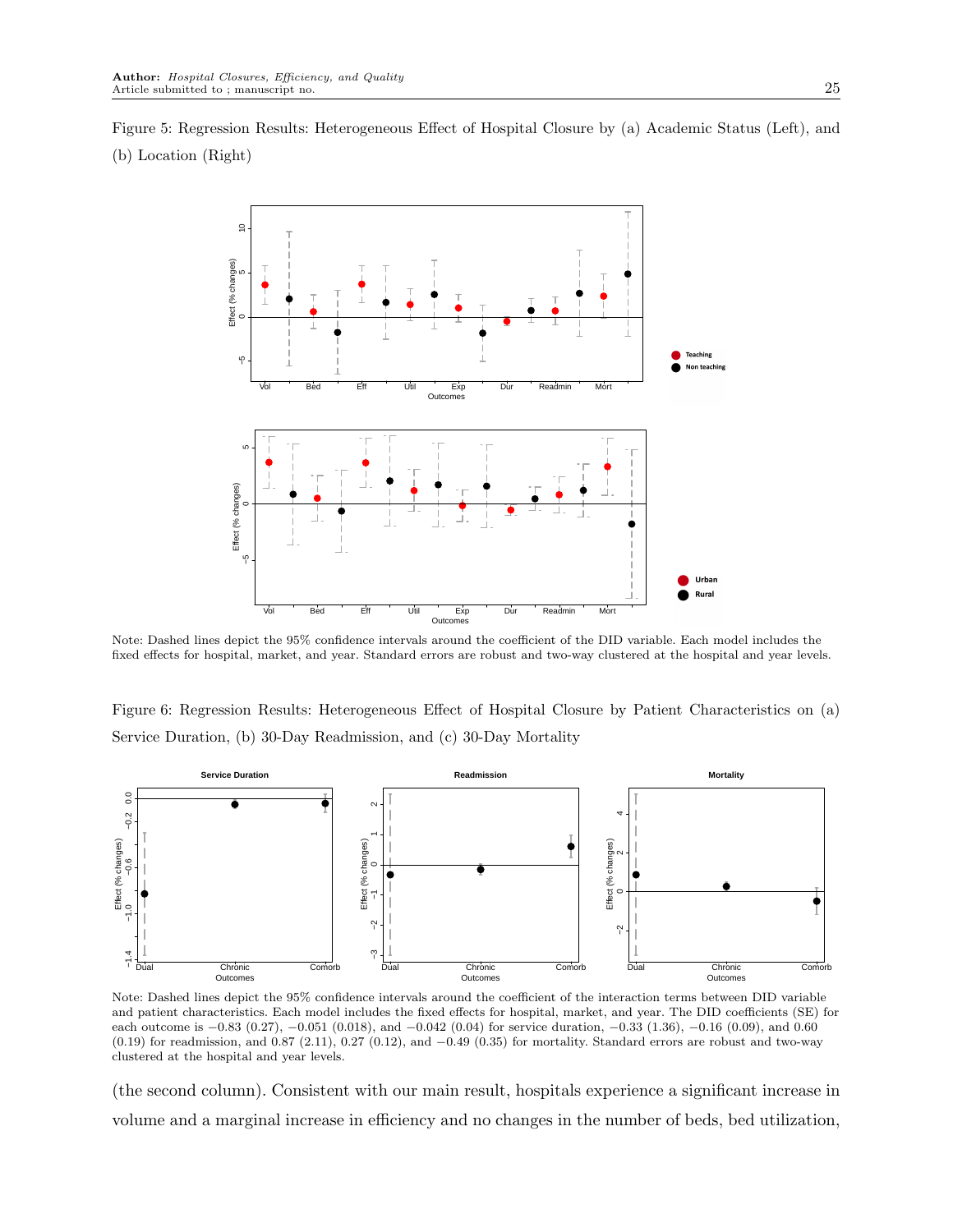and patient experience. The fact that the results of our IV analysis and the DID analysis are consistent gives us confidence that our results are fairly robust. Nevertheless, as we discuss in the next section, we also performed various other robustness checks.

## 6.6. Other Robustness Checks

In addition to the IV analysis, we conducted multiple robustness checks on the sample, model, and variable specification to test the sensitivity of our result.

Matched vs. Full Sample: We examined the impact of using the full sample or matched samples with various matching criteria. Table [6](#page-26-1) shows that our main results are typically robust to the matching criteria: the closure effects for all of the outcome variables have the same direction and level of statistical significance as the main results. Notably, the closure effect for the bed utilization marginally increases in some samples, which suggests that a subset of hospitals may have improved their bed utilization. As noted earlier, it is possible to observe both service duration decrease and utilization increase when efficiency increases. Thus, the increase in bed utilization does not negate our conclusion that on average hospitals respond via a speed-up behavior, which is the mechanism behind the operational efficiency improvement.

Model Specification, Study Sample, and Definitions: We examined the sensitivity of our results by varying the study period as well as the definition of our key variables. First, we defined markets as smaller geographic areas for market fixed effects (e.g., HSA as opposed to the originally defined HRR). Second, we removed the markets with a high number of closures (top 10%) to ensure that the main effect did not come from these extreme cases. Third, we examined including the closure year instead of excluding it as in the primary analysis. Fourth, in our primary analysis, hospital closure included both a full closure (i.e., a complete closure of a physical location) and a partial closure (i.e., closure of inpatient wards only). However, patients may still have access to the outpatient or emergency services after partial closures, which may have mitigated the closure effect. We repeated our analysis after limiting the definition of closures to full closures only. Finally, we limited the study period to 2006-2012 for the hospital outcomes so that it matches the observation period for the patient outcome (to ensure that our results are consistent within the same observation period).

All of these changes resulted in observations that are reasonably consistent with our primary analysis (Table [7\)](#page-27-0). For the hospital level outcomes, all the effects and the level of significance are consistent with the main findings. For the patient level outcomes, all the directions of the estimates are consistent with the primary results. However, the closure effects are muted when the markets with a large number of closures or a large number of hospitals are removed from the sample. This can be either due to the reduced sample size or because the markets with a large number of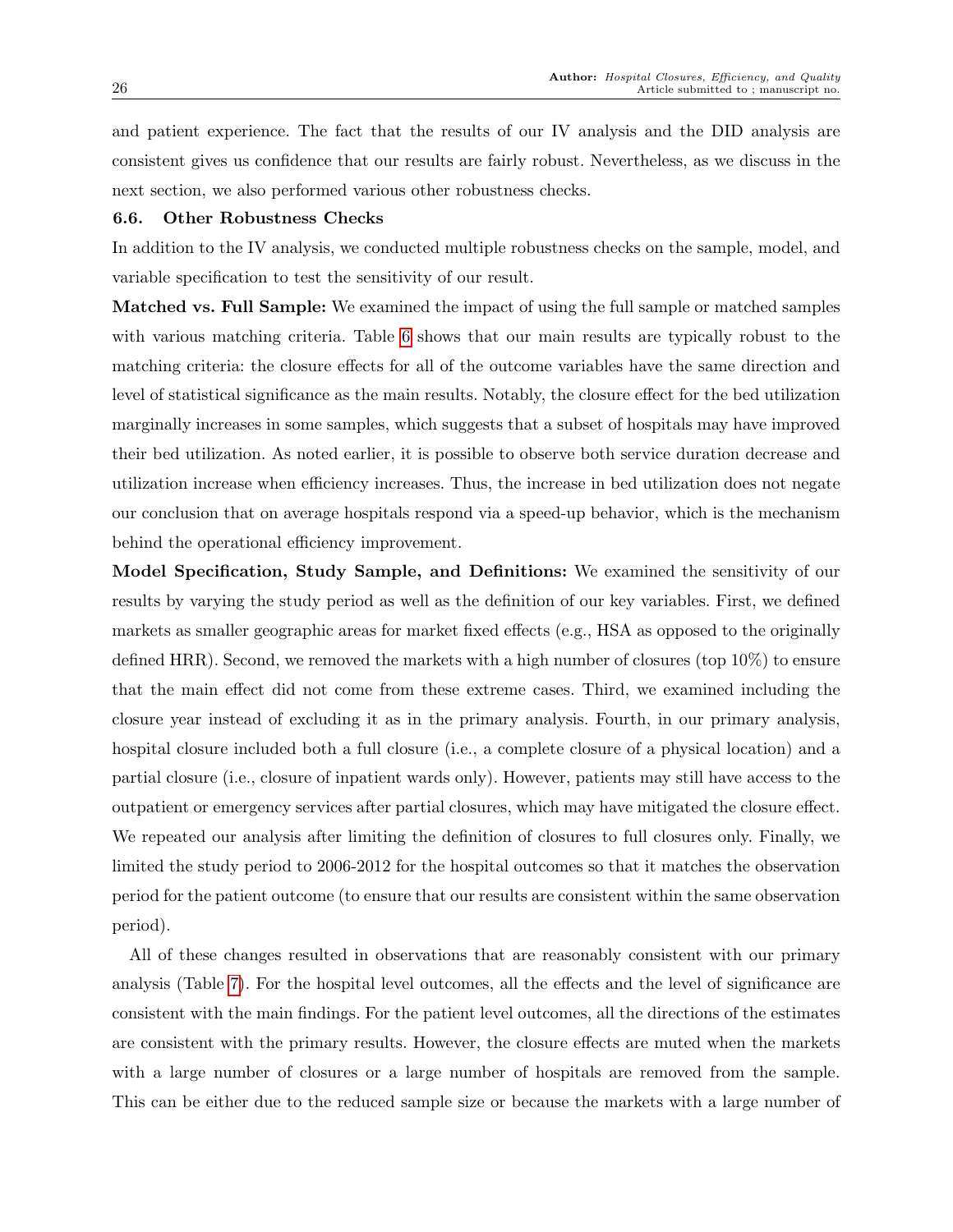<span id="page-26-0"></span>

|                  | Medicaid expansion P-value Outcome variables P-value |              |                  |      |
|------------------|------------------------------------------------------|--------------|------------------|------|
| Hospital closure | $-0.16(0.007)$                                       | < 0.001      |                  |      |
| Vol.             |                                                      |              | 885.7 (452.6)    | 0.05 |
| <b>Bed</b>       |                                                      |              | 2.7(7.8)         | 0.73 |
| Eff.             |                                                      |              | 7.1(4.0)         | 0.07 |
| Util.            |                                                      |              | $-0.0026(0.025)$ | 0.92 |
| Exp.             |                                                      |              | $-2.1(1.6)$      | 0.2  |
| Hospital FEs     | Yes                                                  | Yes          | Yes              | Yes  |
| Area FEs         | Yes                                                  | Yes          | Yes              | Yes  |
| Year FEs         | $_{\rm Yes}$                                         | $_{\rm Yes}$ | Yes              | Yes  |

Table 5: IV Results on Hospital Outcomes

<span id="page-26-1"></span>Note: Standard errors are robust and two-way clustered at the hospital and year levels.

Table 6: Regression Result: Robustness Checks with Various Matching Criteria

|          | Vol.              | P-value     | Bed            | P-value | Eff.             | P-value     | Util.       | P-value | Exp.       | P-value |
|----------|-------------------|-------------|----------------|---------|------------------|-------------|-------------|---------|------------|---------|
| Original | 262.85(76.8)      | $< 10^{-3}$ | 1.59(1.33)     | 0.230   | 1.34(0.39)       | $< 10^{-3}$ | 0.01(0.001) | 0.130   | 0.28(0.5)  | 0.570   |
| Match 1  | 354.3(109.11)     | $< 10^{-3}$ | 0.13(1.88)     | 0.950   | 1.92(0.48)       | $< 10^{-3}$ | 0.01(0.001) | 0.090   | 0.15(0.5)  | 0.770   |
| Match 2  | 348.34 (104.39)   | $< 10^{-3}$ | 0.5(1.8)       | 0.780   | 1.69(0.48)       | $< 10^{-3}$ | 0.01(0.001) | 0.120   | 0.29(0.52) | 0.580   |
| Match 3  | 260.35 (78.63)    | $< 10^{-3}$ | 1.18(1.36)     | 0.390   | 1.31(0.4)        | $< 10^{-3}$ | 0.01(0.001) | 0.140   | 0.26(0.5)  | 0.610   |
| Match 4  | 265.45 (77.98)    | $< 10^{-3}$ | 1.32(1.35)     | 0.330   | 1.35(0.4)        | $< 10^{-3}$ | 0.01(0.001) | 0.090   | 0.19(0.5)  | 0.710   |
|          |                   |             |                |         |                  |             |             |         |            |         |
|          | Dur.              | P-value     | Readm.         | P-value | Mort.            | P-value     |             |         |            |         |
| Original | $-0.0054(0.0035)$ | 0.121       | 0.0017(0.0012) | 0.152   | $0.0015$ (7e-04) | 0.040       |             |         |            |         |
| Match 1  | $-0.0063(0.0037)$ | 0.084       | 0.0015(0.0013) | 0.234   | $0.0016(7e-04)$  | 0.032       |             |         |            |         |
| Match 2  | $-0.0059(0.0036)$ | 0.104       | 0.0016(0.0013) | 0.220   | $0.0016$ (7e-04) | 0.027       |             |         |            |         |
| Match 3  | $-0.0058(0.0035)$ | 0.096       | 0.0017(0.0012) | 0.174   | $0.0015(7e-04)$  | 0.045       |             |         |            |         |
| Match 4  | $-0.005(0.0035)$  | 0.155       | 0.0019(0.0012) | 0.132   | $0.0014(7e-04)$  | 0.046       |             |         |            |         |

Note: Each model includes the fixed effects for hospital, market, and year. Standard errors are robust and two-way clustered at the hospital and year levels. Original indicates the sample without matching. Match 1 indicates the matched sample based on limited hospital characteristics (bed, location, DSH, academic status, and ownership). Match 2 indicates the matched sample based on extensive hospital characteristics (bed, location, DSH, academic status, ownership, CAH, star rating, and state). Match 3 indicates the matched sample based on limited hospital characteristics (same criteria as match 1) and patient characteristics (age, gender, race, dual status, and admission type). Match 4 indicates the matched sample based on extensive hospital characteristics (same criteria as match 2) and patient characteristics (age, gender, race, dual status, and admission type).

closures or hospitals experience greater changes from closure. Overall, the results of our various sensitivity analyses indicate that our results are fairly robust: hospital closures increase volume and operational efficiency of nearby hospitals without affecting their resource levels, and this negatively impacts some aspects of quality of care due to a speed-up response by the remaining hospitals.

## 6.7. Short and Long-Term Effects

We further examined the timing of the closure effect by estimating its short-term and long-term effects separately. In our primary analysis, we defined pre-closure and post-closure periods as three years before and after the year of closure, respectively, which allows capturing the closure effect across multiple years. In order to test the sensitivity of our results to this three-year period assumption, we also examined the effect of closure when the observation period was limited to either one year (short-term) or five years (long-term) post-closure instead of three years (medium-term). Table [8](#page-28-0) shows that the long-term effect is mostly similar to the medium-term effect, suggesting that the effect is not transient.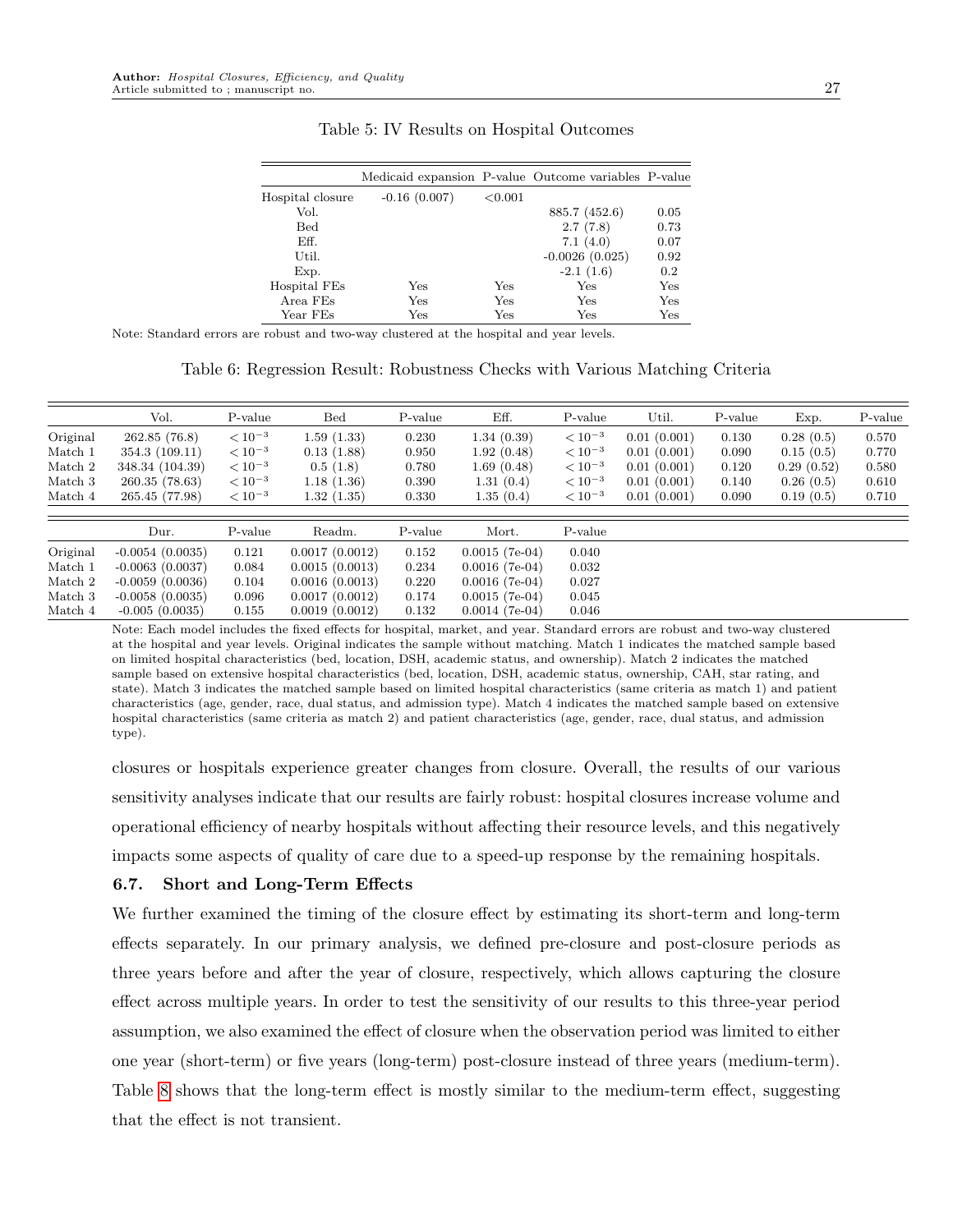<span id="page-27-0"></span>

|                      | Vol.              | P-value     | <b>Bed</b>     | P-value | Eff.             | P-value | Util.        | P-value | Exp.         | P-value |
|----------------------|-------------------|-------------|----------------|---------|------------------|---------|--------------|---------|--------------|---------|
| Market HSA           | 260.353 (78.626)  | 0.001       | 1.182(1.363)   | 0.386   | 1.306(0.397)     | 0.001   | 0.006(0.004) | 0.144   | 0.258(0.499) | 0.606   |
| Remove closures      | 276.224 (77.413)  | $< 10^{-3}$ | 1.59(1.354)    | 0.240   | 1.207(0.413)     | 0.003   | 0.007(0.004) | 0.091   | 0.258(0.497) | 0.604   |
| Remove hospitals     | 335.259 (106.058) | 0.002       | 1.17(1.749)    | 0.503   | 1.679(0.502)     | 0.001   | 0.005(0.005) | 0.349   | 0.274(0.539) | 0.611   |
| Include closure year | 272.629 (88.763)  | 0.002       | 0.736(1.471)   | 0.617   | 1.233(0.42)      | 0.003   | 0.006(0.004) | 0.179   | 0.227(0.376) | 0.546   |
| Full closure         | 287.584 (99.461)  | 0.004       | 2.033(1.773)   | 0.251   | 1.637(0.477)     | 0.001   | 0.006(0.005) | 0.238   | 0.786(0.979) | 0.422   |
| 2006-2012            | 259.979 (78.119)  | 0.001       | 1.28(1.277)    | 0.316   | 1.185(0.411)     | 0.004   | 0.007(0.004) | 0.102   | 0.258(0.499) | 0.606   |
|                      |                   |             |                |         |                  |         |              |         |              |         |
|                      | Dur.              | P-value     | Readm.         | P-value | Mort.            | P-value |              |         |              |         |
| Market HSA           | $-0.0049(0.0035)$ | 0.170       | 0.0019(0.0012) | 0.123   | $0.0015(7e-04)$  | 0.043   |              |         |              |         |
| Remove closures      | $-0.0041(0.0037)$ | 0.269       | 0.0015(0.0013) | 0.229   | $0.0012$ (8e-04) | 0.109   |              |         |              |         |
| Remove hospitals     | $-0.0043(0.0041)$ | 0.288       | 0.0022(0.0014) | 0.127   | $0.0012$ (8e-04) | 0.146   |              |         |              |         |
| Include closure year | $-0.0052(0.0035)$ | 0.136       | 0.0019(0.0012) | 0.112   | $0.0013(7e-04)$  | 0.062   |              |         |              |         |
| Full closure         | $-0.0065(0.0037)$ | 0.080       | 0.0021(0.0013) | 0.102   | $0.0014(8e-04)$  | 0.075   |              |         |              |         |

| Table 7: Regression Result: Robustness Checks with Various Definitions |  |  |  |  |  |
|------------------------------------------------------------------------|--|--|--|--|--|
|------------------------------------------------------------------------|--|--|--|--|--|

Note: Each model includes the fixed effects for hospital, market, and year. Standard errors are robust and two-way clustered at the hospital and year levels.

However, we observe that short-term closure effects differ in two main aspects from the mediumterm and the long-term effects (Table [9\)](#page-28-1). First, there is a sign of an improvement in bed utilization in addition to a reduction in service duration in short-term, especially among teaching and urban hospitals. Nevertheless, we find that such an increase in bed utilization typically disappears after the first year. Second, rural hospitals show signs of improvement in volume and efficiency in the shortterm, although this effect also fades afterward. These suggest that the increase in bed utilization among teaching and urban hospitals or the improvement in efficiency among rural hospitals are feasible but not sustainable, whereas the improvement in efficiency and reduction in service duration are persistent over time.

## 7. Conclusion

## 7.1. Summary of Findings

We examined how an exit of a hospital from a market affects the remaining hospitals' operational efficiency and quality. Our results indicate that in response to the increase in patient demand, the remaining hospitals in the market improve their efficiency instead of expanding their resources. However, this improvement in efficiency is not due to better utilization of existing resources in the remaining hospitals but is instead due to a reduction in service duration as a response to the increase in demand. This speed-up behavior allows the remaining hospitals to serve more patients with their current level of resources but has important negative consequences on some aspects of quality of care, especially the 30-day mortality rate. Our results also show that there is extensive heterogeneity in the way the remaining hospitals are affected after a closure, both at the hospital and the patient level. Notably, the fact that only certain types of hospitals (e.g., teaching, urban, non-profit, and large hospitals) experience gains in demand and efficiency suggests that hospital closures may accelerate the closure of other less viable hospitals. Moreover, the negative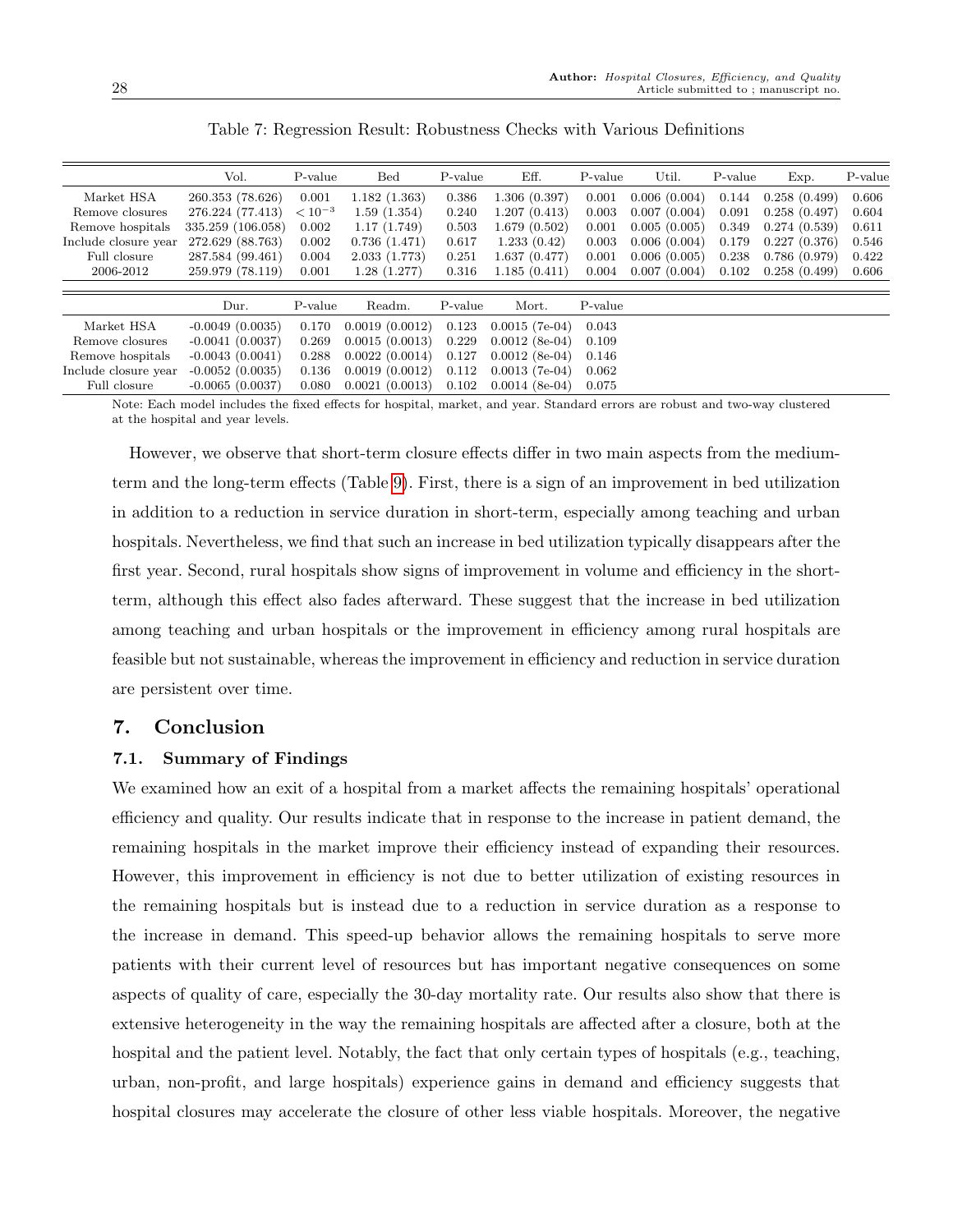|                | Vol.                             | P-value | Bed             | P-value | Eff.            | P-value     | Util.        | P-value | Exp.            | P-value |
|----------------|----------------------------------|---------|-----------------|---------|-----------------|-------------|--------------|---------|-----------------|---------|
|                | Average effect 326.002 (108.885) | 0.003   | $-0.091(1.939)$ | 0.962   | 1.824(0.49)     | $< 10^{-3}$ | 0.007(0.005) | 0.163   | 0.241(0.499)    | 0.630   |
| Teaching       | 368.788 (120.767)                | 0.002   | 0.704(2.162)    | 0.745   | 1.741(0.526)    | 0.001       | 0.006(0.005) | 0.235   | 0.525(0.523)    | 0.316   |
| non-teaching   | 50.86 (219.063)                  | 0.816   | $-5.765(3.643)$ | 0.114   | 2.52(1.384)     | 0.069       | 0.013(0.015) | 0.375   | $-1.303(1.481)$ | 0.380   |
| Rural          | 105.293(80.243)                  | 0.190   | 0.554(1.906)    | 0.771   | 0.884(0.949)    | 0.352       | 0.005(0.01)  | 0.617   | 1.455(1.431)    | 0.310   |
| Urban          | 388.699 (142.21)                 | 0.006   | $-0.565(2.498)$ | 0.821   | 2.125(0.568)    | $< 10^{-3}$ | 0.007(0.006) | 0.193   | $-0.17(0.48)$   | 0.723   |
|                | Dur.                             | P-value | Readm.          | P-value | Mort.           | P-value     |              |         |                 |         |
| Average effect | $-0.005(0.004)$                  | 0.166   | 0.002(0.001)    | 0.142   | 0.002(0.001)    | 0.036       |              |         |                 |         |
| Teaching       | $-0.006(0.004)$                  | 0.093   | 0.001(0.001)    | 0.330   | 0.002(0.001)    | 0.040       |              |         |                 |         |
| non-teaching   | 0.009(0.008)                     | 0.265   | 0.004(0.004)    | 0.225   | 0(0.002)        | 0.903       |              |         |                 |         |
| Rural          | 0.005(0.007)                     | 0.449   | 0.001(0.003)    | 0.657   | $-0.001(0.002)$ | 0.512       |              |         |                 |         |
| Urban          | $-0.007(0.004)$                  | 0.083   | 0.002(0.001)    | 0.240   | 0.002(0.001)    | 0.010       |              |         |                 |         |

<span id="page-28-0"></span>Table 8: Five Year Outcomes: Average and Heterogeneity Effect by Academic Status and Location

Note: Each model includes the fixed effects for hospital, market, and year. Standard errors are robust and two-way clustered at the hospital and year levels.

<span id="page-28-1"></span>Table 9: One Year Outcomes: Average and Heterogeneity Effect by Academic Status and Location

|                | Vol.              | P-value     | Bed             | P-value | Eff.            | P-value     | Util.                     | P-value | Exp.            | P-value |
|----------------|-------------------|-------------|-----------------|---------|-----------------|-------------|---------------------------|---------|-----------------|---------|
| Average effect | 306.372 (63.661)  | $< 10^{-3}$ | 1.196(0.91)     | 0.189   | 1.626(0.441)    |             | $< 10^{-3}$ 0.009 (0.004) | 0.019   | 0.419(0.537)    | 0.435   |
| Teaching       | 459.706 (98.115)  | $< 10^{-3}$ | 1.484(1.41)     | 0.292   | 2.139(0.583)    | $< 10^{-3}$ | 0.011(0.005)              | 0.018   | 1.178(0.569)    | 0.039   |
| non-teaching   | 45.306 (36.287)   | 0.212       | $-0.172(0.608)$ | 0.777   | 0.817(0.661)    | 0.217       | 0.008(0.007)              | 0.246   | $-1.68(1.21)$   | 0.166   |
| Rural          | 67.449 (34.592)   | 0.051       | $-0.391(0.648)$ | 0.546   | 1.421(0.595)    | 0.017       | 0.01(0.006)               | 0.123   | 1.605(1.225)    | 0.191   |
| Urban          | 455.274 (103.254) | $< 10^{-3}$ | 1.701(1.461)    | 0.244   | 1.808(0.624)    | 0.004       | 0.01(0.005)               | 0.066   | $-0.105(0.569)$ | 0.853   |
|                | Dur.              | P-value     | Readm.          | P-value | Mort.           | P-value     |                           |         |                 |         |
| Average effect | $-0.005(0.004)$   | 0.155       | 0.002(0.001)    | 0.132   | 0.001(0.001)    | 0.046       |                           |         |                 |         |
| Teaching       | $-0.007(0.004)$   | 0.073       | 0(0.002)        | 0.800   | 0.001(0.001)    | 0.543       |                           |         |                 |         |
| non-teaching   | $-0.007(0.011)$   | 0.496       | $-0.004(0.005)$ | 0.452   | 0.003(0.003)    | 0.409       |                           |         |                 |         |
| Rural          | 0.002(0.009)      | 0.851       | 0.002(0.004)    | 0.570   | $-0.004(0.003)$ | 0.173       |                           |         |                 |         |
| Urban          | $-0.008(0.004)$   | 0.028       | $-0.001(0.002)$ | 0.484   | 0.002(0.001)    | 0.111       |                           |         |                 |         |

Note: Each model includes the fixed effects for hospital, market, and year. Standard errors are robust and two-way clustered at the hospital and year levels.

consequences of hospital closures (e.g., an increase in 30-day mortality) disproportionately fall on the more socially vulnerable patients (e.g., sicker patients or those with a lower income). Taken together, our findings suggest that hospital closures can significantly widen the disparity among both providers and patients.

## 7.2. Limitations

Our study has several limitations. First, there are data limitations. The hospital operation measures we used are from the Medicare cost report and the POS data, which include information on healthcare use for all plan types. However, our health outcome measures are from Medicare FFS claims data. Because the population outside FFS Medicare may have different underlying characteristics and healthcare use, the generalizability of our analysis on the health outcomes can be limited. There is also a difference in the study period between our hospital level and patient level data. Although we performed a sensitivity analysis on overlapping periods and find that the results were consistent, it is possible that there is a difference that is related to the discrepancies in the observation period.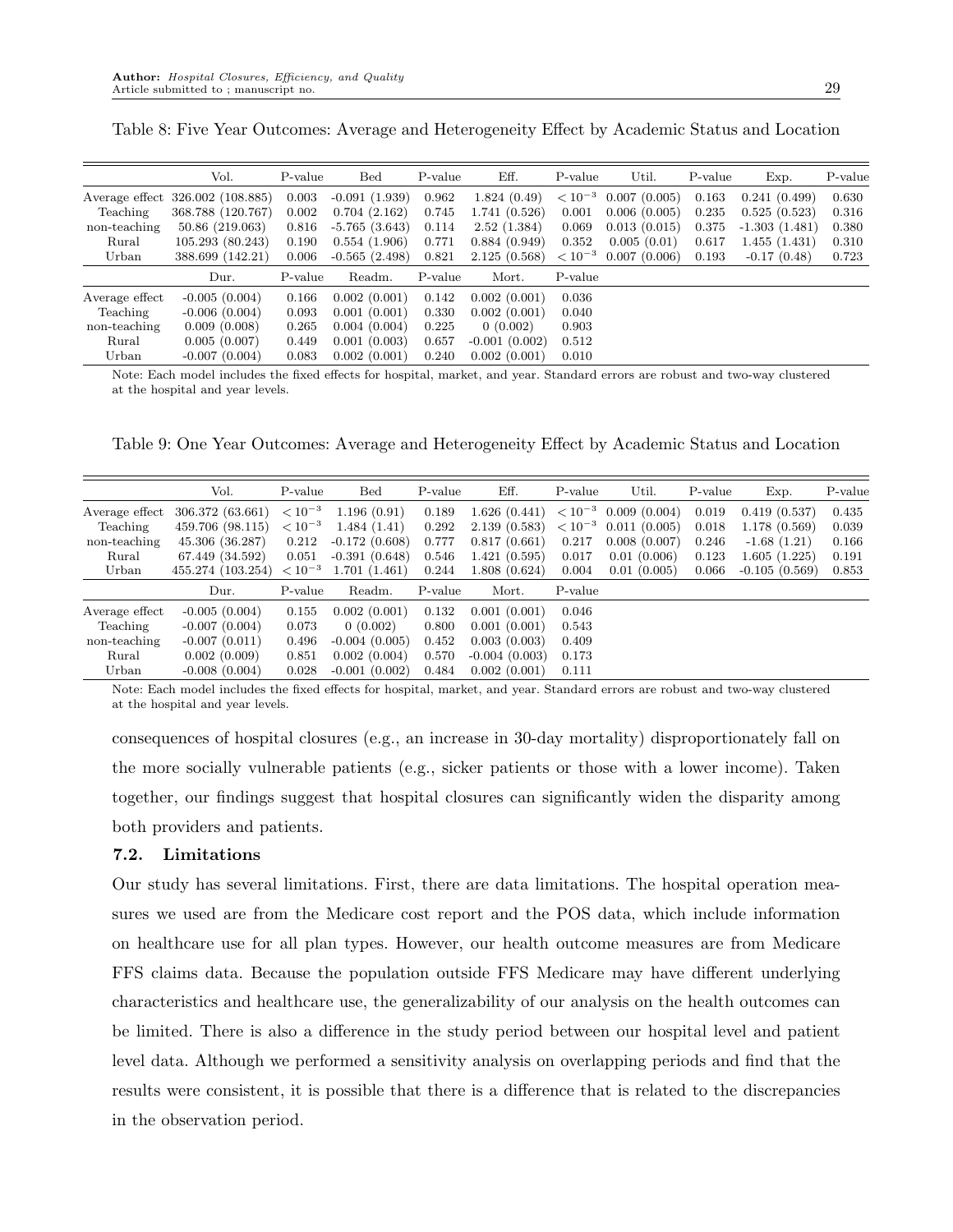Second, there are limitations in our outcome measures. For measuring patient volume per hospital, we used a yearly average to address the seasonal variability in patient demand. Using the average may limit our ability to capture the variation in demand which may differ by the hospital or patient characteristics. There is also an important limitation to the hospital-reported number of beds that we used. Although hospitals report the total number of certified or licensed beds, which are the beds officially approved by the state, the actual number of beds they use internally (the beds in service) can be fewer than the certified beds [\(Green 2002\)](#page-31-35). Thus, even if the hospitals did not externally change the number of beds, they could have expanded their number of beds in service when the demand increased. Our analysis only captures what we can observe from our data: the changes in the certified or licensed beds. When a hospital wants to expand its number of certified or licensed beds, they need to go through the CON approval process, which can take some months or even years. We attempted to capture the lengthy regulatory process by including up to three and five post-closure observation years in our main analyses and in our sensitivity analysis, respectively. Nevertheless, the actual process may take even longer.

We also note that our patient experience measures are limited in sample size, as not all patients were able to participate in the survey, which could have contributed to low statistical power in detecting any meaningful changes. For the quality of care measures, it should be noted that although we used most relevant and widely used quality measures for inpatient services, and although we adjusted them using extensive patient level variables, they could have been affected by some external factors that we do not observe in our data. For example, the readmission measure might have been affected by other ongoing changes from the payment reforms such as the hospital readmission reduction program  $(HRRP)^{14}$  $(HRRP)^{14}$  $(HRRP)^{14}$ , which incentivizes hospitals to pay greater attention to patients and procedures that are more likely to affect their readmission rates.

Finally, as we discussed in Section 5.2, our results are limited by the limitations of the DID method we utilized. We employed several alternative strategies to address such limitations, including an IV approach to examine the time-varying omitted variable bias on the hospital level outcomes. Although the results of the IV analysis on hospital outcomes were consistent with our main results, we were not able to conduct the IV analysis on the patient level outcomes, because our instrument (Medicaid expansion) is only applicable after the years our patient level data were available. For the patient level analysis, we included an extensive set of covariates in our model, performed a variety of robustness checks, and also discussed that the majority of the patients in our sample have a single hospitalization incidence. Overall, our supplementary analyses and vari-

<span id="page-29-0"></span><sup>&</sup>lt;sup>14</sup> HRRP is a pay-for-performance program established under the ACA that lowers payments to hospitals with too many readmissions.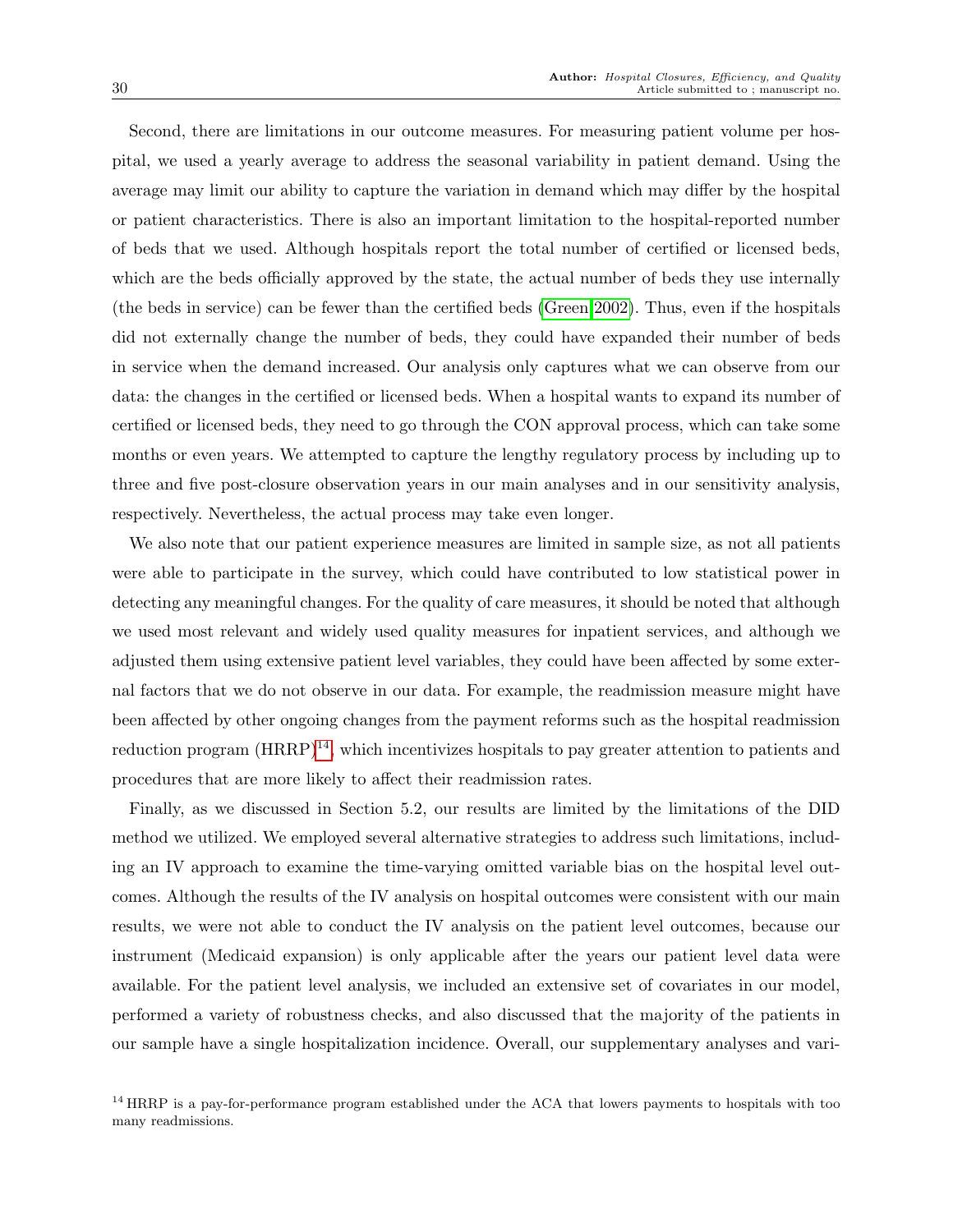ous sensitivity tests give us confidence that our results are reasonably robust. Nevertheless, future research is needed to examine the generalizability of our findings.

## 7.3. Implications for Hospital Administrators and Policymakers

Our results have important implications for both hospital administrators and policymakers. For example, they indicate that hospital administrators should be aware of the short-term and longterm consequences of the operational changes when they respond to the increased demand caused by a nearby hospital closure. In particular, we find that responding to the increased demand through reducing service durations may have dire negative consequences, and maintaining the increased efficiency through improvement in bed utilization requires conscious efforts at the organizational level.

On the policy side, recent healthcare reform has generated an ongoing debate on payment policies (e.g., expanding Medicaid and cutting the Medicaid DSH payment program) for hospitals that treat a greater portion of low-income and vulnerable patients. While these policies help to support safety-net hospitals, they have been controversial since they can directly influence the financial and operating status of existing hospitals that are not viable under market competition forces [\(Neuhausen et al. 2014,](#page-32-27) [Bazzoli et al. 2014\)](#page-30-0). Our results suggest that although closures of such inefficient hospitals can improve the operational efficiency of the U.S. healthcare system through demand pooling, the increase in efficiency may not correspond to better use of hospital resources. Instead, closures can induce unintended negative consequences on patient outcomes, and may also broaden social disparities. Thus, policymakers may need to implement policies that can either prevent closures or reduce their negative consequences. Future studies can further help policymakers by extending our findings and by addressing some of the limitations of our work.

#### References

- <span id="page-30-8"></span>Baicker, K., M.E. Chernew, J.A. Robbins. 2013. The spillover effects of medicare managed care: Medicare advantage and hospital utilization. Journal of Health Economics 32(6) 1289–1300.
- <span id="page-30-6"></span>Bates, L.J., K. Mukherjee, R.E. Santerre. 2006. Market structure and technical efficiency in the hospital services industry: A dea approach. Medical Care Research and Review 63(4) 499-524.
- <span id="page-30-0"></span>Bazzoli, G.J., N. Fareed, T.M. Waters. 2014. Hospital financial performance in the recent recession and implications for institutions that remain financially weak. Health Affairs 33(5) 739–745.
- <span id="page-30-5"></span>Begg, C.B., L.D. Cramer, W.J. Hoskins, M.F. Brennan. 1998. Impact of hospital volume on operative mortality for major cancer surgery. JAMA 280(20) 1747–1751.
- <span id="page-30-3"></span>Benbassat, J., M. Taragin. 2000. Hospital readmissions as a measure of quality of health care: advantages and limitations. Archives of Internal Medicine 160(8) 1074–1081.
- <span id="page-30-2"></span>Birkmeyer, J.D., A.E. Siewers, E.V. Finlayson, T.A. Stukel, F.L. Lucas, I. Batista, H.G. Welch, D.E. Wennberg. 2002. Hospital volume and surgical mortality in the united states. New England Journal of Medicine 346(15) 1128–1137.

<span id="page-30-9"></span>Blavin, F. 2016. Association between the 2014 medicaid expansion and us hospital finances. JAMA 316(14) 1475–1483.

- <span id="page-30-7"></span>Boudreau, J., W. Hopp, J.O. McClain, L.J. Thomas. 2003. On the interface between operations and human resources management. Manufacturing & Service Operations Management 5(3) 179-202.
- <span id="page-30-1"></span>Buchmueller, T.C., M. Jacobson, C. Wold. 2006. How far to the hospital?: The effect of hospital closures on access to care. Journal of Health Economics 25(4) 740–761.
- <span id="page-30-10"></span>Bueno, H., J.S. Ross, Y. Wang, J. Chen, M.T. Vidán, S.L.T. Normand, J.P. Curtis, E.E. Drye, J.H. Lichtman, P.S. Keenan, et al. 2010. Trends in length of stay and short-term outcomes among medicare patients hospitalized for heart failure, 1993-2006. JAMA 303(21) 2141–2147.
- <span id="page-30-4"></span>Cachon, G.P., F. Zhang. 2007. Obtaining fast service in a queueing system via performance-based allocation of demand. Management Science 53(3) 408–420.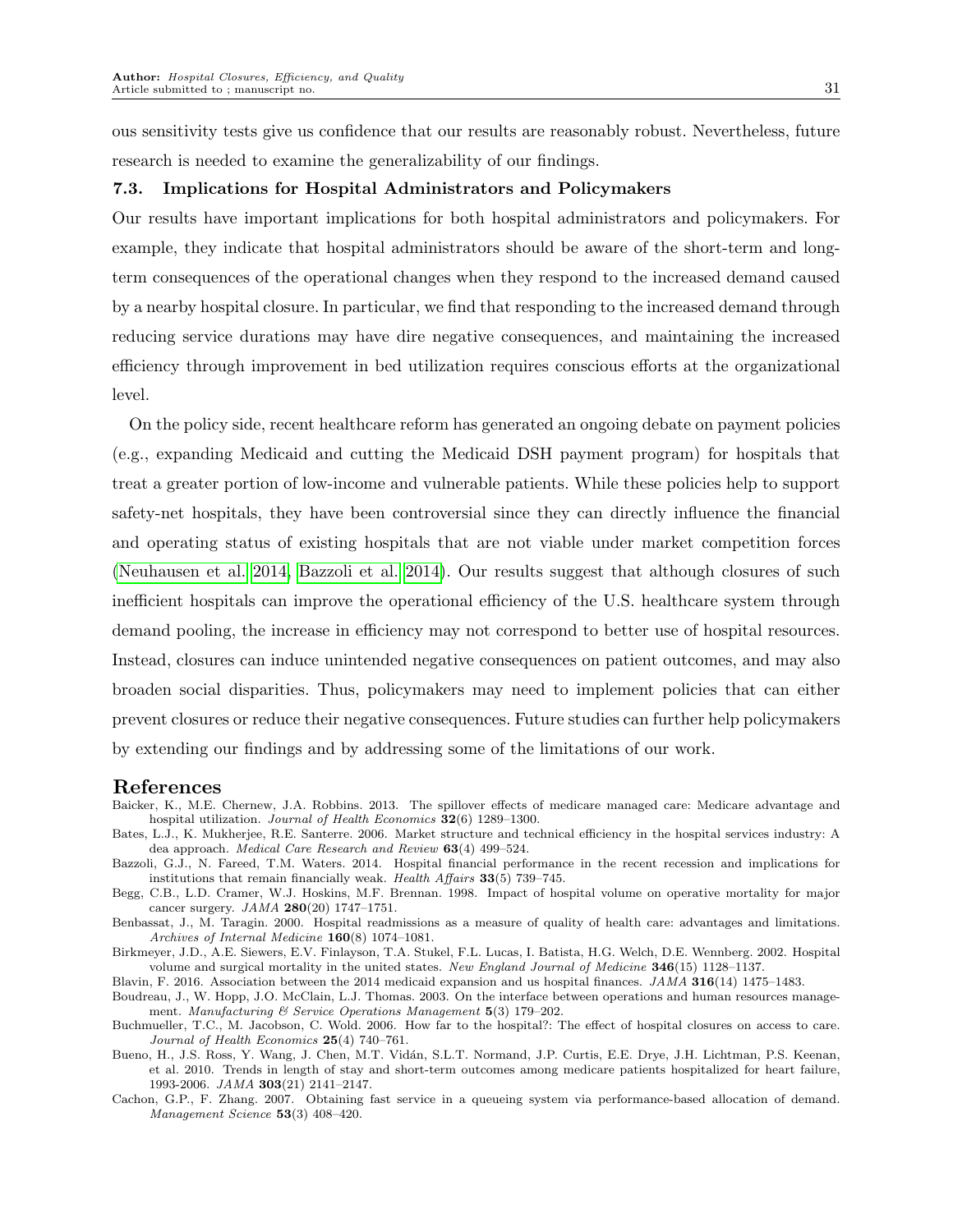- <span id="page-31-2"></span>Capps, C., D. Dranove, R.C. Lindrooth. 2010. Hospital closure and economic efficiency. Journal of Health Economics 29(1) 87–109.
- <span id="page-31-29"></span>Centers for Disease Control and Prevention. 2013. International classification of diseases, ninth revision, clinical modification (icd-9-cm). Atlanta, Georgia, USA. Available on: http://www. cdc. gov/nchs/icd/icd9cm. htm .
- <span id="page-31-10"></span>Chan, C.W., V.F. Farias, G.J. Escobar. 2016. The impact of delays on service times in the intensive care unit. Management Science 63(7) 2049–2072.
- <span id="page-31-8"></span>Chandra, A., D.O. Staiger. 2007. Productivity spillovers in health care: evidence from the treatment of heart attacks. Journal of Political Economy  $115(1)$  103-140.
- <span id="page-31-19"></span>Debo, L.G., L.B. Toktay, L.N. Van Wassenhove. 2008. Queuing for expert services. Management Science 54(8) 1497-1512.
- <span id="page-31-26"></span>Do, H., M. Shunko, M. Lucas, D. Novak. 2015. On the pooling of queues: How server behavior affects performance .
- <span id="page-31-32"></span>Duflo, E. 2001. Schooling and labor market consequences of school construction in indonesia: Evidence from an unusual policy experiment. American Economic Review 91(4) 795-813.
- <span id="page-31-27"></span>Elixhauser, A., C. Steiner, D.R. Harris, R.M. Coffey. 1998. Comorbidity measures for use with administrative data. Medical Care  $36(1)$  8–27.
- <span id="page-31-31"></span>Fiscella, K., P. Franks, M.R. Gold, C.M. Clancy. 2000. Inequality in quality: addressing socioeconomic, racial, and ethnic disparities in health care.  $JAMA$   $283(19)$   $2579-2584$ .
- <span id="page-31-5"></span>Fleming, G.V. 1981. Hospital structure and consumer satisfaction. Health Services Research 16(1) 43.
- <span id="page-31-33"></span>Freedman, S., S. Nikpay, A. Carroll, K. Simon. 2017. Changes in inpatient payer-mix and hospitalizations following medicaid expansion: Evidence from all-capture hospital discharge data. PloS one 12(9) e0183616.
- <span id="page-31-25"></span>Freeman, M., N. Savva, S. Scholtes. 2018. Economies of scale and scope in hospitals: An empirical study of volume spillovers. History .
- <span id="page-31-1"></span>Friedman, A.B., D.D. Owen, V.E. Perez. 2016. Trends in hospital ed closures nationwide and across medicaid expansion, 2006-2013. The American Journal of Emergency Medicine 34(7) 1262–1264.
- <span id="page-31-16"></span>Fuchs, V.R. 1978. The Supply of Surgeons and the Demand for Operations.
- <span id="page-31-12"></span>Gaynor, M., G.F. Anderson. 1995. Uncertain demand, the structure of hospital costs, and the cost of empty hospital beds. Journal of Health Economics 14(3) 291–317.
- <span id="page-31-28"></span>Goldstein, E., M. Farquhar, C. Crofton, C. Darby, S. Garfinkel. 2005. Measuring hospital care from the patients' perspective: An overview of the cahps (a) hospital survey development process. Health Services Research 40(6p2) 1977–1995.
- <span id="page-31-35"></span>Green, L.V. 2002. How many hospital beds? INQUIRY: The Journal of Health Care Organization, Provision, and Financing 39(4) 400–412.
- <span id="page-31-17"></span>Green, L.V., V. Nguyen. 2001. Strategies for cutting hospital beds: the impact on patient service. Health Services Research 36(2) 421.
- <span id="page-31-9"></span>Haas, S., A. Gawande, M.E. Reynolds. 2018. The risks to patient safety from health system expansions. JAMA 319(17) 1765–1766.
- <span id="page-31-23"></span>Halfon, P., Y. Eggli, I. Prêtre-Rohrbach, D. Meylan, A. Marazzi, B. Burnand. 2006. Validation of the potentially avoidable hospital readmission rate as a routine indicator of the quality of hospital care. Medical Care 44(11) 972-981.
- <span id="page-31-30"></span>Hart, L.G., E.H. Larson, D.M. Lishner. 2005. Rural definitions for health policy and research. American Journal of Public Health 95(7) 1149–1155.
- <span id="page-31-22"></span>Hillner, B.E., T.J. Smith, C.E. Desch. 2000. Hospital and physician volume or specialization and outcomes in cancer treatment: importance in quality of cancer care. Journal of Clinical Oncology 18(11) 2327–2340.
- <span id="page-31-24"></span>Hodgson, A., P. Roback, A. Hartman, E. Kelly, Y. Li. 2015. The financial impact of hospital closures on surrounding hospitals. Journal of Hospital Administration 4(3) 25.
- <span id="page-31-6"></span>Hoot, N.R., D. Aronsky. 2008. Systematic review of emergency department crowding: causes, effects, and solutions. Annals of Emergency Medicine  $52(2)$  126-136.
- <span id="page-31-15"></span>Hopp, W.J., S.M. Iravani, G.Y. Yuen. 2007. Operations systems with discretionary task completion. Management Science 53 $(1)$  61-77.
- <span id="page-31-3"></span>Hsia, R.Y., H.K. Kanzaria, T. Srebotnjak, J. Maselli, C. McCulloch, A.D. Auerbach. 2012. Is emergency department closure resulting in increased distance to the nearest emergency department associated with increased inpatient mortality? Annals of Emergency Medicine  $60(6)$  707-715.
- <span id="page-31-13"></span>Hsia, R.Y., A.L. Kellermann, Y.C. Shen. 2011. Factors associated with closures of emergency departments in the united states. JAMA 305(19) 1978–1985.
- <span id="page-31-18"></span>Joskow, P.L. 1980. The effects of competition and regulation on hospital bed supply and the reservation quality of the hospital. The Bell Journal of Economics 421–447.
- <span id="page-31-20"></span>Jouini, O., Y. Dallery, R. Nait-Abdallah. 2008. Analysis of the impact of team-based organizations in call center management. Management Science 54(2) 400–414.
- <span id="page-31-14"></span>Joustra, P., E. V.d. Sluis, N.M. Van Dijk. 2010. To pool or not to pool in hospitals: a theoretical and practical comparison for a radiotherapy outpatient department. Annals of Operations Research 178(1) 77–89.
- <span id="page-31-7"></span>Joynt, K.E., P. Chatterjee, E.J. Orav, A.K. Jha. 2015. Hospital closures had no measurable impact on local hospitalization rates or mortality rates, 2003–11. Health Affairs 34(5) 765–772.
- <span id="page-31-34"></span>Joynt, K.E., E.J. Orav, A.K. Jha. 2011. Thirty-day readmission rates for medicare beneficiaries by race and site of care. JAMA 305(7) 675–681.
- <span id="page-31-0"></span>Kaufman, B.G., S.R. Thomas, R.K. Randolph, J.R. Perry, K.W. Thompson, G.M. Holmes, G.H. Pink. 2016. The rising rate of rural hospital closures. The Journal of Rural Health  $32(1)$  35–43.
- <span id="page-31-21"></span>Kc, D.S., C. Terwiesch. 2012. An econometric analysis of patient flows in the cardiac intensive care unit. Manufacturing  $\Theta$ Service Operations Management 14(1) 50–65.
- <span id="page-31-11"></span>Keeler, T.E., J.S. Ying. 1996. Hospital costs and excess bed capacity: A statistical analysis. The Review of Economics and Statistics 470–481.
- <span id="page-31-4"></span>Kleinrock, L. 1976. Queueing Systems, Volume 2: Computer Applications, vol. 66. wiley New York.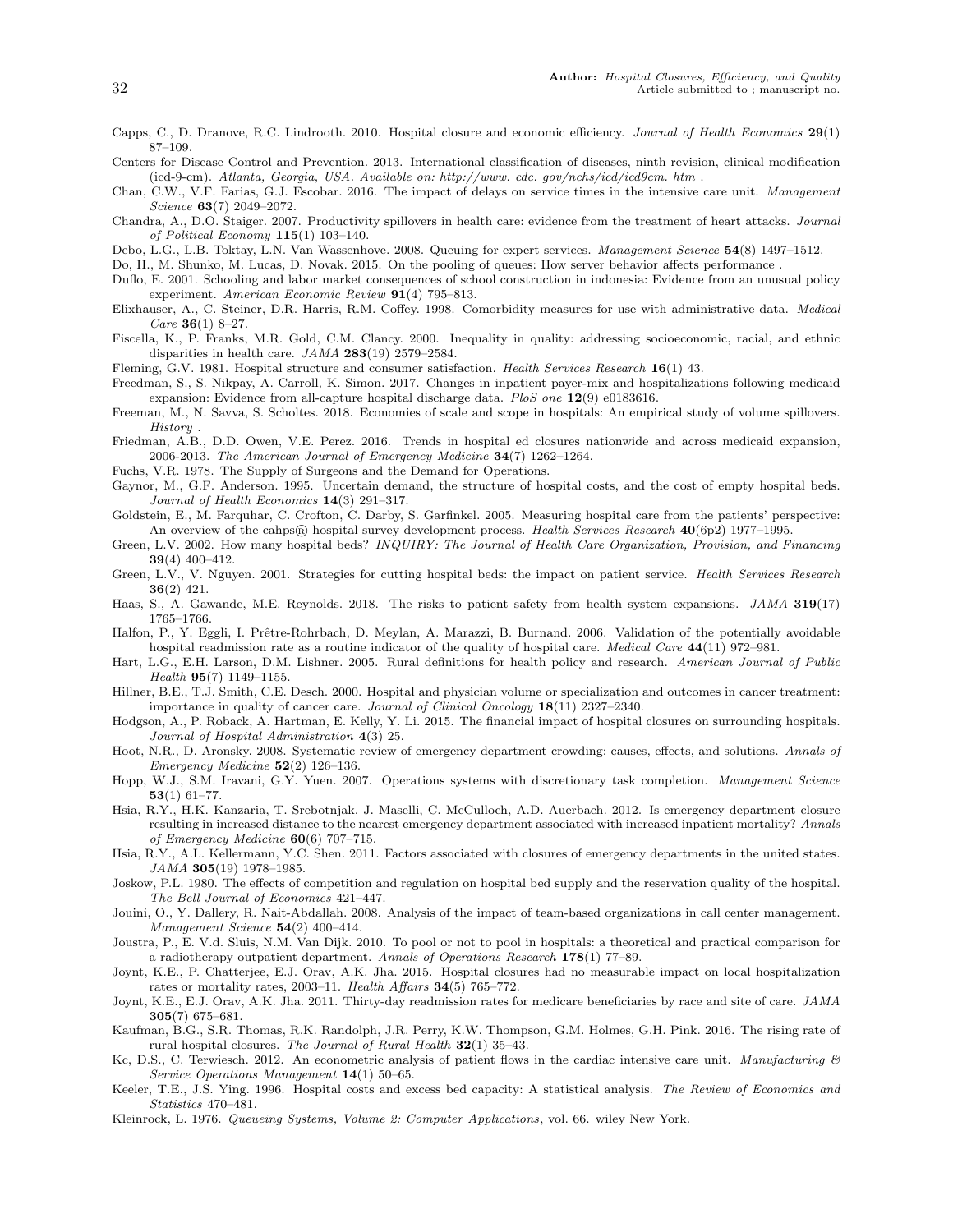<span id="page-32-26"></span><span id="page-32-25"></span>Leggat, S., J. Dwyer. 2005. Improving hospital performance: culture change is not the answer. Healthcare Quarterly 8(2) 60–66. Lindrooth, R.C., M.C. Perraillon, R.Y. Hardy, G.J. Tung. 2018. Understanding the relationship between medicaid expansions and hospital closures. Health Affairs 37(1) 111–120.

- <span id="page-32-2"></span>Lindrooth, R.C., A.T.L. Sasso, G.J. Bazzoli. 2003. The effect of urban hospital closure on markets. Journal of Health Economics  $22(5)$  691-712.
- <span id="page-32-12"></span>Litvak, E., M. Bisognano. 2011. More patients, less payment: increasing hospital efficiency in the aftermath of health reform. Health Affairs  $30(1)$  76–80.

<span id="page-32-3"></span>Liu, C., T. Srebotnjak, R.Y. Hsia. 2014. California emergency department closures are associated with increased inpatient mortality at nearby hospitals. Health Affairs 33(8) 1323-1329.

<span id="page-32-23"></span>Manary, M.P., W. Boulding, R. Staelin, S.W. Glickman. 2013. The patient experience and health outcomes. New England Journal of Medicine 368(3) 201–203.

<span id="page-32-4"></span>Mandelbaum, A., M.I. Reiman. 1998. On pooling in queueing networks. Management Science 44(7) 971–981.

- <span id="page-32-11"></span>McGuire, T.G. 2000. Physician agency. Handbook of Health Economics, vol. 1. Elsevier, 461–536.
- <span id="page-32-0"></span>MedPAC. 2017. Report to the Congress: Medicare and the health care delivery system. MedPAC.
- <span id="page-32-24"></span>Miller, R.H., H.S. Luft. 1997. Does managed care lead to better or worse quality of care? Health Affairs 16(5) 7–25.
- <span id="page-32-27"></span>Neuhausen, K., A.C. Davis, J. Needleman, R.H. Brook, D. Zingmond, D.H. Roby. 2014. Disproportionate-share hospital payment reductions may threaten the financial stability of safety-net hospitals. Health Affairs 33(6) 988–996.
- <span id="page-32-14"></span>Oliva, R., J.D. Sterman. 2001. Cutting corners and working overtime: Quality erosion in the service industry. Management Science **47**(7) 894-914.
- <span id="page-32-5"></span>Ramanarayanan, S. 2008. Does practice make perfect: An empirical analysis of learning-by-doing in cardiac surgery .
- <span id="page-32-19"></span>Rosko, M.D., R.L. Mutter. 2014. The association of hospital cost-inefficiency with certificate-of-need regulation. Medical Care Research and Review  $71(3)$  280-298.
- <span id="page-32-21"></span>Rothkopf, M.H., P. Rech. 1987. Perspectives on queues: Combining queues is not always beneficial. Operations Research 35(6) 906–909.
- <span id="page-32-7"></span>Saghafian, S., W.J. Hopp, M.P. Van Oyen, J.S. Desmond, S.L. Kronick. 2012. Patient streaming as a mechanism for improving responsiveness in emergency departments. Operations Research 60(5) 1080–1097.
- <span id="page-32-8"></span>Saghafian, S., W.J. Hopp, M.P. Van Oyen, J.S. Desmond, S.L. Kronick. 2014. Complexity-augmented triage: A tool for improving patient safety and operational efficiency. Manufacturing  $\mathcal B$  Service Operations Management 16(3) 329–345.
- <span id="page-32-22"></span>Schultz, K.L., D.C. Juran, J.W. Boudreau, J.O. McClain, L.J. Thomas. 1998. Modeling and worker motivation in jit production systems. Management Science 44(12-part-1) 1595–1607.
- <span id="page-32-15"></span>Shunko, M., J. Niederhoff, Y. Rosokha. 2017. Humans are not machines: The behavioral impact of queueing design on service time. Management Science  $64(1)$  453-473.
- <span id="page-32-10"></span>Song, H., A.L. Tucker, K.L. Murrell. 2015. The diseconomies of queue pooling: An empirical investigation of emergency department length of stay. Management Science  $61(12)$  3032-3053.
- <span id="page-32-9"></span>Staats, B.R., F. Gino. 2012. Specialization and variety in repetitive tasks: Evidence from a japanese bank. Management Science 58(6) 1141–1159.
- <span id="page-32-6"></span>Succi, M.J., S.Y. Lee, J.A. Alexander. 1997. Effects of market position and competition on rural hospital closures. Health Services Research 31(6) 679.
- <span id="page-32-13"></span>Tan, T.F., S. Netessine. 2014. When does the devil make work? an empirical study of the impact of workload on worker productivity. Management Science 60(6) 1574–1593.
- <span id="page-32-17"></span>Thompson, D.A., P.R. Yarnold, D.R. Williams, S.L. Adams. 1996. Effects of actual waiting time, perceived waiting time, information delivery, and expressive quality on patient satisfaction in the emergency department. Annals of Emergency Medicine 28(6) 657–665.
- <span id="page-32-20"></span>Thompson, M.A., T.R. Huerta, E.W. Ford. 2012. Mandatory insurance coverage and hospital productivity in massachusetts: bending the curve? Health Care Management Review 37(4) 294-300.
- <span id="page-32-18"></span>Tourangeau, A.E., D.M. Doran, L.M. Hall, L. O'Brien Pallas, D. Pringle, J.V. Tu, L.A. Cranley. 2007. Impact of hospital nursing care on 30-day mortality for acute medical patients. Journal of Advanced Nursing 57(1) 32-44.
- <span id="page-32-16"></span>Weissman, J.S., J.M. Rothschild, E. Bendavid, P. Sprivulis, E.F. Cook, R.S. Evans, Y. Kaganova, M. Bender, J. David-Kasdan, P. Haug, et al. 2007. Hospital workload and adverse events. Medical Care 45(5) 448–455.
- <span id="page-32-1"></span>Wertheim, P., M.L. Lynn. 1993. Development of a prediction model for hospital closure using financial accounting data. Decision Sciences **24**(3) 529-546.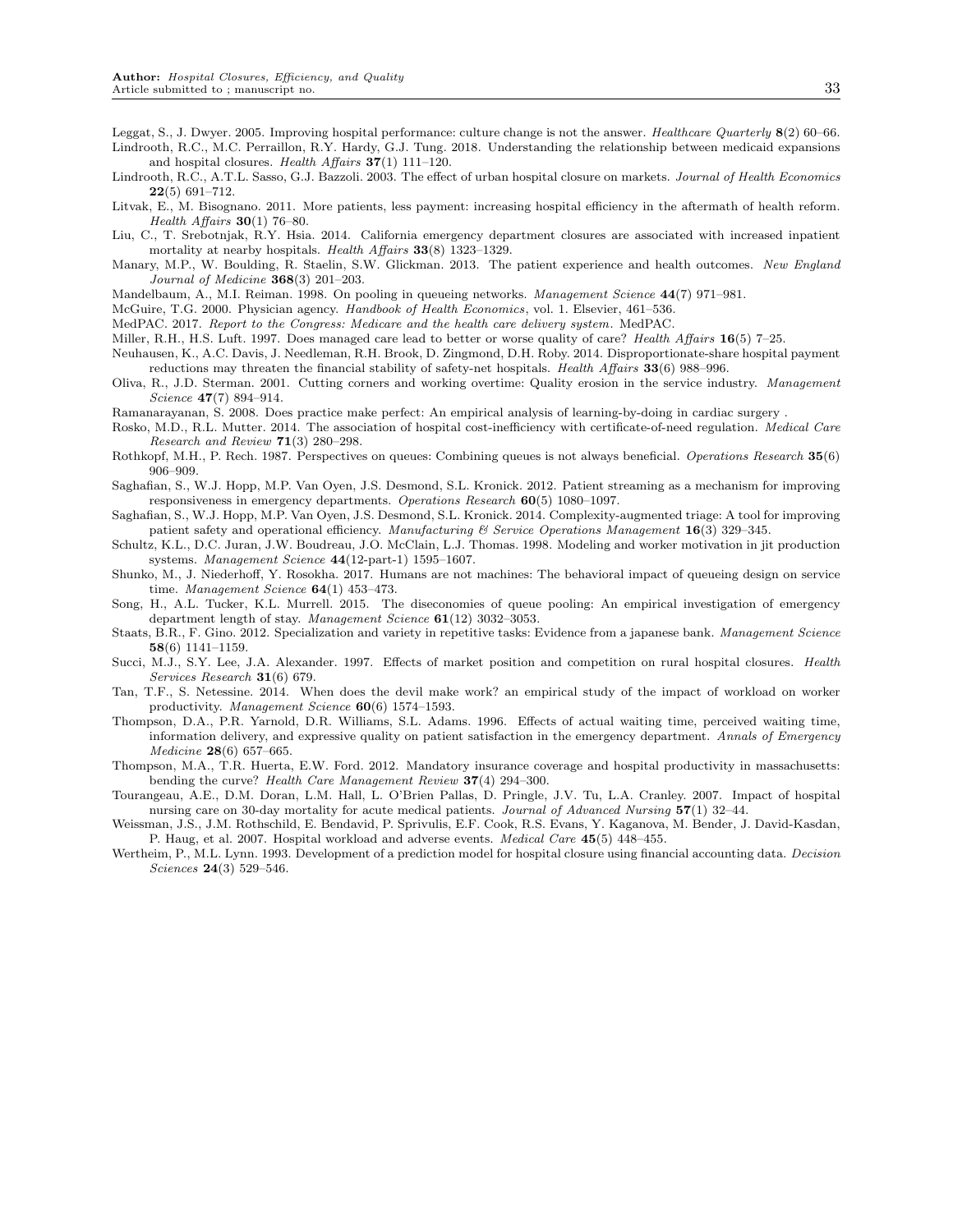# Online Appendix

|                                        | Hospitals (Closure) | Hospitals (No closure) | P-value |
|----------------------------------------|---------------------|------------------------|---------|
| Total $(n)$                            | 847                 | 1,368                  |         |
| Beds (Mean)                            | 205.4               | 199.2                  | 0.12    |
| Disproportionate Share Hospital $(\%)$ | 85.6                | 85.4                   | 0.68    |
| Teaching hospitals $(\%)$              | 89.3                | 88.8                   | 0.33    |
| Ownership-Nonprofit $(\%)$             | 61.9                | 66.1                   | < 0.001 |
| Ownership-Private $(\%)$               | 21.3                | 17.9                   |         |
| Ownership-Public $(\%)$                | 16.8                | 16.0                   |         |
| Rural $(\%)$                           | 26.4                | 26.1                   | 0.7     |
| Star Rating (Mean)                     | 2.9                 | 3.1                    | < 0.001 |

## Table 1: Summary of Hospital Characteristics for the Matched Sample

Table 2: Summary Statistics of Hospital and Patient Variables

|                    | Mean   | <b>SD</b> | Q <sub>1</sub> | Q3             | Cor.vol  | Cor.bed    | $Cor.$ eff $c$ | Cor, util  |            |           |
|--------------------|--------|-----------|----------------|----------------|----------|------------|----------------|------------|------------|-----------|
| Volume             | 9,488  | 9,843.77  | 2,578          | 13.310         |          |            |                |            |            |           |
| <b>Bed</b>         | 192.30 | 328.02    | 66             | 255            | 0.52     |            |                |            |            |           |
| Efficiency         | 46.61  | 16.45     | 36.46          | 56.88          | 0.42     | 0.10       |                |            |            |           |
| Utilization        | 0.54   | 0.20      | 0.40           | 0.69           | 0.62     | 0.25       | 0.79           |            |            |           |
|                    | Mean   | SD        | Q <sub>1</sub> | Q3             | Cor, age | Cor, chron | Cor, comorb    | $Cor.$ dur | Cor, readm | Cor, mort |
| Age                | 78.97  | 8.02      | 73             | 85             |          |            |                |            |            |           |
| Chronic conditions | 23.18  | 8.82      | 27             | 27             | 0.16     |            |                |            |            |           |
| Comorbidity        | 3.04   | 2.77      |                | 5              | 0.03     | 0.002      |                |            |            |           |
| Service duration   | 4.67   | 3.97      | $\overline{2}$ | 6              | 0.05     | 0.001      | 0.18           |            |            |           |
| Readmission        | 0.17   | 0.37      | 0              | $\overline{0}$ | 0.02     | 0.01       | 0.18           | 0.10       |            |           |
| Mortality          | 0.06   | 0.24      | $\overline{0}$ | $\mathbf{0}$   | 0.11     | 0.02       | 0.07           | 0.13       | 0.09       |           |

Table 3: Characteristics of Closed Hospitals

|             | Mean   | SD       | Q1     | Q3    |
|-------------|--------|----------|--------|-------|
| Total $(N)$ | 173    |          |        |       |
| Volume      | 3,073  | 3,037.88 | 936.70 | 4,401 |
| <b>Beds</b> | 153.90 | 160.86   | 48.70  | 203   |
| Efficiency  | 23.75  | 18.79    | 13.47  | 28.11 |
| Utilization | 0.30   | 0.21     | 0.17   | 0.36  |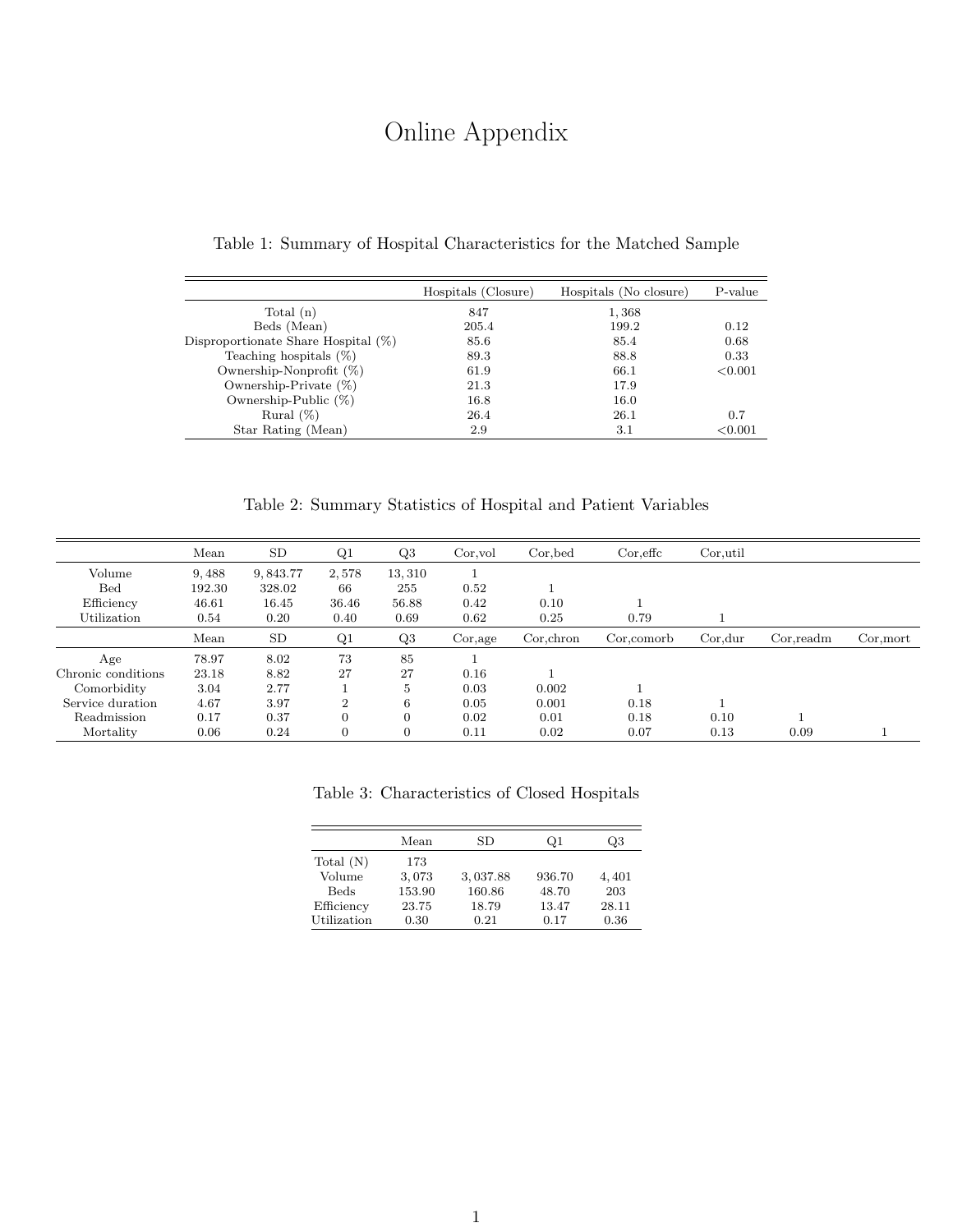|                    | DID Coef | SD    | P-value |
|--------------------|----------|-------|---------|
| Overall            | 0.258    | 0.499 | 0.606   |
| Doctor communicate | 0.057    | 0.279 | 0.837   |
| Nurse communicate  | 0.436    | 0.332 | 0.190   |
| Quick help         | 0.316    | 0.467 | 0.499   |
| Staff explain      | 0.181    | 0.446 | 0.685   |
| Pain control       | 0.083    | 0.393 | 0.832   |
| Area quiet         | 0.377    | 0.441 | 0.393   |
| Room clean         | 0.954    | 0.504 | 0.058   |
| Discharge info     | 0.004    | 0.319 | 0.990   |
| Recommend          | 0.651    | 0.566 | 0.250   |

Table 4: Regression Results: Patient Experience

Table 5: Regression Results: Heterogeneous Effect of Hospital Closure by Hospital Characteristics

|              | Vol.                             | <b>Bed</b>        | Eff.                | Util.      | Exp.          |
|--------------|----------------------------------|-------------------|---------------------|------------|---------------|
| Teaching     | 378.04 (116.49)**                | 1.19(2.02)        | $1.76$ $(0.52)$ *** | 0.01(0.01) | 0.66(0.54)    |
| Nonteaching  | 30.06(57.8)                      | $-0.68(0.93)$     | 0.47(0.61)          | 0.01(0.01) | $-1.37(1.19)$ |
| Rural        | 14.63(39.53)                     | $-0.3(0.88)$      | 0.62(0.62)          | 0.01(0.01) | 1.09(1.31)    |
| Urban        | 389.61 (124.54)**                | 1.02(2.13)        | $1.72(0.52)$ **     | 0.01(0.01) | $-0.11(0.5)$  |
| Private      | 35.38 (175.26)                   | $-2.11(3.53)$     | 0.63(1.01)          | 0.01(0.01) | $-1(1.17)$    |
| Public       | 289.01 (151.39)                  | 3.62(3.59)        | 1.21(0.73)          | 0.01(0.01) | 1.6(1.91)     |
| Nonprofit    | 312.71 (107.98)**                | 1.01(1.62)        | $1.58(0.53)$ **     | 0.01(0.01) | 0.2(0.5)      |
| Large        | 408.82 (137.08)**                | 0.48(2.35)        | $1.74(0.49)$ ***    | 0.01(0.01) | 0.22(0.51)    |
| Small        | 28.3 (26.39)                     | $-0.09(0.3)$      | 0.48(0.63)          | 0(0.01)    | 0.21(1.24)    |
| High quality | 225.27 (137.57)                  | 2.63(2.12)        | 0.45(0.67)          | 0.01(0.01) | 0.78(0.65)    |
| Low quality  | $379.71~(185.45)^*$              | $-0.67(3.28)$     | $2.37(0.82)$ **     | 0.01(0.01) | $-0.81(0.87)$ |
|              | Dur.                             | Readm.            | Mort.               |            |               |
| Teaching     | $-0.008$ $(0.0039)$ <sup>*</sup> | 0.0011(0.0013)    | $0.0014~(0.001)^*$  |            |               |
| Nonteaching  | 0.011(0.0106)                    | 0.0043(0.0041)    | 0.0031(0.0023)      |            |               |
| Rural        | 0.0068(0.0082)                   | 0.002(0.003)      | $-0.0012(0.0022)$   |            |               |
| Urban        | $-0.0086(0.004)^*$               | 0.0014(0.0014)    | $0.002$ $(0.001)^*$ |            |               |
| Private      | 0.0015(0.0087)                   | $-9e-04(0.0037)$  | 0.0027(0.002)       |            |               |
| Public       | $-0.0125(0.0097)$                | $-9e-04(0.0035)$  | 0.0042(0.0024)      |            |               |
| Nonprofit    | $-0.0073(0.0043)$                | 0.0024(0.0014)    | 0.0011(0.001)       |            |               |
| Large        | $-0.0072(0.0058)$                | 0.0017(0.0019)    | $9e-04(0.001)$      |            |               |
| Small        | $-0.0037(0.0049)$                | 0.0012(0.0018)    | 0.0011(0.0011)      |            |               |
| High quality | $-0.0014(0.0055)$                | 0.0016(0.0019)    | 0.0023(0.0012)      |            |               |
| Low quality  | $-0.0107(0.0058)$                | $-0.0013(0.0019)$ | 0.0015(0.0011)      |            |               |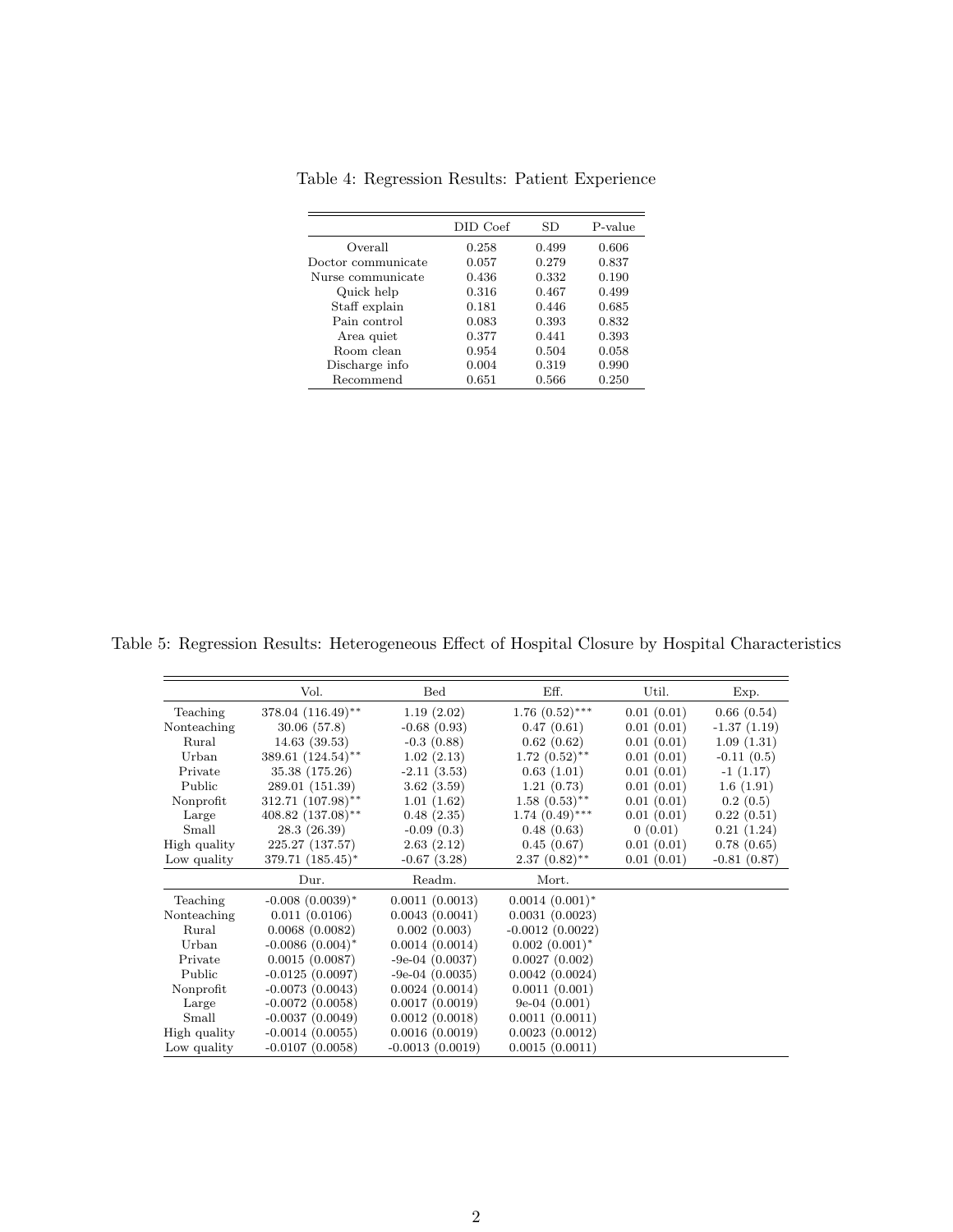

# Figure 1: Mean Hospital Outcomes for Treatment and Control Groups